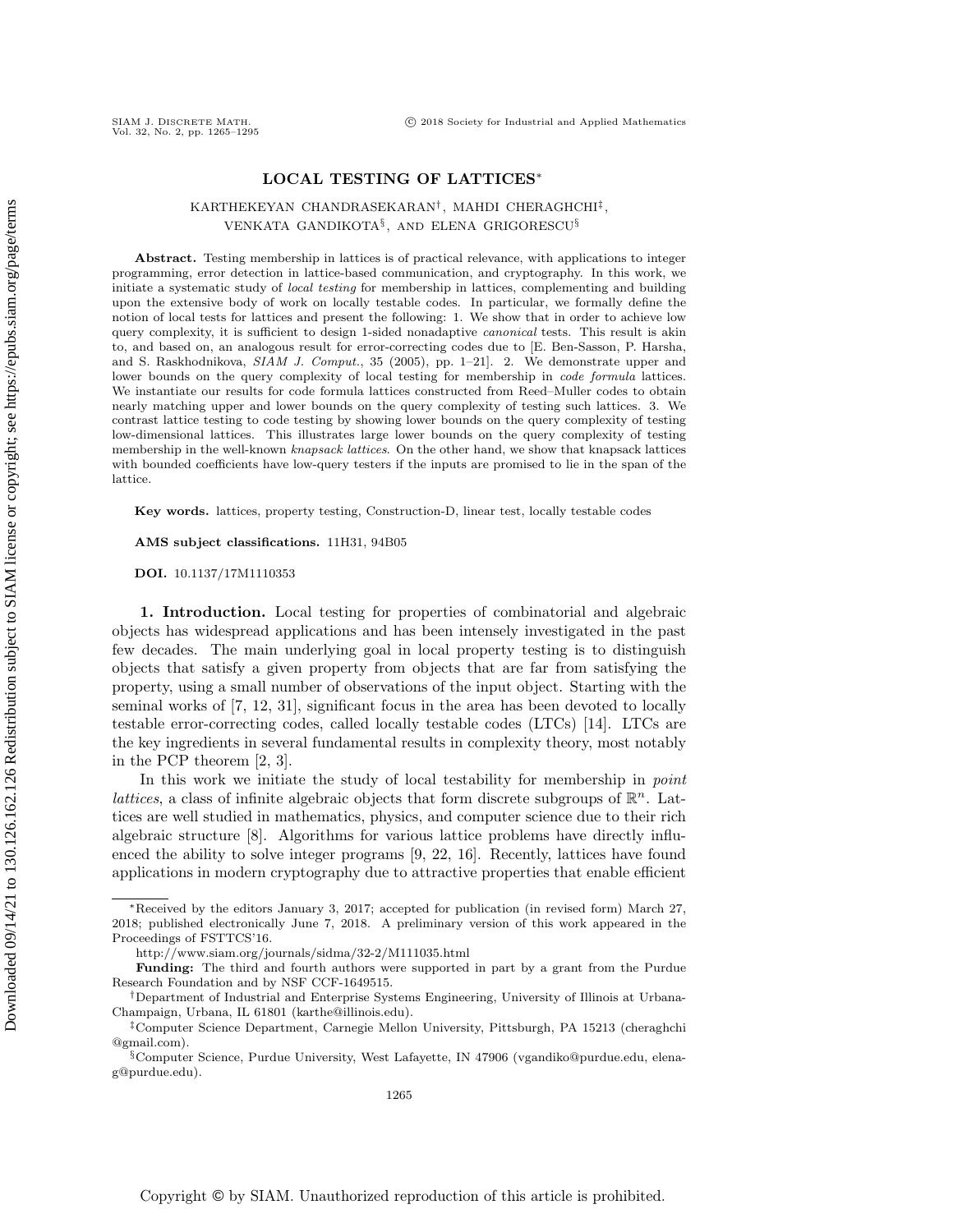computations and security guarantees [\[26,](#page-30-5) [24,](#page-30-6) [29,](#page-30-7) [30\]](#page-30-8). Lattices are also used in practical communication settings to encode data in a redundant manner in order to protect it from channel noise during transmission [\[11\]](#page-29-5).

A point lattice  $L \subset \mathbb{R}^n$  of *rank k* and *dimension n* is specified by a set of linearly independent vectors  $b_1, \ldots, b_k \in \mathbb{R}^n$  known as a basis, for some  $k \leq n$ . If  $k = n$ , the lattice is said to have full rank. The set L is defined to be the set of all vectors in  $\mathbb{R}^n$ that are integer linear combinations of the basis vectors, i.e.,  $L := \{ \sum_{i=1}^{k} \alpha_i b_i \mid \alpha_i \in$  $\mathbb{Z} \ \forall \ i \in [k]$ . Lattices are the analogues over  $\mathbb{Z}$  of linear error-correcting codes over a finite field  $\mathbb{F}$ , which are generated as  $\mathbb{F}$ -linear combinations of a linearly independent set of basis vectors  $b_1, \ldots, b_k \in \mathbb{F}^n$ .

Given a basis for a lattice L, we are interested in testing if a given input  $t \in \mathbb{R}^n$ belongs to  $L$  or is far from all points in  $L$  by querying a small number of coordinates of t. We emphasize that this setting does not limit the computational space or time in preprocessing the lattice as well as the queried coordinates. The main goal is to design a tester that queries only a small number of coordinates of the input.

1.1. Motivation. Lattice-based communication. Lattices are a major technical tool in communication systems as the analogue of error-correcting codes over reals, for applications such as wireless communication and transmission over analog lines. In lattice-coding, the message  $m$  is mapped to a point  $c$  in a chosen lattice L. The codeword c is transmitted over an analog channel. If the encoded message gets corrupted by the channel, then the channel output may not be a lattice point, thus enabling transmission error detection. In order to correct errors, computationally expensive decoding algorithms are employed. Instead, the receiver may perform a local test for membership in the lattice beforehand, allowing the costly decoding computation to run only when there is a reasonably high chance of correct decoding.

Coding theory. Lattices can be seen as coding theoretic objects naturally bringing features of error-correcting codes from the finite field domain to the real domain. As such, a study of local testing (and correction) procedures for lattices naturally extends the classical notions of LTCs and locally decodable codes (LDCs), which are in turn of significance to computational complexity theory (for example, in constructing probabilistically checkable proofs and hardness amplification, among numerous other applications). Characterizing local testability, explicitly initiated by Kaufman and Sudan [\[18\]](#page-30-9), has been an intensely investigated direction in the study of LTCs. We believe that an analogous investigation of lattices is likely to bring new insights and new connections in property testing.

Integer programming. Lattices are the fundamental structures underlying integer programming problems. An integer programming problem (IP) is specified by a constraint matrix  $A \in \mathbb{R}^{n \times m}$  and a vector  $b \in \mathbb{R}^n$ . The goal is to verify if there exists an integer solution to the system  $Ax = b, x \ge 0$ . Although IP is NP-complete [\[17\]](#page-30-10), its instances are solved routinely in practice using cutting planes and branchand-cut techniques [\[33\]](#page-30-11). The relaxed problem of verifying integer feasibility of the system  $Ax = b$  is equivalent to verifying whether b lies in the lattice generated by the columns of A. Thus, the relaxation problem is the membership testing problem in a lattice. It is solvable efficiently and is a natural preprocessing step in solving IPs. Furthermore, if the number of constraints  $n$  in the problem is very large, then it would be helpful to run a tester that reads only a partial set of coordinates of the input  $b$  to verify if  $b$  could lie in the lattice generated by the columns of  $A$  or is far from it. If the test rejects, then this saves on the computational effort to search for a nonnegative solution.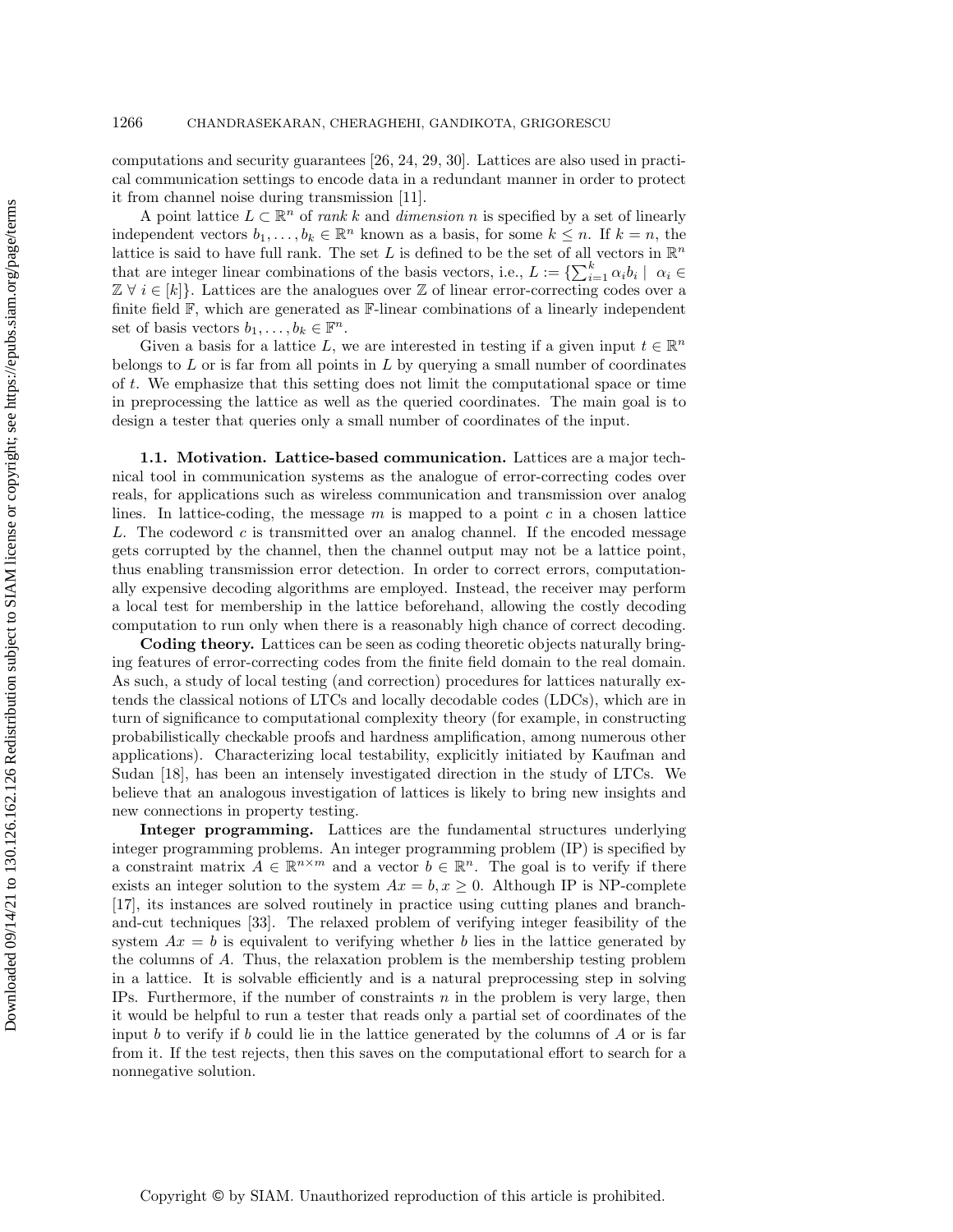Cryptography. In some cryptanalytic attacks on lattice-based cryptosystems, one needs to distinguish target vectors that are close to lattice vectors from those that are far from all lattice vectors. Hence, it is imperative to understand which lattices are difficult to test in order to ensure security of certain lattice-based cryptosystems.

We now give an informal description of our testing model motivated by its application in lattice-coding. The transmission of each coordinate of a lattice-codeword over the analog channel consumes power that is proportional to the square of the transmitted value. Thus the power consumption for transmitting the lattice-codeword  $c \in L \subset \mathbb{R}^n$  is proportional to its squared  $\ell_2$  norm. The power consumption for transmitting a codeword over the channel is usually constrained by a power budget. The noise vector is also subject to a bound on its power. The power budget for transmission is typically formulated by considering the lattice-code  $C(L)$  defined by the set of lattice points  $c \in L$  that satisfy  $\sum_{i=1}^{n} c_i^2 \leq \sigma n$  for some constant power budget  $\sigma > 0$ . In order to ensure that the receiver can tolerate adversarial noise budget  $\delta$  per channel use, the shortest nonzero vector  $v \in L$  should be such that  $\sum_{i=1}^{n} v_i^2 \geq \delta n$ . Thus, the *relative distance* of the lattice-code  $C(L)$  is defined to be  $\sum_{i=1}^{n} v_i^2/n$ , where  $v \in L$ is a shortest nonzero lattice vector. The *rate* of a lattice-code  $C(L)$  is defined to be  $(1/n)$  log  $|C(L)|$  (note that this quantity could be larger than 1). An asymptotically good family of lattices, in this work, is one that achieves rate and relative distance that are both lower-bounded by a positive constant. Such families are ideal for use in noisy communication channels.

We define a notion of a tester that will be useful as a preprocessor for decoding and is similar to the established notion of code testing: An  $\ell_2$ -tester of a lattice L for a given distance parameter  $\epsilon > 0$  is a probabilistic procedure that, given an input  $t \in \mathbb{R}^n$ , queries at most q coordinates of t, accepts with probability at least 2/3 if  $t \in L$ , and rejects with probability at least  $2/3$  if  $\sum_{i=1}^{n} (t_i - w_i)^2 \ge \epsilon n$  for every  $w \in L$ .

In the next section we propose two main directions of research (Questions [1.2](#page-3-0) and [1.3\)](#page-3-1) analogous to similar directions that are fundamental to the study of LTCs.

**1.2. Testing model.** In the above application, we focused on  $\ell_2$  distances. We now formalize the notion of testing lattices for  $\ell_p$  distances. We consider  $\ell_p$  distances since these are natural notions for real-valued inputs [\[5\]](#page-29-6). The  $\ell_p$  distance between  $x, y \in \mathbb{R}^n$  is defined as  $d_p(x, y) := \|x - y\|_p = \left(\sum_{i \in [n]} |x_i - y_i|^p\right)^{1/p}$ . The distance from  $v \in \mathbb{R}^n$  to L is  $d_p(v, L) := \min_{u \in L} d_p(v, u)$ . Denote the  $\ell_p$  norm of the real vector  $1^n$ by  $||1^n||_p$ .

In this work, we focus only on integral lattices, which are sublattices of  $\mathbb{Z}^n$ . Integral lattices are the most commonly encountered lattices in applications. Moreover, arbitrary lattices can be approximated by rational lattices, and rational lattices can be scaled to integral lattices. Furthermore, it is imperative to investigate and understand integral lattices as a first step before attempting to address arbitrary lattices. For a lattice L, we denote the subspace of the lattice by  $span(L)$ .

<span id="page-2-0"></span>DEFINITION 1.1 (local test for lattices). An  $\ell_p\text{-}tester$   $T(\epsilon, c, s, q)$  for a lattice  $L \subseteq \mathbb{Z}^n$  is a probabilistic algorithm that queries q coordinates of the input  $t \in \mathbb{R}^n$  and

- (completeness) accepts with probability at least  $1 c$  if  $t \in L$ ,
- (soundness) rejects with probability at least  $1-s$  if  $d_p(t,L) \geq \epsilon \cdot ||1^n||_p$  (we call such a vector t to be  $\epsilon$ -far from L).

If  $T$  always accepts inputs t that are in the lattice  $L$ , then it is called 1-sided; otherwise it is 2-sided. If the queries performed by  $T$  depend on the answers to the previous queries, then T is called adaptive; otherwise it is called nonadaptive.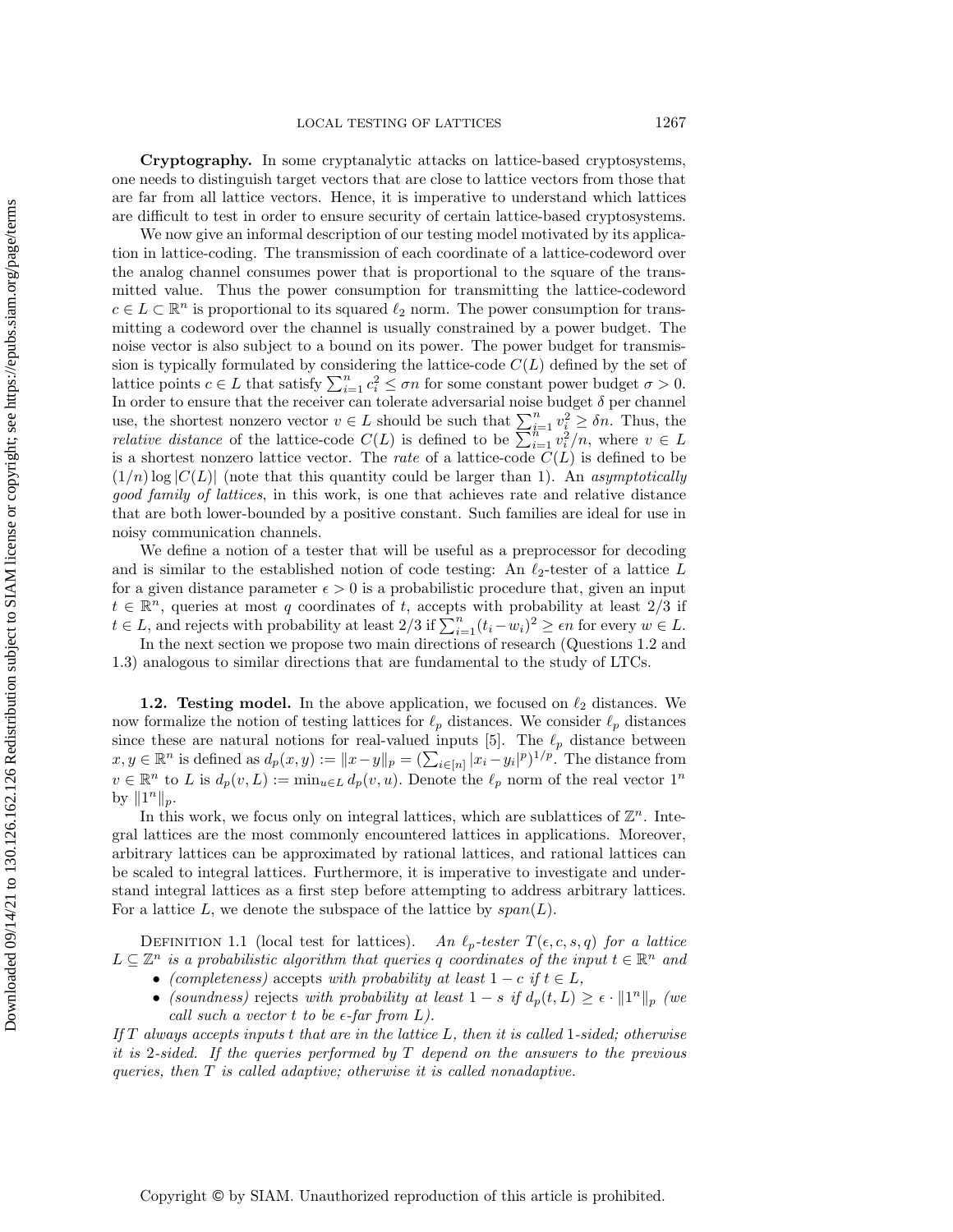#### 1268 CHANDRASEKARAN, CHERAGHEHI, GANDIKOTA, GRIGORESCU

Our notion for a vector being " $\epsilon$ -far from the lattice" calls for a discussion. The notion of being " $\epsilon$ -far" from the lattice should ideally be defined to suit the application of interest. For example, in applications like IPs and cryptography, it is natural to ask for a notion of tester that ensures that scaling the lattice does not change the query complexity. An alternate definition of  $\epsilon$ -far based on the *covering radius* of the lattice could be helpful to achieve this property. The covering radius of a lattice  $L \subseteq \mathbb{R}^n$ (similar to codes) is the largest distance of any vector in  $\mathbb{R}^n$  to the lattice. It is trivial to design a tester to verify if a point is in the lattice or at distance more than the covering radius from the lattice (simply accept all inputs). In order to have a tester notion where scaling preserves query complexity, we may define a vector as being  $\epsilon$ -far from the lattice if the distance of the vector to every lattice point is at least  $\epsilon$  times the covering radius of the lattice. We note that the covering radius of any integral lattice is  $\Omega(\Vert 1^n \Vert_p)$ . Indeed, the densest possible integral lattice, namely the integer lattice  $\mathbb{Z}^n$ , has covering radius  $(1/2) \|1^n\|_p$ , as exhibited by the point  $v = (1/2, \ldots, 1/2) \in \mathbb{R}^n$ . Thus, by asking the tester to reject points at distance more than  $\epsilon \|1^n\|_p$  in Definition [1.1,](#page-2-0) we have settled upon a strong notion of being  $\epsilon$ -far from the lattice (i.e., the definition would in particular imply that vectors that are farther than  $\epsilon$  times the covering radius would be rejected by the tester). Moreover, the definition of  $\epsilon$ -far based on covering radius is essentially equivalent to the one in Definition [1.1](#page-2-0) if the covering radius of the lattice is  $\Theta(n)$ .

A test  $T(\epsilon, 0, 0, q)$  is a test with perfect completeness and perfect soundness. 1-sided testers (i.e., testers with perfect completeness) are useful as a preprocessing step, as mentioned earlier. An asymptotically good family of lattices  $L(n)$  for  $\ell_p$  distances is one that has  $\ell_p$ -relative distance lower-bounded by a constant (i.e.,  $\min_{v \in L(n)} ||v||_p^p/n = \Omega(1)$  and has  $2^{\Omega(n)}$  lattice points in the origin-centered  $\ell_p$ -ball of radius  $||1^n||_p$  $||1^n||_p$  $||1^n||_p$ . By a simple packing argument,<sup>1</sup> we note that such lattices have at most  $2^{O(n)}$  lattice points in the origin-centered  $\ell_p$ -ball of radius  $||1^n||_p$ . Similar to the application in lattice-coding and LTCs, a main question in  $\ell_p$ -testing of lattices is the following.

<span id="page-3-0"></span>Question 1.2. Is there an asymptotically good family of lattices that can be tested for membership with a constant number of queries?

<span id="page-3-1"></span>Motivated by the applications in IPs and cryptography, we identify another fundamental question in  $\ell_p$ -testing of lattices.

QUESTION 1.3. What properties of a given lattice enable the design of  $\ell_p$ -testers with constant query complexity?

Tolerant testing. Many applications can tolerate a small amount of noise in the input. Parnas, Ron, and Rubinfeld [\[28\]](#page-30-12) introduced the notion of tolerant testing to account for a small amount of noise in the input. Tolerant testing has been studied in the context of codes (e.g., [\[15,](#page-30-13) [19\]](#page-30-14)) and in the context of properties of real-valued data in the  $\ell_p$  norm (e.g., [\[5\]](#page-29-6)). We extend the tolerant testing model to lattices as follows.

DEFINITION 1.4 (tolerant local test for lattices). An  $\ell_p$ -tolerant-tester  $T(\epsilon_1, \epsilon_2, c, s, q)$ for a lattice  $L \subseteq \mathbb{Z}^n$  is a probabilistic algorithm that queries q coordinates of the input

<span id="page-3-2"></span><sup>&</sup>lt;sup>1</sup>Let  $L(n)$  be an asymptotically good family of lattices with minimum distance  $\lambda_1 := c||1^n||_p$  for some constant c. Let K be the number of lattice points inside the  $\ell_p$ -ball of radius  $||1^n||_p$ , denoted by  $B(0, \|1^n\|_p)$ . The balls of radius  $\lambda_1/2$  about each of those K lattice points are disjoint, and the union of these balls is contained in  $B(0, (1+c/2) \|1^n\|_p)$ . Therefore, K is upper-bounded by the ratio of the volumes of  $B(0, (1 + c/2) ||1^n||_p)$  and  $B(0, (c/2) ||1^n||_p)$ , which is at most  $e^{2n/c}$ .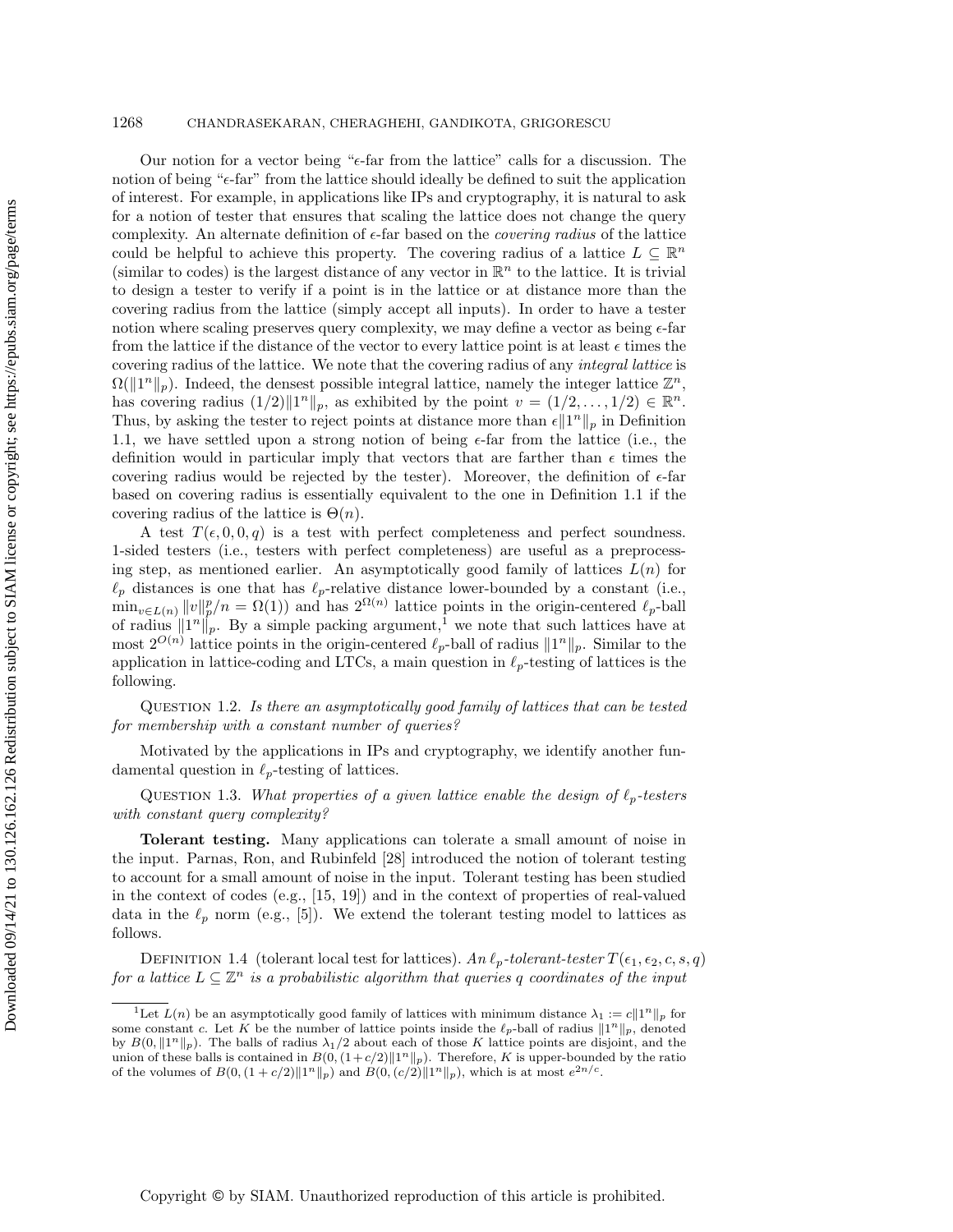$t \in \mathbb{R}^n$  and

- (completeness) accepts with probability at least  $1 c$  if  $d_p(t, L) \leq \epsilon_1 \cdot ||1^n||_p$ ,
- (soundness) rejects with probability at least  $1-s$  if  $d_p(t,L) \geq \epsilon_2 \cdot ||1^n||_p$ .

Tolerant testing with parameter  $\epsilon_1 = 0$  corresponds to the notion of testing given in Definition [1.1.](#page-2-0) Tolerant testing and distance approximation are closely related notions. In fact, in the Hamming space, the ability to perform tolerant testing for every choice of  $\epsilon_1 < \epsilon_2$  can be exploited to approximate distances (using a binary search) [\[28\]](#page-30-12).

Analogy with code testers. A common notion of testing for membership in  $error-correcting codes$  requires that inputs at  $Hamming distance$  at least  $\epsilon n$  from the code be rejected. (This notion is only relevant when the covering radius of the code is larger than  $\epsilon n$ .) We include the common definition here and note that stronger versions of testing have also been considered in the literature [\[14,](#page-30-2) [15\]](#page-30-13).

<span id="page-4-0"></span>DEFINITION 1.5 (local test for codes). A tester  $T(\epsilon, c, s, q)$  for an error-correcting code  $C \subseteq \mathbb{F}^n$  is a probabilistic algorithm that makes q queries to the input  $t \in \mathbb{F}^n$  and

- (completeness) accepts with probability at least  $1 c$  if  $t \in C$ , and
- (soundness) rejects with probability at least  $1 s$  if  $d_H(t, C) \geq \epsilon \cdot n$ , where  $d_H(u, v) := |\{i \in [n] : u(i) \neq v(i)\}|$  denotes the Hamming distance between u and v, and  $d_H(t, C) := \min_{c \in C} d_H(t, c)$  (we call such a vector t to be  $\epsilon$ -far from  $C$ ).

1.3. Our contributions. We initiate the study of membership testing in point lattices from the perspective of sublinear algorithms aiming to lay the groundwork for further advances toward resolving Question [1.2](#page-3-0) and Question [1.3.](#page-3-1) Our contributions draw on connections between lattices and codes, and on well-known techniques in property testing.

1.3.1. Upper and lower bounds for testing specific lattice families. Motivated by applications in lattice-based communication, we focus on an asymptotically good family of sets constructed from linear codes, via the so-called code formula [\[11\]](#page-29-5). We show upper and lower bounds on the query complexity of  $\ell_1$ -testers for code formulas as a function of the query complexity of the constituent code testers.

Code formula lattices. For simplicity, in what follows we will slightly abuse notation and use binary linear code  $C \subseteq \{0,1\}^n$  to denote both the code viewed over the field  $\mathbb{F}_2 = \{0, 1\}$  and the code embedded into  $\mathbb{R}^n$  via the trivial embedding  $0 \mapsto 0$ and  $1 \mapsto 1$ . All the arithmetic operations in the code formula refer to operations in  $\mathbb{R}^n$ . For two sets A and B of vectors we define  $A + B := \{a + b \mid a \in A, b \in B\}$ . The constituent codes used in all code formula lattices considered in this work are binary linear codes.

DEFINITION 1.6 (code formula). Let  $C_0 \subseteq C_1 \subseteq \cdots \subseteq C_{m-1} \subseteq C_m = \mathbb{F}_2^n$  be a family of nested binary linear codes. Then the code formula constructed from the family is defined as

$$
C_0 + 2C_1 + \dots + 2^{m-1}C_{m-1} + 2^m \mathbb{Z}^n.
$$

Here, m is the height of the code-formula.

If the family satisfies the Schur product condition, namely,  $c_1 * c_2 \in C_{i+1}$  for all codewords  $c_1, c_2 \in C_i$ , where the \* operator is the coordinatewise (Schur) product  $c_1 * c_2 = \langle (c_1)_i \cdot (c_2)_i \rangle_{i \in [n]}$ , then the code-formula forms a lattice (see [\[20\]](#page-30-15)), and we denote it by  $L(\langle C_i \rangle_{i=0}^{m-1}).$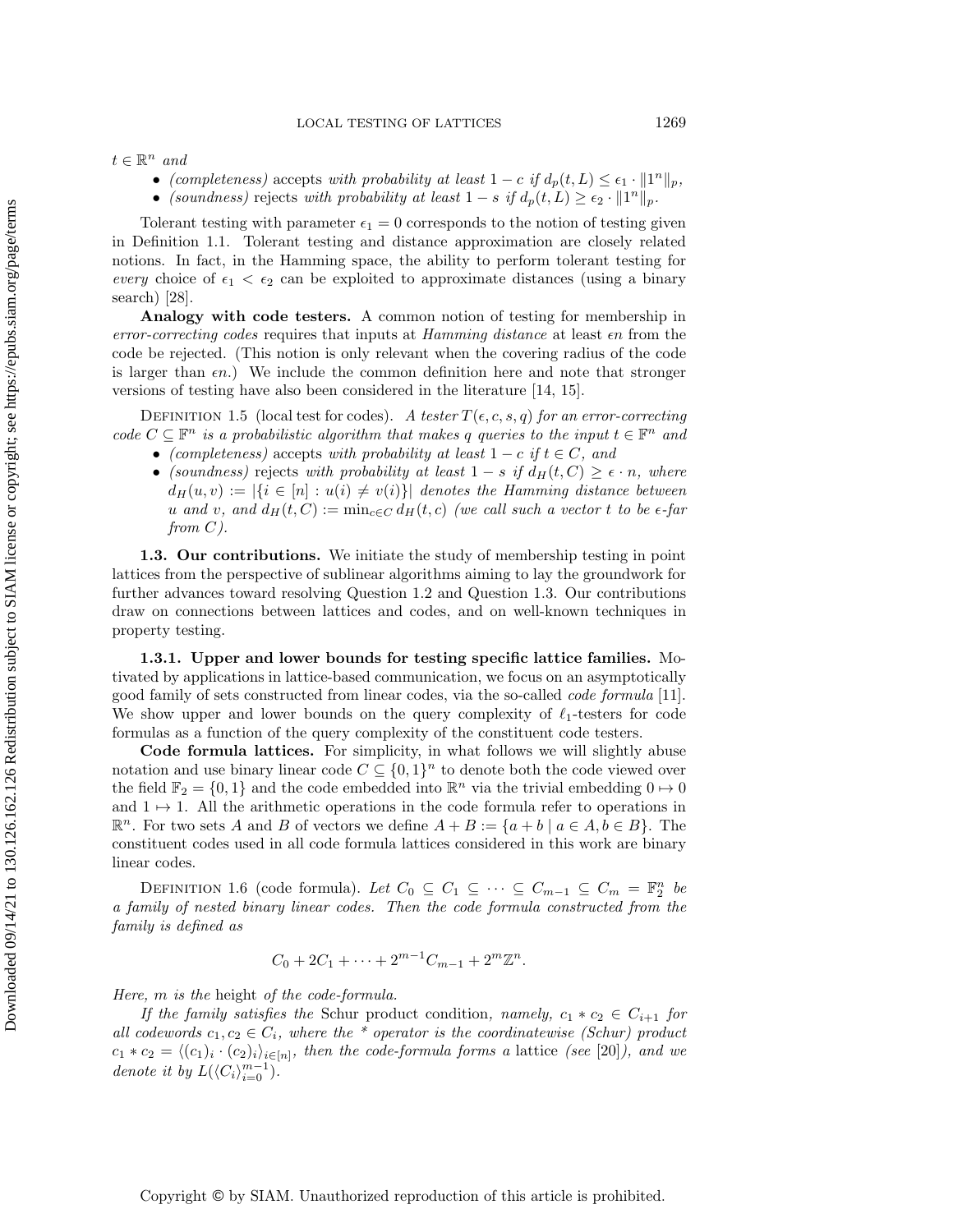### 1270 CHANDRASEKARAN, CHERAGHEHI, GANDIKOTA, GRIGORESCU

Significance of code formula lattices. Code formula lattices with height one already have constant rate if the constituent code  $C_0$  has minimum Hamming distance  $\Omega(n)$ . Unfortunately, these lattices have tiny relative minimum distance (since  $2\mathbb{Z}^n$ has constant length vectors). However, code formulas of larger height achieve much better relative distance. In particular, it is easy to see that code formula lattices of height  $m \geq \log n$  in which each of the constituent codes  $C_i$  has minimum Hamming distance  $\Omega(n)$  give asymptotically good families of lattices [\[13,](#page-30-16) [8\]](#page-29-3). The code formula lattice constructed from a family of codes that satisfies the Schur-product condition is equivalent to the lattice constructed from the same family of codes by Construction-D [\[21,](#page-30-17) [8,](#page-29-3) [20\]](#page-30-15). Construction-D lattices are primarily used in communication settings; see, e.g., Forney [\[11\]](#page-29-5).

In this work we design a tester for code formula lattices using testers for the constituent codes.

<span id="page-5-2"></span>THEOREM 1.7. Let  $0 < \epsilon$ ,  $s < 1$ , and  $C_0 \subseteq C_1 \subseteq \cdots \subseteq C_{m-1} \subseteq \{0,1\}^n$  be a family of binary linear codes satisfying the Schur product condition. Suppose every  $C_i$ has a 1-sided tester  $T_i(\epsilon/m2^{i+1}, 0, s, q_i)$ . Then, there exists an  $\ell_1$ -tester  $T(\epsilon, 0, s, q)$ for the lattice  $L(\langle C_i \rangle_{i=0}^{m-1})$  with query complexity

$$
q = O\left(\frac{1}{\epsilon}\log\frac{1}{s}\right) + \sum_{i=1}^{m-1} q_i.
$$

Next, we show a lower bound on the query complexity for testing membership in code formula lattices, using lower bounds for testing membership in the constituent codes.

<span id="page-5-1"></span>THEOREM 1.8. Let  $0 < \epsilon, c, s < 1$  and  $C_0 \subseteq C_1 \subseteq \cdots \subseteq C_{m-1} \subseteq \{0,1\}^n$  be a family of binary linear codes satisfying the Schur product condition. Let  $q_i = q_i(\epsilon, c, s)$ be such that any (possibly adaptive, 2-sided)  $\ell_1$ -tester  $T_i(\epsilon, c, s, q')$  for  $C_i$  satisfies  $q' = \Omega(q_i)$  for every  $i = 0, 1, \ldots, m - 1$ . Then every (possibly adaptive, 2-sided)  $\ell_1$ -tester  $T(\epsilon, c, s, q)$  for the lattice  $L(\langle C_i \rangle_{i=0}^{m-1})$  has query complexity

$$
q = \Omega\left(\max\left\{\frac{1}{\epsilon}\log\frac{1}{s}, \max_{i=0,1,\dots,m-1}q_i\right\}\right).
$$

Code formula lattices from Reed–Muller codes. We instantiate the upper and lower bounds on the query complexity for a common family of code formula lattices constructed using Reed–Muller codes [\[11\]](#page-29-5) to obtain nearly matching upper and lower bounds. We recall Reed–Muller codes below.

DEFINITION 1.9 (Reed–Muller codes). Each codeword of a binary Reed–Muller code  $RM(k,r) \subseteq \mathbb{F}_2^{2^r}$  corresponds to a polynomial  $p(x) \in \mathbb{F}_2[x]$  in r variables of degree at most k evaluated at all  $2^r$  possible inputs  $x \in \mathbb{F}_2^r$ .

<span id="page-5-0"></span>For the family of Reed–Muller codes in  $\mathbb{F}_2^{2^r}$ , it is well known that  $RM(0,r) \subseteq$  $RM(1,r) \subseteq RM(2,r) \subseteq RM(3,r) \subseteq \cdots \subseteq RM(r-1,r) \subseteq RM(r,r) = \mathbb{F}_2^{2^r}$ . A particular family of Reed–Muller codes that leads to code formula lattices is  $\langle RM(k_i, r) \rangle_{i=0}^{\log r}$ , with  $k_i = 2^i$ . Indeed, it can be easily verified that this family satisfies the Schur product condition since Reed–Muller codewords are evaluation tables of multivariate polynomials over the binary field and the product of two degree  $k$  polynomials is a degree 2k polynomial. Hence for height  $m \leq \log r$  the construction  $\langle RM(2^i, r) \rangle_{i=0}^{m-1}$  gives rise to a lattice. We note that these lattices have small relative minimum distance and are not asymptotically good families of lattices.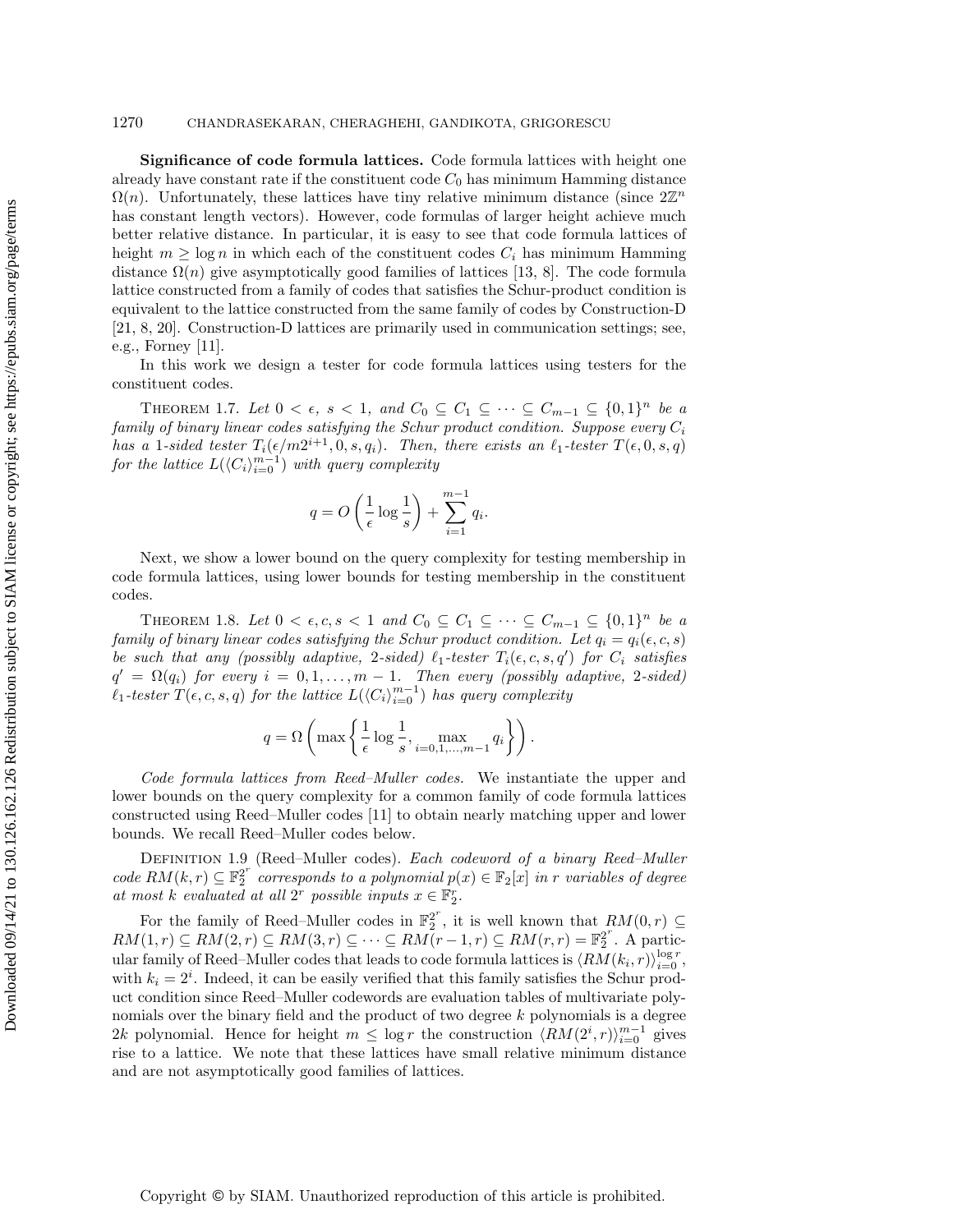COROLLARY 1.10. Let  $0 \leq k_0 < k_1 < \cdots < k_{m-1} < r$  be integers such that the family of Reed–Muller codes  $RM(k_0, r) \subseteq RM(k_1, r) \subseteq \cdots \subseteq RM(k_{m-1}, r)$  satisfies the Schur product condition. Let  $0 < \epsilon$ ,  $s < 1$ , and L be the lattice obtained from this family of codes using the code formula construction:

$$
L = RM(k_0, r) + 2RM(k_1, r) + \cdots + 2^{m-1}RM(k_{m-1}, r) + 2^m \mathbb{Z}^{2^r}.
$$

Then, there exists an  $\ell_1$ -tester  $T(\epsilon, 0, s, q)$  for L with query complexity

<span id="page-6-0"></span>
$$
q(\epsilon, s) = O\left(2^{k_{m-1}} \cdot \frac{1}{\epsilon} \log \frac{1}{s}\right).
$$

In particular, when the height  $m$  and the degrees are constant, the query complexity of the tester is a constant.

For the lower bound, we obtain the following corollary using known lower bounds for testing Reed-Muller codes.

COROLLARY 1.11. Let  $0 \leq k_0 < k_1 < \cdots < k_{m-1} < r$  be integers such that the family of Reed–Muller codes  $RM(k_0, r) \subseteq RM(k_1, r) \subseteq \cdots \subseteq RM(k_{m-1}, r)$  satisfies the Schur product condition. Let  $0 < \epsilon, c, s < 1$  be constants and L be the lattice obtained from this family of codes using the code formula construction:

$$
L = RM(k_0, r) + 2RM(k_1, r) + \dots + 2^{m-1}RM(k_{m-1}, r) + 2^m \mathbb{Z}^{2^r}
$$

Then, every (possibly 2-sided, adaptive)  $\ell_1$ -tester  $T(\epsilon, c, s, q)$  for L has query complexity

$$
q = \Omega(2^{k_{m-1}}).
$$

We note that for code formula lattices obtained from Reed–Muller codes, Corollaries [1.10](#page-5-0) and [1.11](#page-6-0) show matching bounds (up to a constant factor depending on  $(\epsilon, s)$ .

Random lattices. There exists a distribution of random lattices which are impossible to test with a small number of queries. This follows from Theorem [1.8](#page-5-1) and considering random codes, which typically need at least a linear number of queries to test. We illustrate a concrete example by considering the following distribution of random lattices [\[10,](#page-29-7) [4\]](#page-29-8): For constants  $b < a$ , let  $m = nb/a$ , and let  $H \in \mathbb{F}_2^{m \times n}$ be a random matrix such that each row and column has exactly  $a$  and  $b$  nonzeros, respectively. Consider the linear code  $C_{a,b} := \{x \in \mathbb{F}_2^n : Hx = 0 \text{ (mod 2)}\}$  and the code formula lattice  $L(C_{a,b})$  associated with the linear code  $C_{a,b}$ .

THEOREM 1.12. There exist constants a, b,  $\epsilon$ , c, s such that every (possibly 2sided, adaptive)  $\ell_1$ -tester  $T(\epsilon, c, s, q)$  for  $L(C_{a,b})$  has query complexity  $q = \Omega(n)$ .

The above theorem follows as an immediate corollary of our Theorem [1.8](#page-5-1) and Theorem 3.7 of [\[4\]](#page-29-8).

1.3.2. Tolerant testing code formulas. We also obtain upper bounds for tolerantly testing code formula lattices.

<span id="page-6-1"></span>THEOREM 1.13. Let  $0 < \epsilon_1, \epsilon_2, c, s < 1$  and  $C_0 \subseteq C_1 \subseteq \cdots \subseteq C_{m-1} \subseteq \{0,1\}^n$ be a family of binary linear codes satisfying the Schur product condition. Suppose every  $C_i$  has a tolerant tester  $T_i(2\epsilon_1, \frac{\epsilon_2}{m2^{i+1}}, \frac{c}{m+1}, s, q_i)$ . Let  $\gamma = \min\{c/(m+1), s\}$ ,  $\epsilon_2 > m2^{m+1}\epsilon_1$ . Then there exists an  $\ell_1$ -tolerant-tester  $T(\epsilon_1, \epsilon_2, c, s, q)$  for the lattice  $L(\langle C_i \rangle_{i=0}^{m-1})$  with query complexity

<span id="page-6-2"></span>
$$
q = O\left(\frac{1}{(\epsilon_2 - 2\epsilon_1)^2} \log\left(\frac{1}{\gamma}\right)\right) + \sum_{i=0}^{m-1} q_i.
$$

.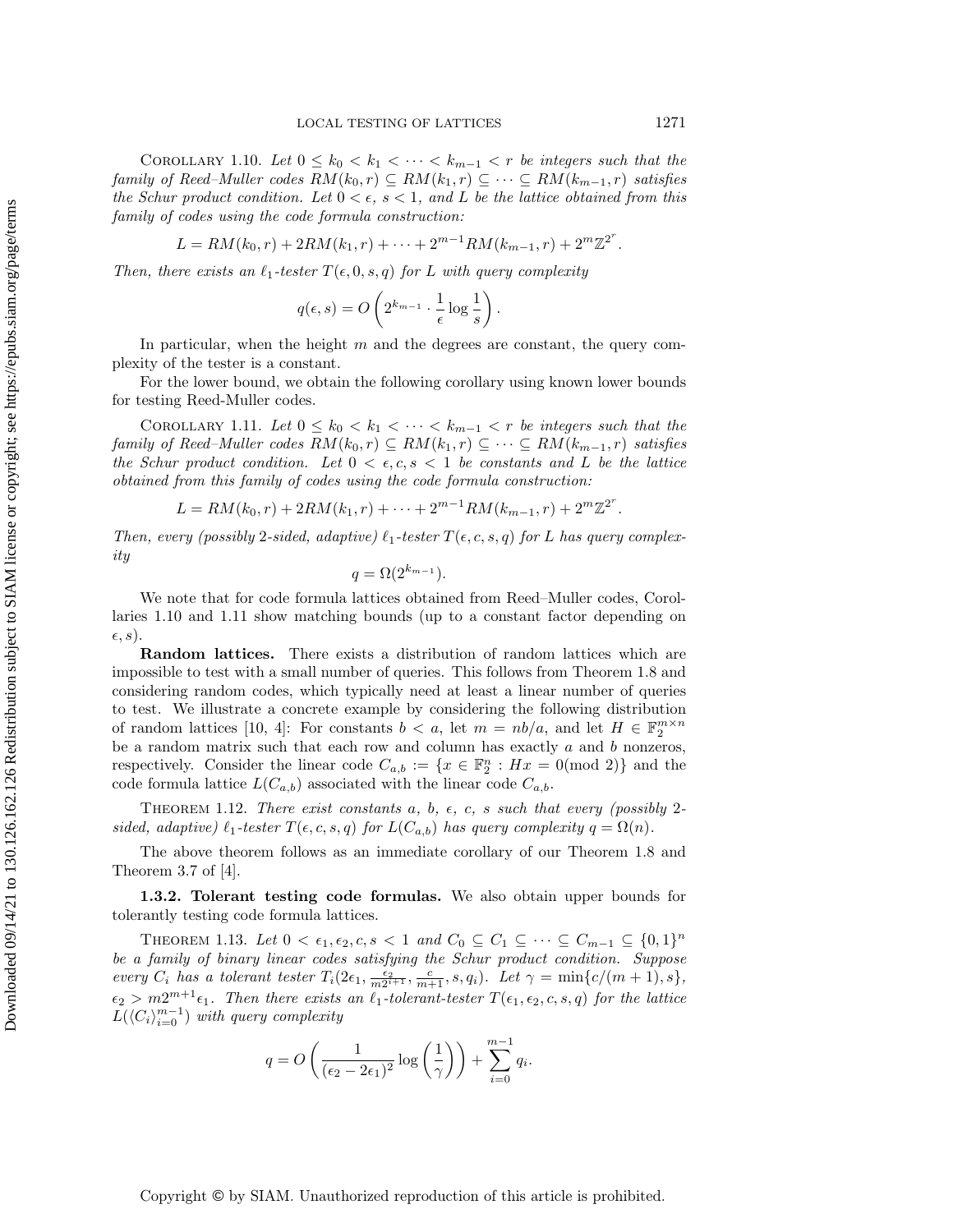COROLLARY 1.14. Let  $0 \leq k_0 < k_1 < \cdots < k_{m-1} < r$  be integers such that the family of Reed–Muller codes  $RM(k_0, r) \subseteq RM(k_1, r) \subseteq \cdots \subseteq RM(k_{m-1}, r)$  satisfies the Schur product condition. Let  $L$  be the lattice obtained from this family of codes using the code formula construction:

$$
L = RM(k_0, r) + 2RM(k_1, r) + \cdots + 2^{m-1}RM(k_{m-1}, r) + 2^m \mathbb{Z}^{2^r}.
$$

Then there exists an  $\ell_1$ -tolerant-tester  $T(\epsilon_1, \epsilon_2, 1/3, 1/3, q)$  for L for all  $\epsilon_1 \leq \frac{c'_1}{2^{k_{m-1}}}$ ,  $\epsilon_2 \geq \frac{c'_2 m}{2^{k_0-1}}$  (for some constants  $c'_1$  and  $c'_2$ ) with query complexity  $q = O(2^{k_{m-1}} \cdot \log m)$ .

1.3.3. A canonical/linear test for lattices. We show a reduction from any given arbitrary test to a canonical linear test, thus suggesting that it is sufficient to design canonical linear tests for achieving low query complexity. In order to describe the intuition behind a canonical linear test, we first illustrate how to solve the membership testing problem when all coordinates of the input are known. For a given lattice L, its dual lattice is defined as

$$
L^{\perp} := \{ u \in span(L) \mid \langle u, v \rangle \in \mathbb{Z} \text{ for all } v \in L \}
$$

It is easy to verify that  $(L^{\perp})^{\perp} = L$ . Furthermore, a vector  $v \in L$  if and only if, for all  $u \in L^{\perp}$ , we have  $\langle u, v \rangle \in \mathbb{Z}$ . Thus, to test membership of t in L in the classical decision sense, it is sufficient to verify whether  $t$  has integer inner products with a set of basis vectors of the dual lattice  $L^{\perp}$ . Inspired by this observation, we define a canonical *linear test* for lattices as follows. For a lattice  $L \subseteq \mathbb{R}^n$  and  $J \subseteq [n]$ , let  $L_J^{\perp} := \{x \in L^{\perp} \mid supp(x) \subseteq J\},\$  where  $supp(x)$  is the set of nonzero indices of the vector x.

DEFINITION 1.15 (linear tester). A linear tester for a lattice  $L \subseteq \mathbb{Z}^n$  is a probabilistic algorithm which queries a subset  $J = \{j_1, \ldots, j_q\} \subseteq [n]$  of coordinates of the input  $t \in \mathbb{R}^n$  and accepts t if and only if  $\langle t, x \rangle \in \mathbb{Z}$  for all  $x \in L_J^{\perp}$ .

Remark. By definition, the probabilistic choices of a linear tester are only over the set of coordinates to be queried: upon fixing the coordinate queries, the choice of the algorithm to accept or reject is fully determined. Furthermore, a linear tester is 1-sided since if the input t is a lattice vector, then for every dual vector  $u \in L^{\perp}$ , the inner product  $\langle u, t \rangle$  is integral, and so it will be accepted with probability 1.

We show that nonadaptive linear tests are nearly as powerful as 2-sided adaptive tests for a full-rank lattice. We reduce any (possibly 2-sided, and adaptive) test for a full-rank lattice to a nonadaptive linear test for the same distance parameter  $\epsilon$ , with a small increase in the query complexity and the soundness error.

<span id="page-7-1"></span>THEOREM 1.16. Let  $L \subseteq \mathbb{Z}^n$  be a lattice with rank $(L) = n$ . If there exists an adaptive 2-sided  $\ell_p$ -tester  $T(\epsilon, c, s, q)$  with query complexity  $q = q_T(\epsilon, c, s)$ , then there exists a nonadaptive linear  $\ell_p$ -tester  $T'(\epsilon, 0, c + s, q')$  with query complexity  $q' = q_T(\epsilon/2, c, s) + O((1/\epsilon^p) \log{(1/s)}).$ 

Furthermore, if we are guaranteed that the inputs are in  $\mathbb{Z}^n$ , then the query complexity of the test  $T'$  above can be improved to be identical to that of  $T$  (up to a constant factor in the  $\epsilon$  parameter). The increase in the query complexity comes from an extra step used to verify the integrality of the input.

<span id="page-7-0"></span><sup>&</sup>lt;sup>2</sup>Verifying whether  $\langle t, x \rangle \in \mathbb{Z}$  for all  $x \in L_J^{\perp}$  can be performed efficiently by checking inner products with a set of basis vectors of the lattice  $L_J^{\perp}$ .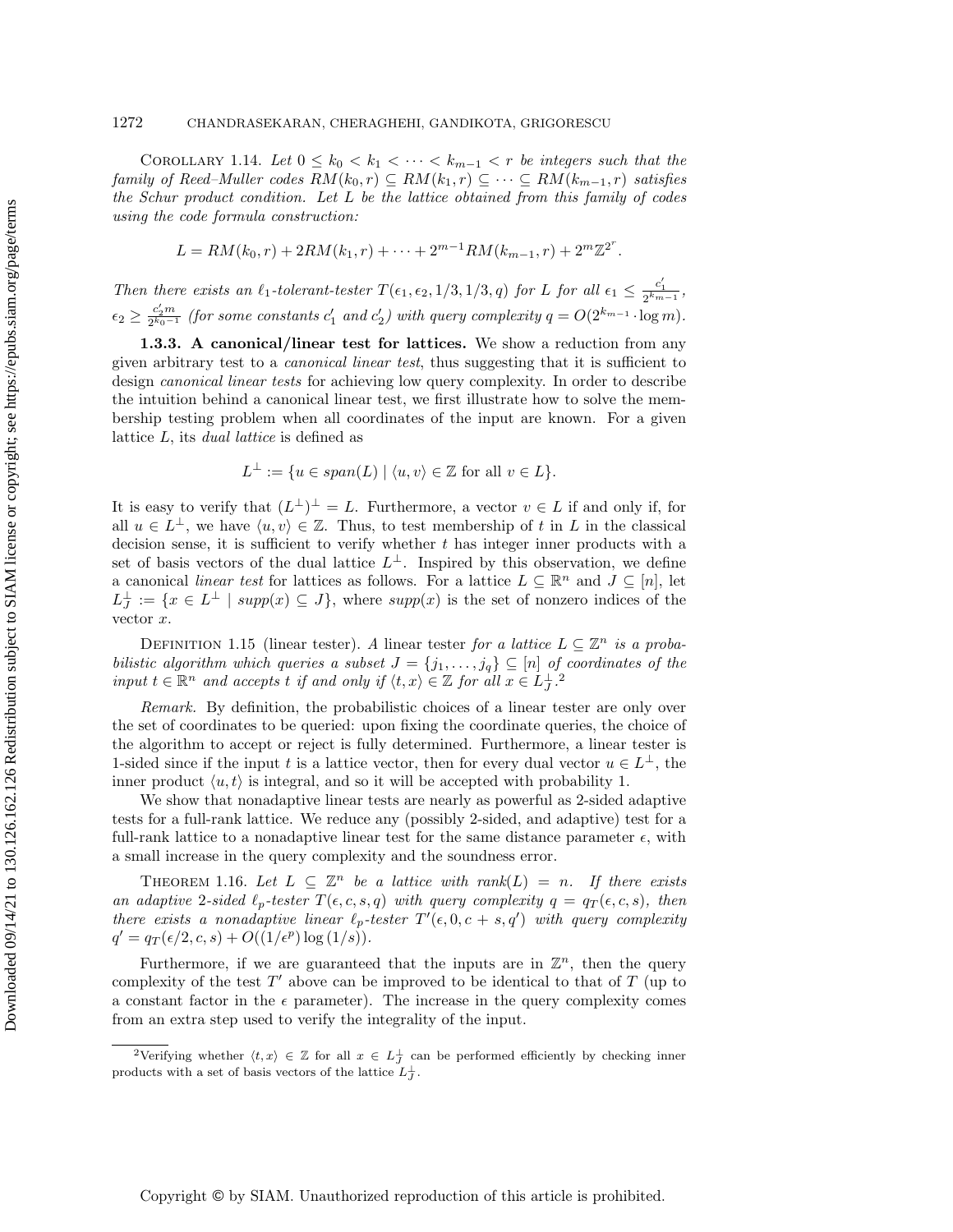Theorem [1.16](#page-7-1) suggests that, for the purposes of designing a tester with small query complexity, it is sufficient to design a nonadaptive linear tester, i.e., it suffices to only identify the probability distribution for the coordinates that are queried. Moreover, this theorem makes progress toward Question [1.3,](#page-3-1) since it shows that a lower bound on the query complexity of nonadaptive linear tests for a particular lattice implies a lower bound on the query complexity of all tests for that lattice. Thus in order to understand the existence of a low-query complexity tester for a particular lattice, it is sufficient to examine the existence of a low-query complexity nonadaptive linear tester for that lattice.

We note that Theorem [1.16](#page-7-1) is the analogue of the result of [\[4\]](#page-29-8) for linear errorcorrecting codes. In section [2,](#page-9-0) we comment on the comparison between our proof and that in [\[4\]](#page-29-8).

1.3.4. Testing membership of inputs outside the span of the lattice. We also observe a stark difference between the membership testing problem for a linear code and the membership testing problem for a lattice. In the membership testing problem for a linear code  $C \subseteq \mathbb{F}^n$  defined over a finite field that is specified by a basis, the input is assumed to be a vector in  $\mathbb{F}^n$  and the goal is to verify whether the input lies in the span of the basis (see Definition [1.5\)](#page-4-0). As opposed to codes, for a lattice  $L \subseteq \mathbb{R}^n$ , the input is an arbitrary real vector, and the goal is to verify whether the input is a member of  $L$ , and not to verify whether the input is a member of the span of the lattice. Thus, the inputs to the lattice membership testing problem could lie either in  $span(L)$  or outside  $span(L)$ . Interestingly, for some lattices it is easy to show strong lower bounds on the query complexity if the inputs are allowed to lie outside  $span(L)$ , thus suggesting that such inputs are hard to test.

<span id="page-8-1"></span>THEOREM 1.17. Let  $L \subseteq \mathbb{Z}^n$  be a lattice of rank k. Let  $P \subseteq [n]$  be the support of the vectors in span $(L)^{\perp}$ . Let  $0 < \epsilon, c, s < 1$ . Every nonadaptive  $\ell_p$ -tester  $T(\epsilon, c, s, q)$ for L for inputs in  $\mathbb{R}^n$  has query complexity

$$
q = \Omega(|P|).
$$

On the other hand, testers for inputs in  $span(L)$  can be lifted to obtain testers for all inputs (including inputs that could possibly lie outside  $span(L)$ ).

<span id="page-8-0"></span>THEOREM 1.18. Let  $L \subseteq \mathbb{Z}^n$  be a lattice of rank k. Let  $P \subseteq [n]$  be the support of the vectors in span $(L)^{\perp}$ . Let  $0 < \epsilon, c, s < 1$ , and suppose L has an  $\ell_p$ -tester  $T(\epsilon, c, s, q)$ for inputs  $t \in span(L)$ . Then L has a tester  $T'(2\epsilon, c, s, q')$  for inputs in  $\mathbb{R}^n$  with query complexity

$$
q' \le q + |P|.
$$

Theorem [1.18](#page-8-0) implies that for lattices L of rank at most  $n-1$ , if the membership testing problem for inputs that lie in  $span(L)$  is solvable using a small number of queries and if  $span(L)^{\perp}$  is supported on few coordinates, then the membership testing problem for all inputs (including those that do not lie in  $span(L)$ ) is solvable using a small number of queries.

Knapsack lattices. Theorem [1.17](#page-8-1) implies a linear lower bound for nonadaptively testing a well-known family of lattices, known as knapsack lattices, which have been investigated in the quest toward lattice-based cryptosystems [\[23,](#page-30-18) [32,](#page-30-19) [27\]](#page-30-20). We recall that a knapsack lattice is generated by a set of basis vectors  $B = \{b_1, \ldots, b_{n-1}\}, b_i \in$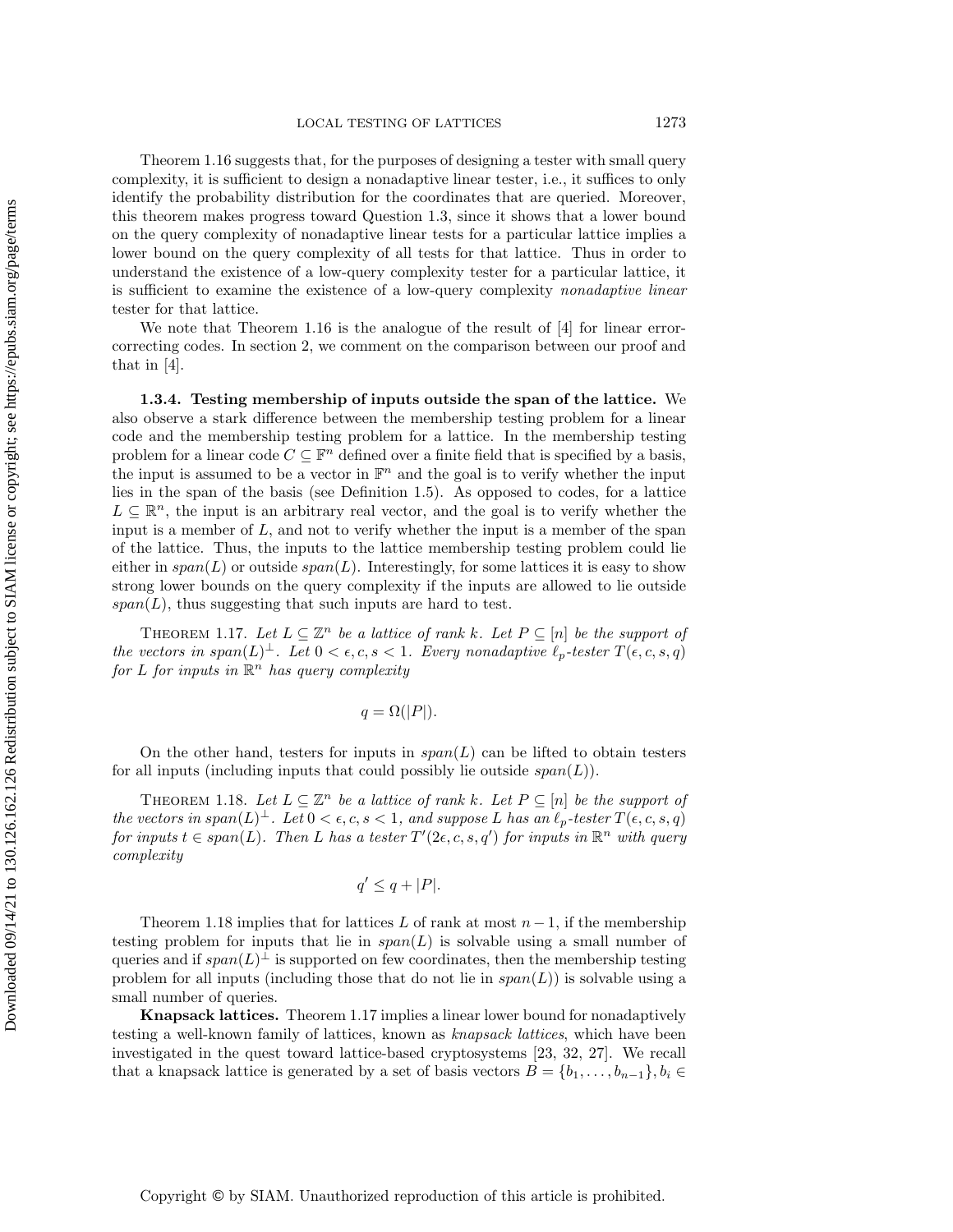$\mathbb{R}^n$ , that are of the form

$$
b_1 = (1, 0, \dots, 0, a_1),
$$
  
\n
$$
b_2 = (0, 1, \dots, 0, a_2)
$$
  
\n
$$
\vdots
$$
  
\n
$$
b_{n-1} = (0, 0, \dots, 1, a_{n-1}),
$$

where  $a_1, \ldots, a_{n-1}$  are integers. We denote such a knapsack lattice by  $L_{a_1, \ldots, a_{n-1}}$ .

<span id="page-9-2"></span>COROLLARY 1.19. Let  $a_1, \ldots, a_n$  be integers and  $0 \lt \epsilon, c, s \lt 1$ . Every nonadaptive  $\ell_p\text{-}tester\ T(\epsilon, c, s, q)$  for  $L_{a_1,...,a_{n-1}}$  has query complexity

$$
q = \Omega(n).
$$

However, knapsack lattices with bounded coefficients are testable with a constant number of queries if the inputs are promised to lie in  $span(L)$ .

<span id="page-9-1"></span>THEOREM 1.20. Let  $a_1, \ldots, a_{n-1}$  be integers with  $M = \max_{i \in [n]} |a_i|^p$  and  $0 <$  $\epsilon, s < 1$ . There exists a nonadaptive  $\ell_p$ -tester  $T(\epsilon, 0, s, q)$  for  $L_{a_1,...,a_{n-1}}$  with query complexity  $q = O\left(\frac{M}{\epsilon^p} \cdot \log \frac{1}{s}\right)$  if the inputs are guaranteed to lie in span(L).

Theorem [1.20](#page-9-1) indicates that the large lower bound suggested by Theorem [1.17](#page-8-1) could be circumvented for certain lattices if we are promised that the inputs lie in  $span(L).$ 

## <span id="page-9-0"></span>2. Overview of the proofs.

2.1. Upper and lower bounds for testing general code formula lattices. The constructions of a tester for Theorem [1.7](#page-5-2) and a tolerant tester for Theorem [1.13](#page-6-1) follow the natural intuition that in order to test the lattice one can test the underlying codes individually. The proof relies on a triangle inequality that can be derived for such lattices. The application to code formula lattices constructed from Reed–Muller codes follows from the tight analysis of Reed–Muller code testing from [\[6\]](#page-29-9), which guarantees constant rejection probability of inputs that are at distance proportional to the minimum distance of the code. We note that the time complexity of the codeformula tester is given by the sum of the run-times of the component code testers. Since the component code testers can be assumed to be linear, and hence efficient, the code formula lattice tester is also efficient.

While the tester that we construct from code testers for the purposes of proving Theorem [1.7](#page-5-2) is an adaptive linear test, there is a simple variant that is a nonadaptive linear test with at least as good correctness and soundness (see Remark [5.16](#page-25-0) in section [5\)](#page-18-0).

The lower bound (Theorem [1.8\)](#page-5-1) relies on the fact that if an input  $t$  is far from the code  $C_k$  in the code formula construction, then the vector  $2^k t$  is far from the lattice. Moreover, if  $t \in C_k$ , then  $2^k t$  belongs to the lattice. Therefore, a test for the lattice can be turned into a test for the constituent codes.

2.2. From general tests to canonical tests. We briefly outline our reduc-tion for Theorem [1.16.](#page-7-1) Suppose  $T(\epsilon, c, s, q)$  is a 2-sided, adaptive tester with query complexity  $q = q_T(\epsilon, c, s)$  for a full-rank integral lattice L. Such a tester handles all real-valued inputs. We first restrict  $T$  to a test that processes only integral inputs in the bounded set  $\mathcal{Z}_d = \{0, 1, \ldots, d-1\}$  (for some carefully chosen d), and so the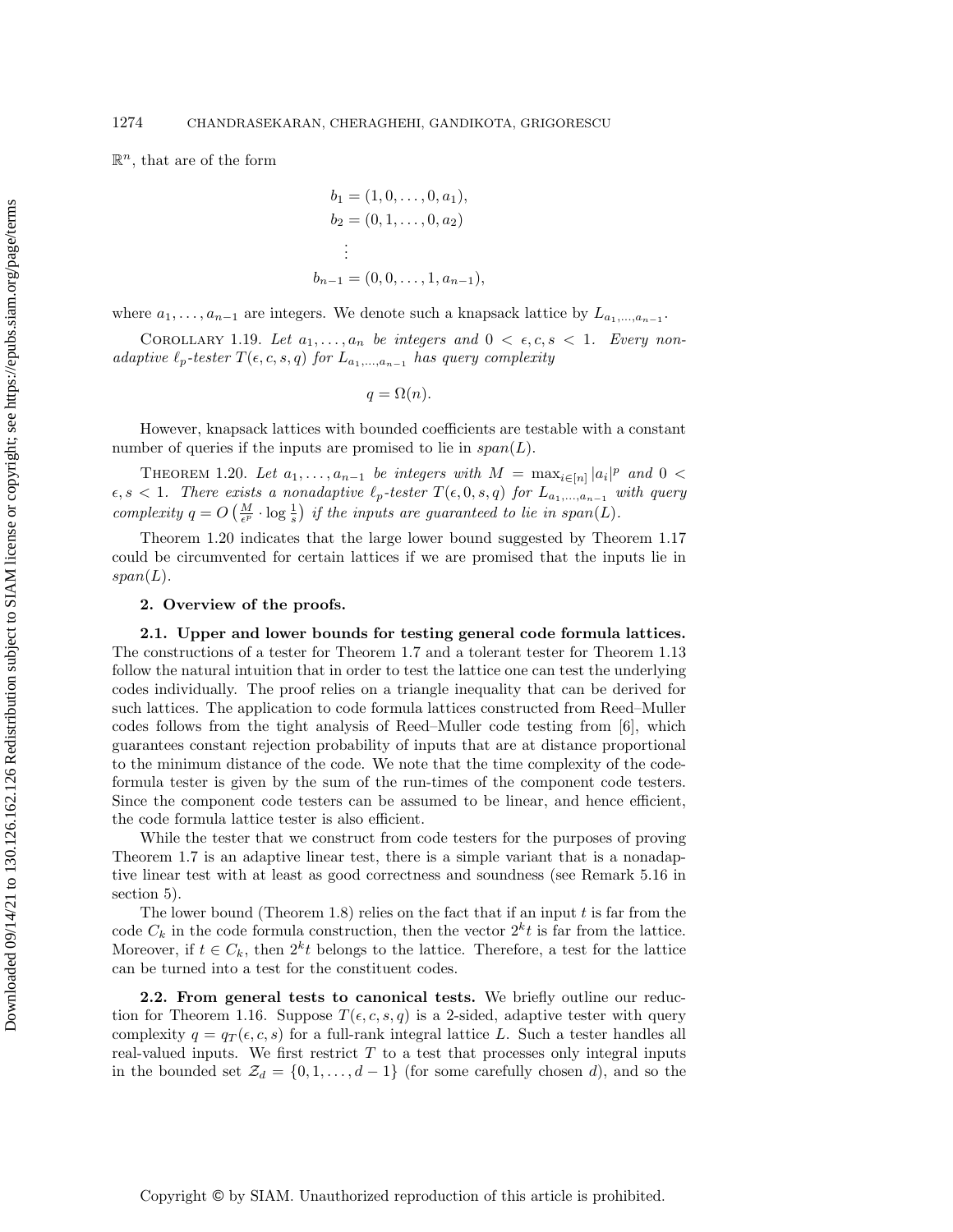restricted test inherits all the parameters of T. We remark that  $\mathcal{Z}_d \subset \mathbb{Z}$  is a subset of integers, and it should not be confused with  $\mathbb{Z}_d$ , the ring of integers modulo d.

A key ingredient in our reduction is choosing the appropriate value of d in order to enable the same guarantees as that of codes. We choose d such that  $d\mathbb{Z}^n \subseteq L$ . Such a d always exists [\[25\]](#page-30-21). This choice of d allows us to add any vector in  $V = L \text{ mod } d$ (embedded in  $\mathbb{R}^n$ ) to any vector  $x \in \mathbb{R}^n$  without changing the distance of x to L in any  $\ell_p$  norm (see Proposition [5.2\)](#page-18-1).

Since our inputs are now integral and bounded, any adaptive test can be viewed as a distribution over deterministic tests, which themselves can be viewed as decision trees. This allows us to proceed along the same lines as in the reduction for codes over finite fields of [\[4\]](#page-29-8).

We exploit the property that adding any vector in V to any vector  $x \in \mathbb{R}^n$  does not change the distance to L. In the first step of our reduction we add a random vector in  $V$  to the input and perform a probabilistic *linear* test. The idea is that one can relabel the decision tree of any test according to the decision tree of a linear test, such that the error shifts from the positive (yes) instances to the negative (no) instances (see Lemma [5.3\)](#page-19-0). A simple property of lattices used in this reduction is that if the set of queries  $I$  and answers  $a_I$  do not have a local witness for nonmembership in the lattice (in the form of a dual lattice vector v supported on I such that  $\langle w_I, v_I \rangle \notin \mathbb{Z}$ ), then there exists  $w \in L$  that extends  $a_I$  to the remaining set of coordinates (i.e.,  $a_I = w_I$ .

In the next step we remove the adaptive aspect of the test to obtain a nonadaptive linear test for inputs in  $\mathcal{Z}_d^n$  (see Lemma [5.4\)](#page-19-1). We obtain this tester by performing the adaptive queries on a randomly chosen vector in  $V$  (and not on the input itself) and rejecting/accepting according to whether there exists a local witness for the nonmembership of the input queried on the same coordinates.

We then lift this test to a nonadaptive linear test for inputs in  $\mathbb{Z}^n$  by simulating the test over  $\mathcal{Z}_d^n$  on the same queried coordinates but using the answers obtained after taking modulo d. Owing to the choice of d, this does not change the distance of the input to the lattice (see Lemma [5.5\)](#page-19-2).

Finally, we extend this test to a nonadaptive linear test for inputs in  $\mathbb{R}^n$  by performing some additional queries to rule out inputs that are not in  $\mathbb{Z}^n$ . For this, we design a tester for the integer lattice  $\mathbb{Z}^n$  with query complexity  $O((1/\epsilon^p) \log(1/s))$ . This final step of testing integrality increases the overall query complexity to  $q_T(\epsilon/2, c, s)$  +  $O((1/\epsilon^p) \log(1/s))$  (see Lemma [5.6\)](#page-19-3).

Organization. We prove the upper bound and lower bound for testing code formula constructions (Theorems [1.7](#page-5-2) and [1.8\)](#page-5-1) and their instantiations to Reed–Muller codes (Corollaries [1.10](#page-5-0) and [1.11](#page-6-0) ) in section [3.](#page-10-0) The upper bound for tolerant testing code formula constructions (Theorem [1.13\)](#page-6-1) and its instantiations to Reed–Muller codes (Corollary [1.14\)](#page-6-2) are proved in section [4.](#page-15-0) We present the formal lemmas needed to prove Theorem [1.16](#page-7-1) and their proofs in section [5.](#page-18-0) We address non–full-rank lattices and prove Theorems [1.17](#page-8-1) and [1.18,](#page-8-0) Corollary [1.19,](#page-9-2) and Theorem [1.20](#page-9-1) in section [6.](#page-26-0)

#### <span id="page-10-0"></span>3. Testing code formula lattices.

<span id="page-10-1"></span>3.1. Upper bounds for code formula lattices. In this section we construct a tester for testing membership in lattices obtained from the code formula construction using a tester for the constituent codes.

THEOREM 1.7. Let  $0 < \epsilon$ ,  $s < 1$ , and  $C_0 \subseteq C_1 \subseteq \cdots \subseteq C_{m-1} \subseteq \{0,1\}^n$  be a family of binary linear codes satisfying the Schur product condition. Suppose every  $C_i$ has a 1-sided tester  $T_i(\epsilon/m2^{i+1},0,s,q_i)$ . Then, there exists an  $\ell_1$ -tester  $T(\epsilon, 0, s, q)$ 

Downloaded 09/14/21 to 130.126.162.126 Redistribution subject to SIAM license or copyright; see https://epubs.siam.org/page/terms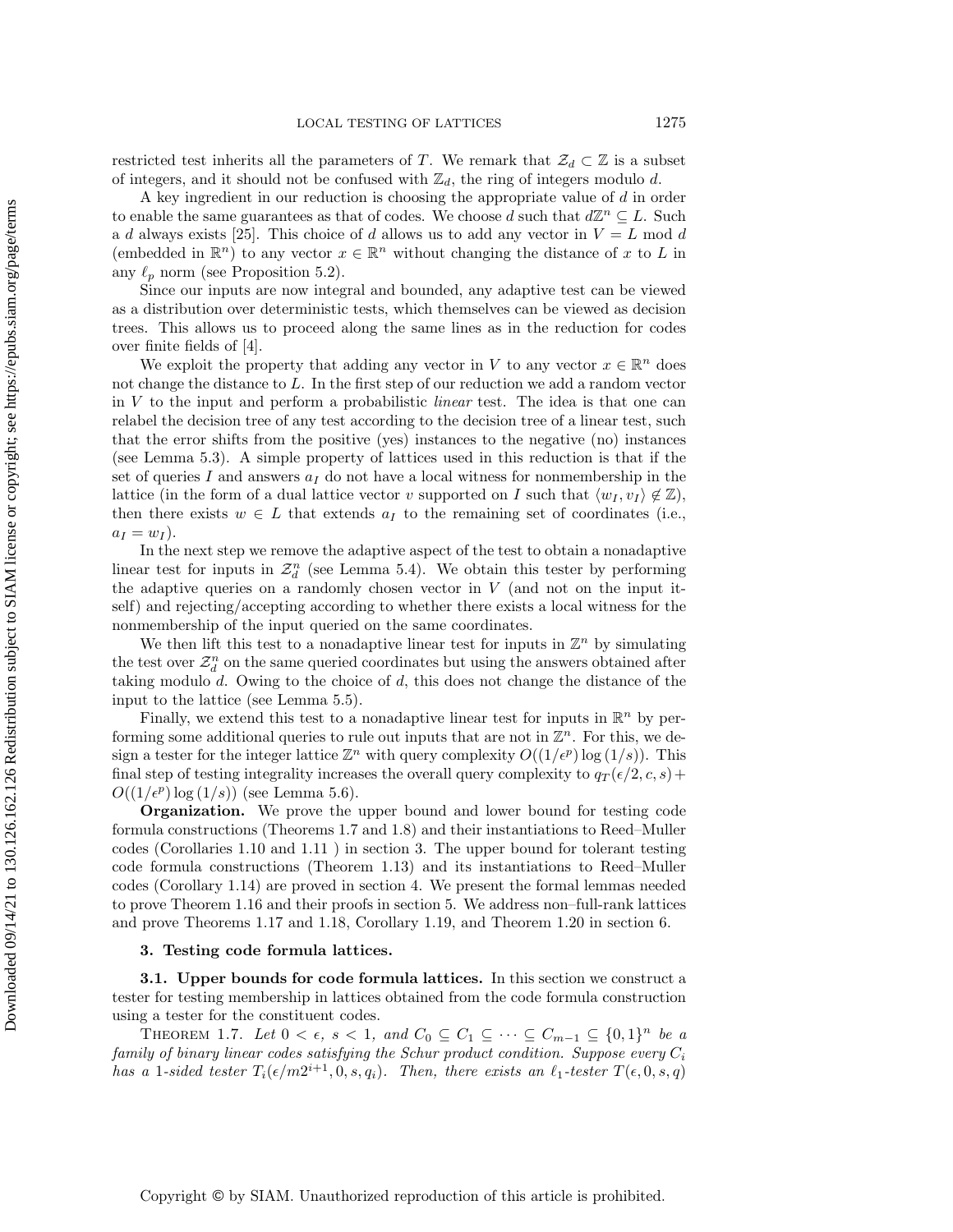for the lattice  $L(\langle C_i \rangle_{i=0}^{m-1})$  with query complexity

$$
q = O\left(\frac{1}{\epsilon}\log\frac{1}{s}\right) + \sum_{i=1}^{m-1} q_i.
$$

*Proof.* Let  $L := L(\langle C_i \rangle_{i=0}^{m-1})$ . First, we use Lemma [5.6](#page-19-3) to reduce the task to testing integral inputs for distance parameter  $\epsilon/2$ . According to the lemma, it suffices to show that all such inputs can be tested with 1-sided error and using  $\sum_{i=1}^{m-1} q_i$ queries.

Now, let  $w \in \mathbb{Z}^n$  denote the input. We may assume that all coordinates of w are nonnegative integers less than  $2^m$ . Otherwise, we can shift each coordinate by an appropriate (possibly different) multiple of  $2<sup>m</sup>$  to make sure this condition holds. Observe that each such operation would correspond to shifting  $w$  by an integer multiple of the lattice vector  $2^m e_i$ , where  $e_i$  is the *i*th basis vector, and that translating a vector by a lattice point does not affect its distance to the lattice. Moreover, observe that this transformation can be applied implicitly, locally, and efficiently by the testing algorithm as the queries are made.

Let  $w_0, \ldots, w_{m-1} \in \{0,1\}^n$ , where  $w_i(j)$  is the  $(i + 1)$ st least significant bit in the binary decomposition of the jth coordinate of w. Thus we have  $w = \sum_{i=0}^{m-1} 2^i w_i$ . Once again, the coordinates of  $w_i$  can be computed implicitly, locally, and efficiently by the algorithm as the queries are made.

The tester T would now proceed as follows: Run  $T_i(\epsilon/(m2^{i+1}), 0, s, q_i)$  on  $w_i$  for every  $i = 0, 1, \ldots, m - 1$ . Accept if and only if all tests accept.

The overall query complexity of this tester is  $\sum_{i=1}^{m-1} q_i$ .

The completeness of this tester is easy to deduce. Indeed, if  $w \in L(\langle C_i \rangle_{i=0}^{m-1}),$ then by definition of the code formula construction, there exist  $\tilde{w}_i \in C_i$  for every  $i = 0, 1, \ldots, m-1$  and an integer  $\tilde{w}_m \in 2^m \mathbb{Z}^n$  such that  $w = \sum_{i=0}^{m-1} 2^i \tilde{w}_i + \tilde{w}_m$ . Since entries of w are nonnegative integers less than  $2^m$ , we must have  $\tilde{w}_m = 0$ . Moreover, since  $\tilde{w}_i \in \{0,1\}^n$  and the binary representation is unique, it must be that  $\tilde{w}_i \in C_i$ for  $i = 0, \ldots, m-1$ . That is, each of the  $w_i$  embedded in  $\mathbb{F}_2^n$  are in  $C_i$ , and therefore, each  $T_i(\epsilon/(2^{i+1}m), 0, s, q_i)$  (and thus the overall tester) will accept  $w_i$ .

Before analyzing the soundness, we observe the following simple inequality.

<span id="page-11-0"></span>CLAIM 3.1.  $d_1(w, L) \leq d_1(w_0, C_0) + 2d_1(w_1, C_1) + \cdots + 2^{m-1}d_1(w_{m-1}, C_{m-1}).$ 

*Proof.* Let  $c_i \in \{0,1\}^n$  be the closest codeword to  $w_i$  in  $C_i$  for every  $i =$  $0, 1, \ldots, m-1$ . From the definition of the code formula construction, we know that the vector  $v = c_0 + 2c_1 + \cdots + 2^{m-1}c_{m-1}$  is a lattice vector. Therefore,

$$
\sum_{i=0}^{m-1} 2^{i} d_{1}(w_{i}, C_{i}) = \sum_{i=0}^{m-1} 2^{i} \|w_{i} - c_{i}\|_{1}
$$
\n
$$
\geq \left\| \sum_{i=0}^{m-1} 2^{i} (w_{i} - c_{i}) \right\|_{1}
$$
\n(by the triangle inequality)\n
$$
= d_{1}(w, v)
$$
\n
$$
\geq d_{1}(w, L).
$$

Now, if  $d_1(w, L) \geq \epsilon n/2$ , then by Claim [3.1](#page-11-0) we have

$$
d_1(w_0, C_0) + 2d_1(w_1, C_1) + \cdots + 2^{m-1}d_1(w_{m-1}, C_{m-1}) \ge \epsilon n/2.
$$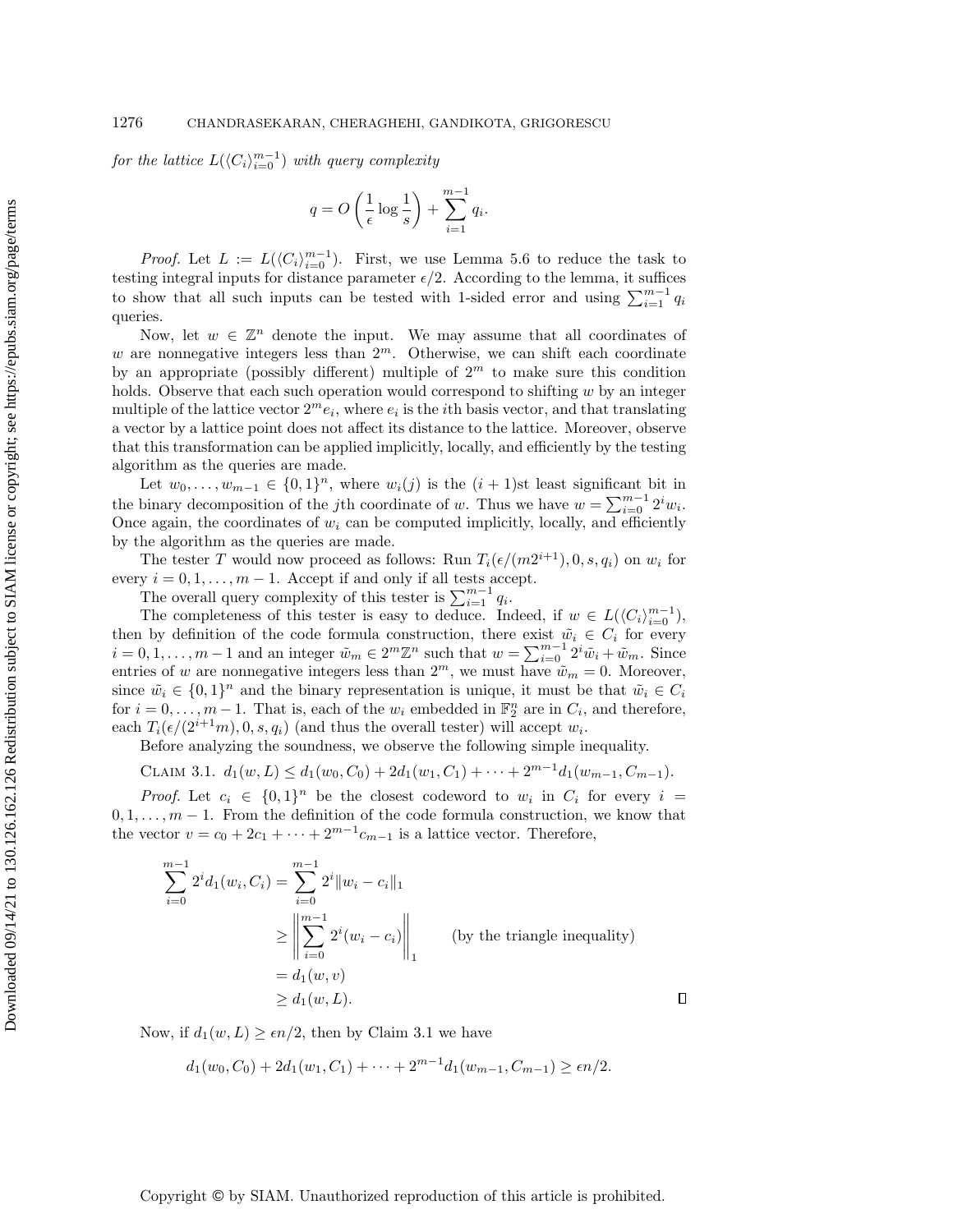Therefore, by averaging, for some  $i \in \{0, 1, \ldots, m-1\}$  we must have  $d_1(w_i, C_i) \geq$  $(\epsilon/(m2^{i+1}))n$ . Thus the tester  $T_i(\epsilon/(m2^{i+1}), 0, s, q_i)$  will reject with probability at least  $1 - s$ . Hence the soundness follows.  $\Box$ 

We now apply the result of Theorem [1.7](#page-5-2) to the lattice obtained by applying the code formula on a nested family of Reed–Muller codes. In order to do so, we use the following result.

<span id="page-12-0"></span>THEOREM 3.2 (see [\[6\]](#page-29-9)). For any  $0 \le k \le r$  and  $0 < s < 1$ ,  $RM(k,r)$  has a 1sided tester  $T(\epsilon, 0, s, q(\epsilon, s))$  with query complexity  $q(\epsilon, s) = O((\log \frac{1}{s})(2^k + \frac{1}{\epsilon}))$  whose queries are each uniformly distributed.

Using the above result in Theorem [1.7,](#page-5-2) we obtain Corollary [1.10,](#page-5-0) whose proof we present next.

COROLLARY 1.10. Let  $0 \leq k_0 < k_1 < \cdots < k_{m-1} < r$  be integers such that the family of Reed–Muller codes  $RM(k_0, r) \subseteq RM(k_1, r) \subseteq \cdots \subseteq RM(k_{m-1}, r)$  satisfies the Schur product condition. Let  $0 < \epsilon$ ,  $s < 1$ , and L be the lattice obtained from this family of codes using the code formula construction:

$$
L = RM(k_0, r) + 2RM(k_1, r) + \cdots + 2^{m-1}RM(k_{m-1}, r) + 2^m \mathbb{Z}^{2^r}.
$$

Then, there exists an  $\ell_1$ -tester  $T(\epsilon, 0, s, q)$  for L with query complexity

$$
q(\epsilon, s) = O\left(2^{k_{m-1}} \cdot \frac{1}{\epsilon} \log \frac{1}{s}\right).
$$

*Proof.* From Theorem [1.7,](#page-5-2) for any  $\epsilon > 0$ , there is a  $T(\epsilon, 0, s, q(\epsilon, s))$  tester for the code formula lattice  $L(\langle C_i \rangle_{i=0}^{m-1})$  with query complexity  $q(\epsilon, s) = O\left(\frac{1}{\epsilon} \log \frac{1}{s}\right)$  +  $\sum_{i=0}^{m-1} q_i \left( \frac{\epsilon}{m2^{i+1}}, s \right)$ , where  $q_i(\epsilon, s)$  is the query complexity of testing the code  $C_i$  (with distance parameter  $\epsilon$  and soundness error s). By Theorem [3.2,](#page-12-0) each  $RM(k_i, r)$  has a 1-sided tester  $T_i(\epsilon_i, 0, s, q_i(\epsilon_i, s))$  with query complexity  $q_i(\epsilon_i, s) = O(\log(1/s))(2^{k_i} +$  $1/\epsilon_i$ ). Therefore, the 1-sided tester  $T(\epsilon, 0, s, q)$  for the code formula lattice  $L(\langle RM(i, r) \rangle_{i=k_0}^{k_{m-1}})$  $\binom{k_{m-1}}{i=k_0}$  has query complexity

$$
q(\epsilon, s) = O\left(\frac{1}{\epsilon}\log\frac{1}{s}\right) + \sum_{i=0}^{m-1} q_i \left(\frac{\epsilon}{m2^{i+1}}, s\right)
$$
  

$$
= O\left(\frac{1}{\epsilon}\log\frac{1}{s}\right) \sum_{i=0}^{m-1} \left(2^{k_i} + m2^{i+1}\right)
$$
  

$$
= O\left(\frac{1}{\epsilon}\log\frac{1}{s}\right) \left(m2^m + \sum_{i=0}^{m-1} 2^{k_i}\right)
$$
  

$$
= O\left(\frac{1}{\epsilon}\log\frac{1}{s}\right) \left(m2^m + 2^{k_{m-1}}\right)
$$
  

$$
= O\left(\frac{1}{\epsilon}\log\frac{1}{s}\cdot 2^{k_{m-1}}\right).
$$

To see the last step of the above equation, recall that in order for  $L(\langle RM(i, r) \rangle_{i=k_0}^{k_{m-1}})$ to see the last step of the above equation, recall that in order for  $E(\lambda t, m(t, t))_{i=k_0}$  to be a lattice, we must have  $k_i \ge 2^{i-1}$  for  $i > 0$ , and in particular  $k_{m-1} \ge 2^{m-2}$ . So  $2^{k_{m-1}} \geq 2^{2^{m-2}} \geq m2^m$  for  $m \geq 5$ .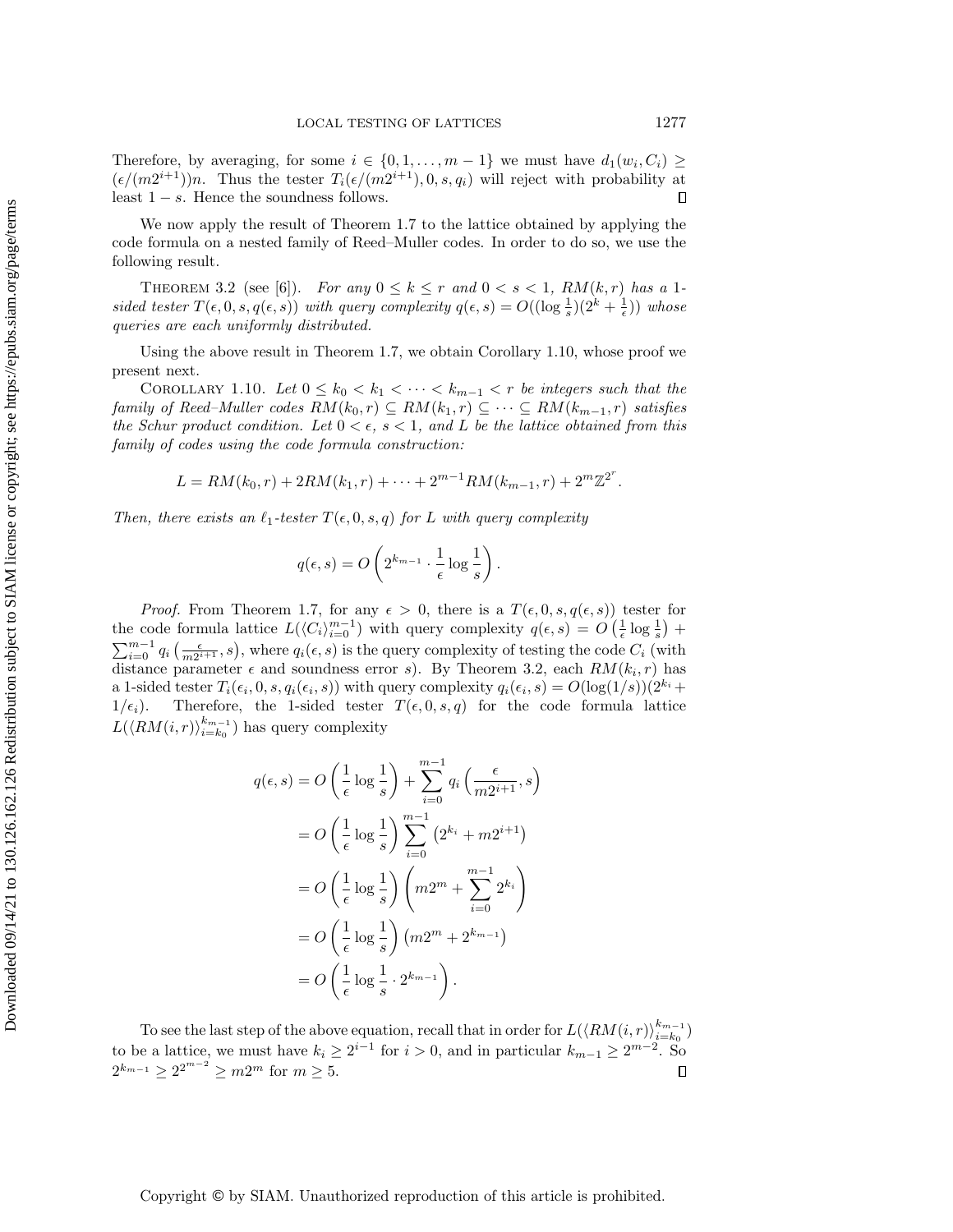3.2. Lower bounds for code formula lattices. In this section, we prove Theorem [1.8.](#page-5-1) We will use the following lemma.

LEMMA 3.3. Let  $C_0, C_1, \ldots, C_{m-1}$  be a family of codes satisfying the Schur product condition and  $L = L(\langle C_i \rangle_{i=0}^{m-1})$ . Let  $t \in \{0,1\}^n$  and  $k \in \{0,1,\ldots,m-1\}$ . Then

<span id="page-13-1"></span>
$$
d_1(t, C_k) \le d_1(2^k t, L) \le 2^k d_1(t, C_k).
$$

*Proof.* Since  $2^{k}C_{k}$  is contained in L,  $d_{1}(2^{k}t, L) \leq d_{1}(2^{k}t, 2^{k}C_{k}) = 2^{k}d_{1}(t, C_{k})$ . So, the distance of  $2^k t$  to the lattice is at most  $2^k d_1(t, C_k)$ . We now show the inequality

$$
d_1(2^k t, L) \ge d_1(t, C_k).
$$

Let  $v = \sum_{j=0}^{m-1} 2^j c_j + 2^m z$  for some arbitrary  $c_j \in C_j$  (for every  $j \in \{0, 1, \ldots, m-1\}$ ) and some  $z \in \mathbb{Z}^n$  be an arbitrary lattice vector. We will show that  $d_1(2^k t, v) \geq$  $d_1(t, C_k)$ . Let  $u = c_k - t$  and  $S \subseteq [n]$  be the support of u; then  $|S| \ge d_1(t, C_k)$ .

By Claim [3.4,](#page-13-0)  $d_1(2^k t, v) \ge \sum_{i \in S} |v(i) - 2^k t(i)| \ge |S|$  (where  $v(i)$  and  $t(i)$  represent the ith entry in the respective vectors), which completes the proof.  $\Box$ 

<span id="page-13-0"></span>CLAIM 3.4. For every  $i \in S$ ,  $|v(i) - 2<sup>k</sup> t(i)| \ge 1$ .

*Proof.* Let  $i \in S$ . Since  $2^k u = 2^k c_k - 2^k t$ , we have  $2^k |u(i)| = 2^k$ . We also have

$$
|v(i) - 2^{k}t(i)| = \left| \sum_{j=0}^{k-1} 2^{j}c_{j}(i) + 2^{k}u(i) + \sum_{j=k+1}^{m-1} 2^{j}c_{j}(i) + 2^{m}z(i) \right|.
$$

Since  $c_i(i) \in \{0,1\}$  for every  $j \in \{0,1,\ldots,k-1\}$ , the first term in the above sum is at least zero and at most  $2^k - 1$ . The maximum is achieved when all  $c_i(i) = 1$  for all  $j \in [k-1]$ , and  $u(i) = 1$ . Hence,  $1 \leq |\sum_{j=0}^{k-1} 2^{j} c_j(i) + 2^{k} u(i)| \leq 2^{k+1} - 1$ . Since  $c_{k+1}(i) \in \{0,1\}$ , we have

$$
1 \le \left| \sum_{j=0}^{k-1} 2^j c_j(i) + 2^k u(i) + 2^{k+1} c_{k+1}(i) \right| \le \left| \sum_{j=0}^{k-1} 2^j c_j(i) + 2^k u(i) \right| + \left| 2^{k+1} c_{k+1}(i) \right| \le 2^{k+2} - 1.
$$

Proceeding similarly, since  $c_j(i) \in \{0,1\}$  for  $j = k+2, \ldots, m-1$ , we have

$$
1 \le \left| \sum_{j=0}^{k-1} 2^{j} c_j(i) + 2^{k} u(i) + \sum_{j=k+1}^{m-1} 2^{j} c_j(i) \right| \le 2^{m} - 1.
$$

Since  $z_m \in \mathbb{Z}$ , we conclude that  $|\sum_{j=0}^{k-1} 2^j c_j(i) + 2^k u(i) + \sum_{j=k+1}^{m-1} 2^j c_j(i) + 2^m z(i)| \ge 1$ .

THEOREM 1.8. Let  $0 < \epsilon, c, s < 1$  and  $C_0 \subseteq C_1 \subseteq \cdots \subseteq C_{m-1} \subseteq \{0,1\}^n$  be a family of binary linear codes satisfying the Schur product condition. Let  $q_i = q_i(\epsilon, c, s)$ be such that any (possibly adaptive, 2-sided)  $\ell_1$ -tester  $T_i(\epsilon, c, s, q')$  for  $C_i$  satisfies  $q' = \Omega(q_i)$  for every  $i = 0, 1, \ldots, m - 1$ . Then every (possibly adaptive, 2-sided)  $\ell_1$ -tester  $T(\epsilon, c, s, q)$  for the lattice  $L(\langle C_i \rangle_{i=0}^{m-1})$  has query complexity

$$
q = \Omega\left(\max\left\{\frac{1}{\epsilon}\log\frac{1}{s}, \max_{i=0,1,\dots,m-1} q_i\right\}\right).
$$

*Proof.* Let  $T(\epsilon, c, s, q)$  be a test for the code lattice, and let  $k \in \{0, 1, \ldots, m-1\}$ . We construct a tester  $T_k(\epsilon, c, s, q)$  for  $C_k$  as follows: On input  $w \in \{0, 1\}^n$ , run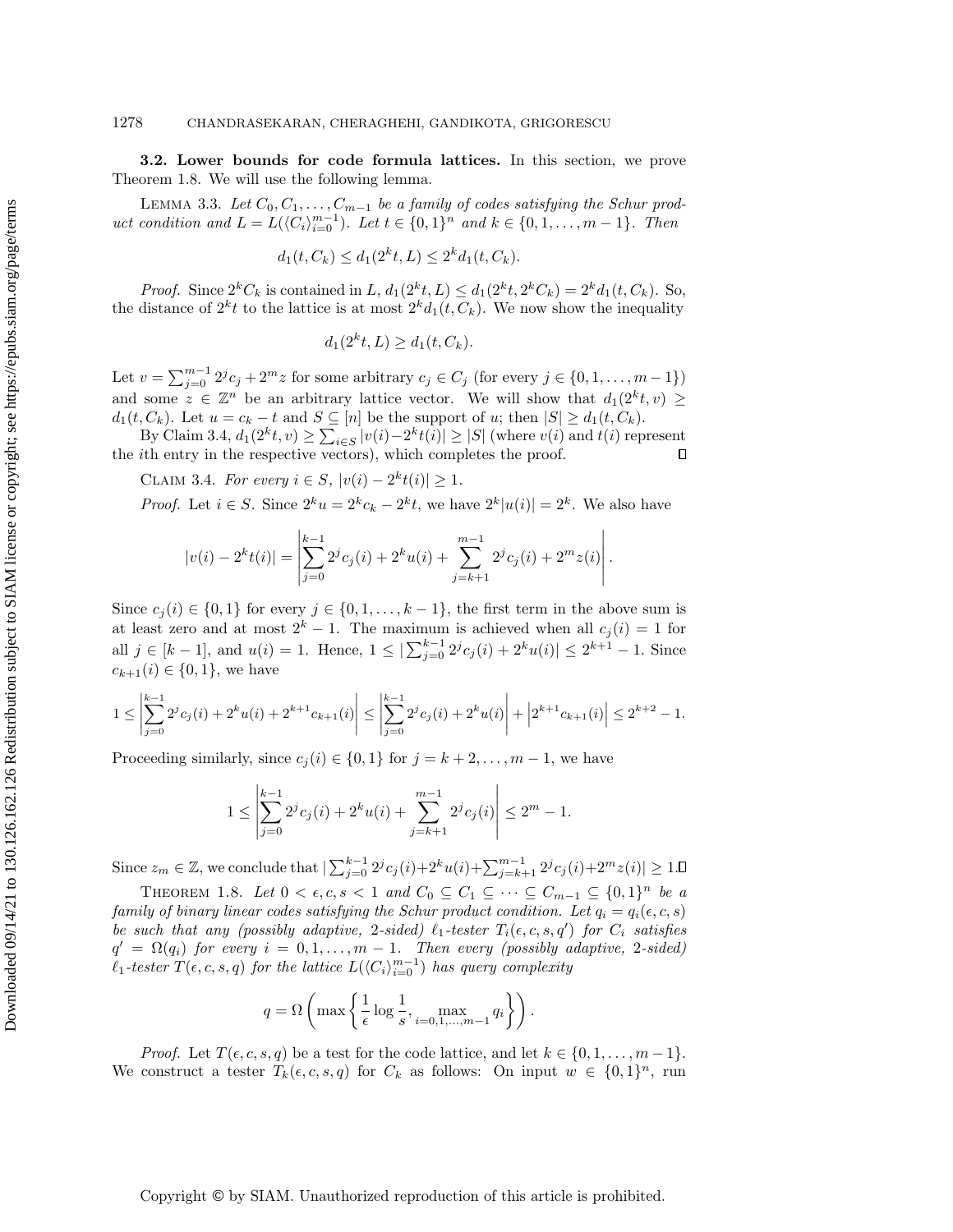$T(\epsilon, c, s, q)$  on  $2^k w$  and accept if and only if T accepts. The query complexity of  $T_k$  is the same as the query complexity of T. If the input w is a codeword in  $C_k$ , then by the definition of the lattice,  $2<sup>k</sup>w$  is a lattice vector, and  $T<sub>k</sub>$  will accept w with probability at least  $1 - c$ . If  $d_1(w, C_k) \geq \epsilon n$ , then by Lemma [3.3,](#page-13-1) we have that  $d_1(2^k w, L(\langle C_i \rangle)_{i=0}^{m-1}) \ge \epsilon n$ . Therefore,  $T_k$  will reject w with probability at least  $1-s$ . Finally, since  $L \subseteq \mathbb{Z}^n$ , we have that  $d(w, \mathbb{Z}^n) \leq d(w, L)$ , and so we could use T to test membership in  $\mathbb{Z}^n$ . By Claim [3.5](#page-14-0) testing  $\mathbb{Z}^n$  requires  $q = \Omega(\frac{1}{\epsilon} \log(1/s))$  queries.  $\Box$ 

CLAIM 3.5. Any test  $T_k(\epsilon, c, s, q)$  for  $\mathbb{Z}^n$  requires  $q = \Omega(\frac{1}{\epsilon} \log(1/s))$  queries.

<span id="page-14-0"></span>Proof. First, we use Yao's duality theorem [\[34\]](#page-30-22), which is a standard tool in proving lower bounds, and assume that the testing algorithm is, without loss of generality, deterministic (but possibly adaptive). We exhibit two distributions on the inputs which the algorithm is expected to distinguish but cannot do so without making sufficiently many queries. The yes case distribution is the deterministic distribution on all-zeros input (which is a lattice point). Given an input from this distribution, the algorithm should accept. The no case distribution would consists of the all-zeros vector but with a uniformly random set  $S$  of  $2\epsilon n$  coordinate positions changed from 0 to 1/2. Indeed, all vectors on the support of this distribution are  $\epsilon$ -far from the lattice. Assuming that  $q \leq n/2$  (otherwise there is nothing to prove), each time the algorithm queries a position that has not been queried before, there is at most a  $4\epsilon$ chance that it hits any position in S (even conditioned on the past query outcomes). Thus the probability that the algorithm ever succeeds in finding a position in S is at most  $1 - (1 - 4\epsilon)^q$ , which, on the other hand, by the soundness condition, should be at least  $1 - s$ . Therefore, the soundness error is at least  $s \ge (1 - 4\epsilon)^q$ , or, in other words, in order to achieve a given s we must have  $q = \Omega(\frac{1}{\epsilon} \log(\frac{1}{s}))$ .  $\Box$ 

In the case of code formula lattices generated from Reed–Muller codes of order r, we note that  $n = 2^r$ . We need the following known lower bound on the query complexity of testing Reed–Muller codes. For completeness we reproduce the exact statement that we need in this work and include a proof.

<span id="page-14-1"></span>THEOREM 3.6 (see [\[1\]](#page-29-10)). Let  $T(\epsilon, c, s, q)$  be a (possibly 2-sided and adaptive) tester for the code  $RM(k,r)$  where  $k \leq r/(2 \log r)$ ,  $\epsilon < 1/2 - \Omega(1)$ , and  $c + s < 1 - \Omega(1)$ (where  $\Omega(1)$  hides arbitrarily small positive absolute constants). Then,  $q \geq 2^k$ .

Proof. Using the reduction from 2-sided, adaptive testers to nonadaptive, 1-sided tests for any linear code (applicable to Reed–Muller codes) of [\[4\]](#page-29-8), it is sufficient to focus on the latter tests. Let  $C$  be the code  $RM(k, r)$ . First we note that the length of the code is  $R := 2^r$  and its dimension is

$$
\log |\mathcal{C}| = \sum_{i=0}^k \binom{r}{i} \le 1 + kr^k.
$$

Therefore, noting that  $k \leq r/(2 \log r)$ ,

$$
|\mathcal{C}| = O(2^{kr^k}) = O(2^{r^{k+1}}) = O(2^{(\log R)\sqrt{R}}) = 2^{o(R)}.
$$

Let V be the number of points in a Hamming ball of radius  $\epsilon R$  in  $\{0,1\}^R$ . Thus we have  $V \leq 2^{h(\epsilon)R}$ , where  $h(\cdot)$  denotes the binary entropy function. Let S be the set of points in  $\{0,1\}^R$  that have Hamming distance at most  $\epsilon r$  with the code. Of course we have

$$
|S| \le V|\mathcal{C}| = O(2^{(h(\epsilon) + o(1))R}).
$$

## Copyright © by SIAM. Unauthorized reproduction of this article is prohibited.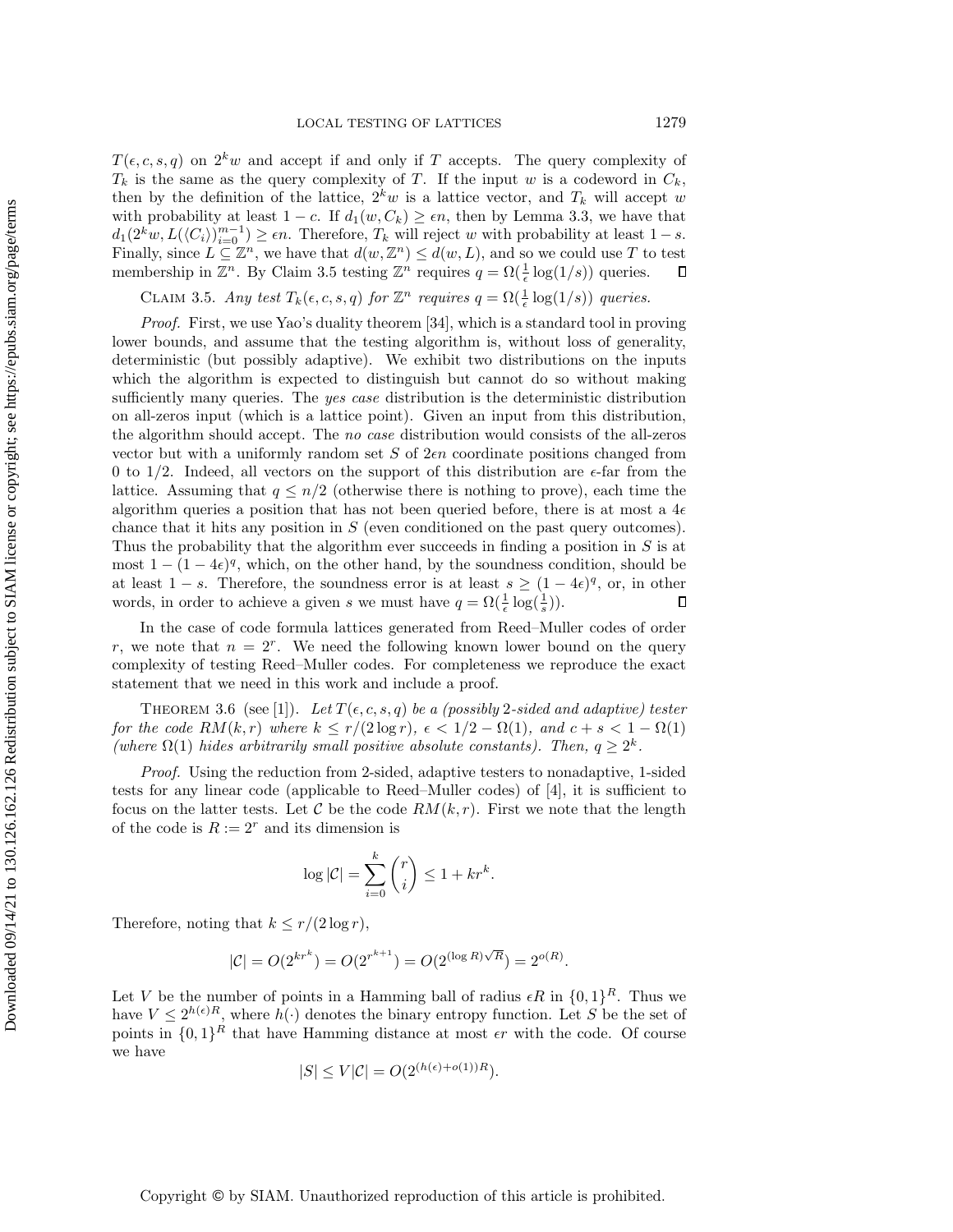Since  $\epsilon$  < 1 is a fixed constant, this implies  $|S|/2^R = o(1)$ . Now we run the tester with the following two input distributions.

Case 1. The tester is given a uniformly random string in  $\{0,1\}^R$  as the input.

Case 2. The tester is given a uniformly random codeword of  $\mathcal C$  as the input.

Since the dual distance of C is  $2^{k+1}$ , a standard coding theoretic fact implies that a uniformly random codeword of C is t-wise independent for  $t = 2^{k+1}$ ; i.e., any local view of up to  $t$  coordinates of the random codeword is exactly the uniform distribution. Therefore, since the tester makes no more than  $t$  queries, its output distribution is exactly the same in the above two cases. Let  $p$  be the acceptance probability of the tester with respect to the (common) output distribution. In order to satisfy completeness, the tester should accept with probability at least  $1 - c$  in the second case. Therefore, we must have  $p \geq 1 - c$ .

On the other hand, a uniform random string in  $\{0,1\}^R$  is  $\epsilon$ -far from the code with probability  $1 - o(1)$  according to the above bound on |S|. In the conditional world where this string actually becomes  $\epsilon$ -far from the code, the acceptance probability of the code would thus remain within  $p(1 \pm o(1))$ . However, in this case the soundness implies that the tester should accept with probability at most s, and thus,  $p \leq s(1 +$  $o(1)$ ). Thus the two distributions provided by the above two cases would violate requirements of the local tester assuming that  $c + s \leq 1 - \Omega(1)$ .  $\Box$ 

COROLLARY 1.11. Let  $0 \leq k_0 < k_1 < \cdots < k_{m-1} < r$  be integers such that the family of Reed–Muller codes  $RM(k_0, r) \subseteq RM(k_1, r) \subseteq \cdots \subseteq RM(k_{m-1}, r)$  satisfies the Schur product condition. Let  $0 < \epsilon, c, s < 1$  be constants and L be the lattice obtained from this family of codes using the code formula construction:

$$
L = RM(k_0, r) + 2RM(k_1, r) + \cdots + 2^{m-1}RM(k_{m-1}, r) + 2^m \mathbb{Z}^{2^r}.
$$

Then, every (possibly 2-sided, adaptive)  $\ell_1$ -tester  $T(\epsilon, c, s, q)$  for L has query complexity

$$
q = \Omega(2^{k_{m-1}}).
$$

*Proof.* Suppose we have a tester  $T(\epsilon, c, s, q)$  for  $L(\langle RM(k_i, r) \rangle_{i=0}^{m-1})$ . By Theorem [1.8,](#page-5-1) we have

$$
q \ge \max_{i=0,1,\dots,m-1} q_i(\epsilon,c,s).
$$

<span id="page-15-1"></span> $\Box$ 

By Theorem [3.6,](#page-14-1) it follows that  $q = \Omega(2^{k_{m-1}})$ .

<span id="page-15-0"></span>4. Tolerant testing code formula lattices. We first give a tolerant tester for testing membership in  $\mathbb{Z}^n$ . We will use this tester in the design of a tolerant tester for testing membership in lattices obtained from the code formula construction.

LEMMA 4.1. Let  $\epsilon_1, \epsilon_2, c, s > 0$  such that  $\epsilon_2 > \epsilon_1$  and  $\gamma = \min\{c, s\}$ . There is a tolerant tester  $T_Z(\epsilon_1, \epsilon_2, c, s, q_Z)$  for  $\mathbb{Z}^n$  which uses  $q_Z = O(1/(\epsilon_2 - \epsilon_1)^2 \cdot \log(\frac{1}{\gamma}))$ queries.

*Proof.* The tester estimates the distance of the input from  $\mathbb{Z}^n$  by querying  $O(1/(\epsilon_2 (\epsilon_1)^2 \log(\frac{1}{\gamma})$  coordinates uniformly at random. If the estimated distance is at least  $\frac{(\epsilon_1+\epsilon_2)}{2}n$ , then it rejects; otherwise it accepts. The correctness and soundness follow from Chernoff bounds. We describe the test formally as follows:

1. Query  $q := C/(\epsilon_2 - \epsilon_1)^2 \cdot \log(\frac{1}{\gamma})$  coordinates of the input t uniformly at random, for some constant C to be determined later. Let  $I \subseteq [n]$  be the indices of the queried coordinates.

2. Let 
$$
\delta := \frac{\sum_{i \in I} |t_i - t_i|}{q}
$$

.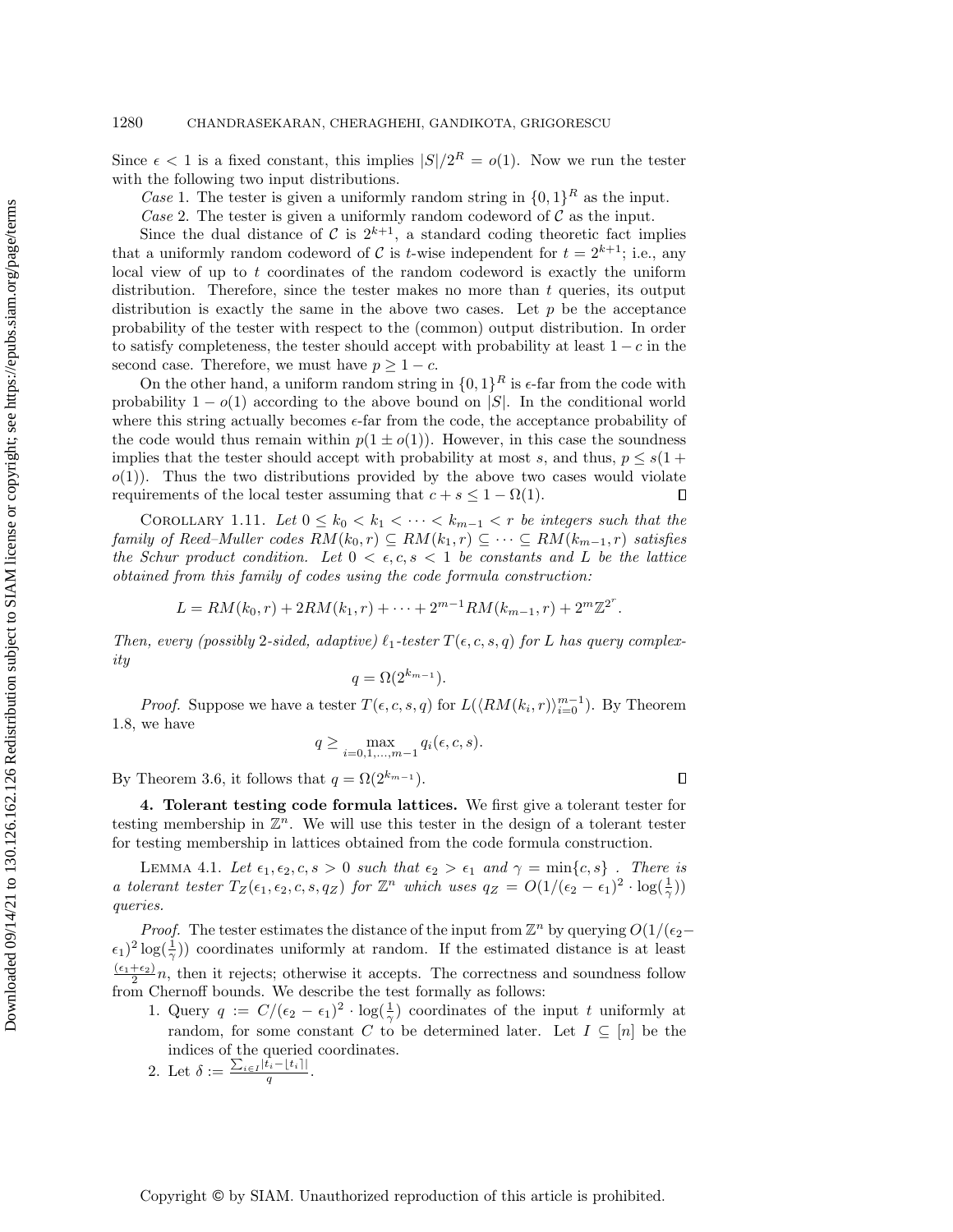3. If  $\delta \leq \frac{\epsilon_1+\epsilon_2}{2}$ , then accept.

4. Else reject.

Suppose  $d(t, \mathbb{Z}^n) \leq \epsilon_1 n$ ; then  $d(t, \mathbb{Z}^n)/n = \sum_{i=1}^n |t_i - \lfloor t_i \rfloor | /n \leq \epsilon_1$ . Therefore,  $\mathbb{E}[\delta] \leq \epsilon_1$ . By a Chernoff bound, it follows that  $\Pr[\delta - \epsilon_1 > \frac{\epsilon_2 - \epsilon_1}{2}] \leq e^{-q(\epsilon_2 - \epsilon_1)^2/2} \leq c$ for  $q \ge C/(\epsilon_2 - \epsilon_1)^2 \cdot \log(\frac{1}{\gamma})$  and a constant  $C > 0$ .

Now suppose  $d(t, \mathbb{Z}^n) > \epsilon_2 n$ . Then,  $d(t, \mathbb{Z}^n)/n = \sum_{i=1}^n |t_i - \lfloor t_i \rfloor | / n \ge \epsilon_2$ . Again, by a Chernoff bound, and suitable choice of the constant C, it follows that  $Pr[\epsilon_2 - \delta \geq 1]$  $\frac{\epsilon_2-\epsilon_1}{2} \leq e^{-q(\epsilon_2-\epsilon_1)^2/4} \leq s$  for q chosen as above.  $\Box$ 

We now describe a tolerant tester for code formula lattices.

THEOREM 1.13. Let  $0 < \epsilon_1, \epsilon_2, c, s < 1$  and  $C_0 \subseteq C_1 \subseteq \cdots \subseteq C_{m-1} \subseteq \{0,1\}^n$ be a family of binary linear codes satisfying the Schur product condition. Suppose every  $C_i$  has a tolerant tester  $T_i(2\epsilon_1, \frac{\epsilon_2}{m2^{i+1}}, \frac{c}{m+1}, s, q_i)$ . Let  $\gamma = \min\{c/(m+1), s\}$ ,  $\epsilon_2 > m2^{m+1}\epsilon_1$ . Then there exists an  $\ell_1$ -tolerant-tester  $T(\epsilon_1, \epsilon_2, c, s, q)$  for the lattice  $L(\langle C_i \rangle_{i=0}^{m-1})$  with query complexity

$$
q = O\left(\frac{1}{(\epsilon_2 - 2\epsilon_1)^2} \log\left(\frac{1}{\gamma}\right)\right) + \sum_{i=0}^{m-1} q_i.
$$

*Proof.* We use the tolerant testers  $T_i$  for the codes  $C_i$  and the tolerant tester  $T_Z$ for  $\mathbb{Z}^n$  to construct a tolerant tester for L.

Let  $|t|$  denote the vector obtained by rounding each coordinate of t to its nearest integer, and for any vector x, let  $x(j)$  denote the jth coordinate of x. Let  $t_0, \ldots, t_{m-1} \in \{0,1\}^n$ , where  $t_i(j)$  is the  $(i + 1)$ st least significant bit in the binary decomposition of the jth coordinate of  $\lfloor t \rfloor$ . Define  $t_m = \frac{1}{2^m} (t - \sum_{i=0}^{m-1} 2^i t_i) \in \mathbb{R}^n$ . Therefore, t can be written as  $t = t_0 + 2t_1 + \cdots + 2^{m-1}t_{m-1} + 2^m t_m$ , where  $t_i \in \{0, 1\}^n$ for all  $i \in [m-1]$  and  $t_m \in \mathbb{R}^n$ . Moreover,  $t_m \in \mathbb{Z}^n$  if and only if  $t \in \mathbb{Z}^n$ .

The tolerant tester  $T(\epsilon_1, \epsilon_2, c, s, q)$  on input  $t \in \mathbb{R}^n$  now proceeds as follows: Run  $T_Z(\epsilon_1, \frac{\epsilon_2}{2}, \frac{c}{m+1}, s, q_Z)$  on t and  $T_i(2\epsilon_1, \frac{\epsilon_2}{m2^{i+1}}, \frac{c}{m+1}, s, q_i)$  on  $t_i$  for all  $i \in \{0, 1, ..., m-1\}$ 1}. Accept if and only if all tests accept. The query complexity of  $T(\epsilon_1, \epsilon_2, c, s, q)$  is therefore

$$
q(\epsilon_1, \epsilon_2, c, s) = \sum_{i=0}^{m-1} q_i + q_z,
$$

where we recall that  $q_Z$  is the query complexity of  $T_Z(\epsilon_1, \frac{\epsilon_2}{2}, \frac{c}{m+1}, s, q_Z)$ . From Lemma [4.1,](#page-15-1) we know that  $q_Z = O(\frac{1}{(\epsilon_2 - 2\epsilon_1)^2} \log(\frac{1}{\gamma}))$ , where  $\gamma = \min\{\frac{c}{m+1}, s\}$ . We now analyze the soundness and completeness of this test.

**Soundness.** Suppose  $d(t, L) \ge \epsilon_2 n$ . We first show that either t is far from  $\mathbb{Z}^n$  or the closest integer vector to  $t$  is far from the lattice.

<span id="page-16-0"></span>CLAIM 4.2.  $d(t, L) \leq d(\lfloor t \rceil, L) + d(t, \mathbb{Z}^n)$ .

*Proof.* Let u be the closest lattice vector to  $\lfloor t \rfloor$ . Then

$$
d(t,L) \leq ||t - u||_1 = ||(t - \lfloor t \rfloor) + (\lfloor t \rfloor - u) ||_1 \leq ||t - \lfloor t \rfloor ||_1 + ||\lfloor t \rfloor - u ||_1.
$$

Since  $||t - \lfloor t \rceil ||_1 = d(t, \mathbb{Z}^n)$ , it follows that  $d(t, L) \leq d(\lfloor t \rceil, L) + d(t, \mathbb{Z}^n)$ .

Therefore, if  $d(t, L) \geq \epsilon_2 n$ , then from Claim [4.2,](#page-16-0) either  $d([t], L) \geq \epsilon_2 n/2$  or  $d(t, \mathbb{Z}^n) \geq \epsilon_2 n/2$ . If  $d(t, \mathbb{Z}^n) \geq \epsilon_2 n/2$ , then  $T_Z$  rejects t with probability at least  $1-s$ . If  $d(l_t), L \geq \epsilon_2 n/2$ , then from Claim [3.1](#page-11-0) proved in section [3](#page-10-0) we can conclude that there exists some  $i \in \{0, 1, ..., m-1\}$  such that  $2^{i}d(t_i, C_i) \geq \epsilon_2 n/2m$ , and

 $\Box$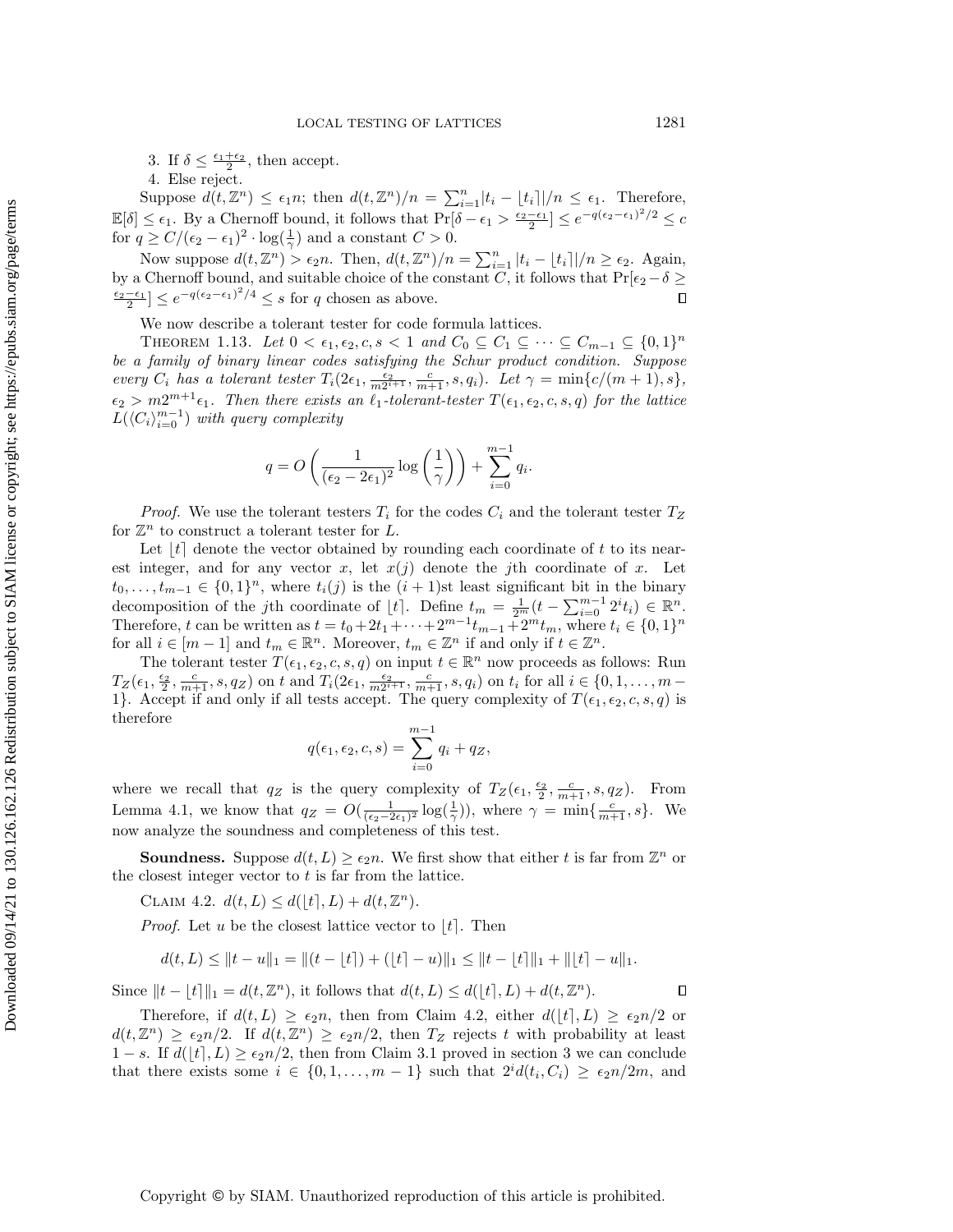$T_i(t_i, 2\epsilon_1, \epsilon_2/m2^{i+1})$  will reject  $t_i$  with probability at least  $1-s$ . Thus, if  $d(t, L) \ge \epsilon_2 n$ , then T rejects t with probability at least  $1 - s$ .

**Completeness.** Suppose  $d(t, L) \leq \epsilon_1 n$ . Then  $d(t, \mathbb{Z}^n) \leq \epsilon_1 n$ , since  $L \subseteq \mathbb{Z}^n$ . So,  $T_Z(\epsilon_1, \frac{\epsilon_2}{2}, \frac{c}{m+1}, s, q_Z)$  will accept t with probability at least  $1-\frac{c}{m+1}$ . We now show that each  $t_i$  is also close to the corresponding linear code  $C_i$ .

For the sake of contradiction, suppose  $d(t_i, C_i) > 2\epsilon_1 n$  for some  $i \in [m-1]$ . We will show that  $d(t, L) > \epsilon_1 n$ . We do this in two steps. First we show in Lemma [4.3](#page-17-0) that  $d(\lfloor t \rceil, L) > 2\epsilon_1 n$ . Then by Claim [4.5](#page-17-1) and the fact that  $d(t, \mathbb{Z}^n) \leq \epsilon_1 n$ , we have that  $d(t, L) > \epsilon_1 n$ , a contradiction.

<span id="page-17-2"></span><span id="page-17-0"></span>LEMMA 4.3. If  $d(t_i, C_i) > 2\epsilon_1 n$  for some  $i \in [m-1]$ , then  $d(\lfloor t \rceil, L) > 2\epsilon_1 n$ .

*Proof.* Let  $v = \sum_{i=0}^{m-1} 2^i v_i + 2^m v_m \in L$  be the closest lattice vector to  $\lfloor t \rfloor$ . By definition of the lattice, each  $v_i \in C_i$  for  $i \in [m-1]$  and  $v_m \in \mathbb{Z}^n$ . Consider the vectors  $t_0, t_1, \ldots, t_m$  as defined above (for which  $\lfloor t \rfloor = \sum_{i=0}^{m-1} 2^i t_i + 2^m t_m$ ). So, each  $t_i \in \{0,1\}^n$  and  $t_m \in \mathbb{Z}^n$ . The following property of vectors with bounded entries will be used to prove the claim.

CLAIM 4.4. Let  $a_0, a_1, ..., a_{m-1} \in \{-1, 0, +1\}^n$  and  $a_m \in \mathbb{Z}$ . Define  $u = a_0 +$  $2a_1 + \cdots + 2^m a_m$ . If there exists some  $k \in [m-1]$  such that  $||a_k||_1 > s$ , then  $||u||_1 > s$ .

*Proof.* Since  $||a_k||_1 > s$ , and  $a_k \in \{-1, 0, +1\}^n$ , there exist at least s coordinates such that  $|a_k(i)| = 1$ . Let S be the set of those indices,  $S = \{i \in [n]: |a_k(i)| = 1\}$ . Since  $||a_k||_1 > s$ , we know that  $|S| > s$ . We now show that for all  $i \in S$ ,  $|u(i)| \geq 1$ . Therefore,  $||u||_1 > s$ .

Let  $i \in S$ . For each such coordinate, we can express  $u(i) = \sum_{j=0}^{m} 2^{j} a_j(i)$ . Let  $h \in [k]$  be the smallest integer such that  $a_h(i) \neq 0$ . We know that such h exists since  $a_k(i) \neq 0$ . Therefore, we know that  $u(i) \mod 2^{h+1}(= a_h)$  is nonzero. Therefore,  $u(i)$ is also nonzero. Since  $u(i) \in \mathbb{Z}$ , we have that  $|u(i)| \geq 1$ .

Therefore, 
$$
|u(i)| \ge 1
$$
 for all  $i \in S$  and  $||u||_1 \ge |S| > s$ .

<span id="page-17-1"></span> $\Box$ 

Define  $a_i = (t_i - v_i)$  for all  $i \in [m]$ . We note that each  $a_i \in \{-1, 0, +1\}^n$  for  $i \in [m-1]$  and that  $a_m \in \mathbb{Z}^n$ . The proof now follows from Claim [4.4](#page-17-2) for  $s = 2\epsilon_1 n$ .

The next claim is a straightforward application of the triangle inequality.

CLAIM 4.5.  $d(t, L) \geq d(|t|, L) - d(t, \mathbb{Z}^n)$ .

Proof. Let u be the closest lattice vector to t.

$$
d([t], L) \le ||[t] - u||_1 = ||[t] - t + t - u||_1.
$$

By the triangle inequality, we have  $||[t]-t+t-u||_1 \leq ||[t]-t||_1 + ||t-u||_1$ . Since u is the closest lattice vector to t,  $d(t, L) = ||t - u||_1$ . Also,  $||[t] - t|| = d(t, \mathbb{Z}^n)$ , Therefore,  $d(|t|, L) \leq d(t, L) + d(t, \mathbb{Z}^n).$ П

Thus, if  $d(t, L) \leq \epsilon_1 n$ , then  $T_Z$  accepts t with probability at least  $1 - \frac{c}{m+1}$  and each code tester  $T_i$  accepts  $t_i$  with probability at least  $1 - \frac{c}{m+1}$ . Therefore, from the union bound, T accepts t with probability at least  $1 - \sum_{i=0}^{m} \frac{c}{m+1} = 1 - c$ .

We next instantiate Theorem [1.13](#page-6-1) for code formula lattices obtained from Reed– Muller codes. We first recall a simple observation made in [\[28\]](#page-30-12) that any local test with individual queries uniformly distributed is also a tolerant test.

<span id="page-17-3"></span>CLAIM 4.6 (see [\[28\]](#page-30-12)). If a code  $C \subseteq \{0,1\}^n$  has a 1-sided local test  $T(\epsilon, 0, 1/3, q)$ whose queries are each uniformly distributed, then C has a tolerant test  $T(\epsilon_1, \epsilon_2, 1/3, 1/3, q)$ , with  $\epsilon_1 \leq \frac{1}{3q}$  and  $\epsilon_2 \geq \epsilon$ .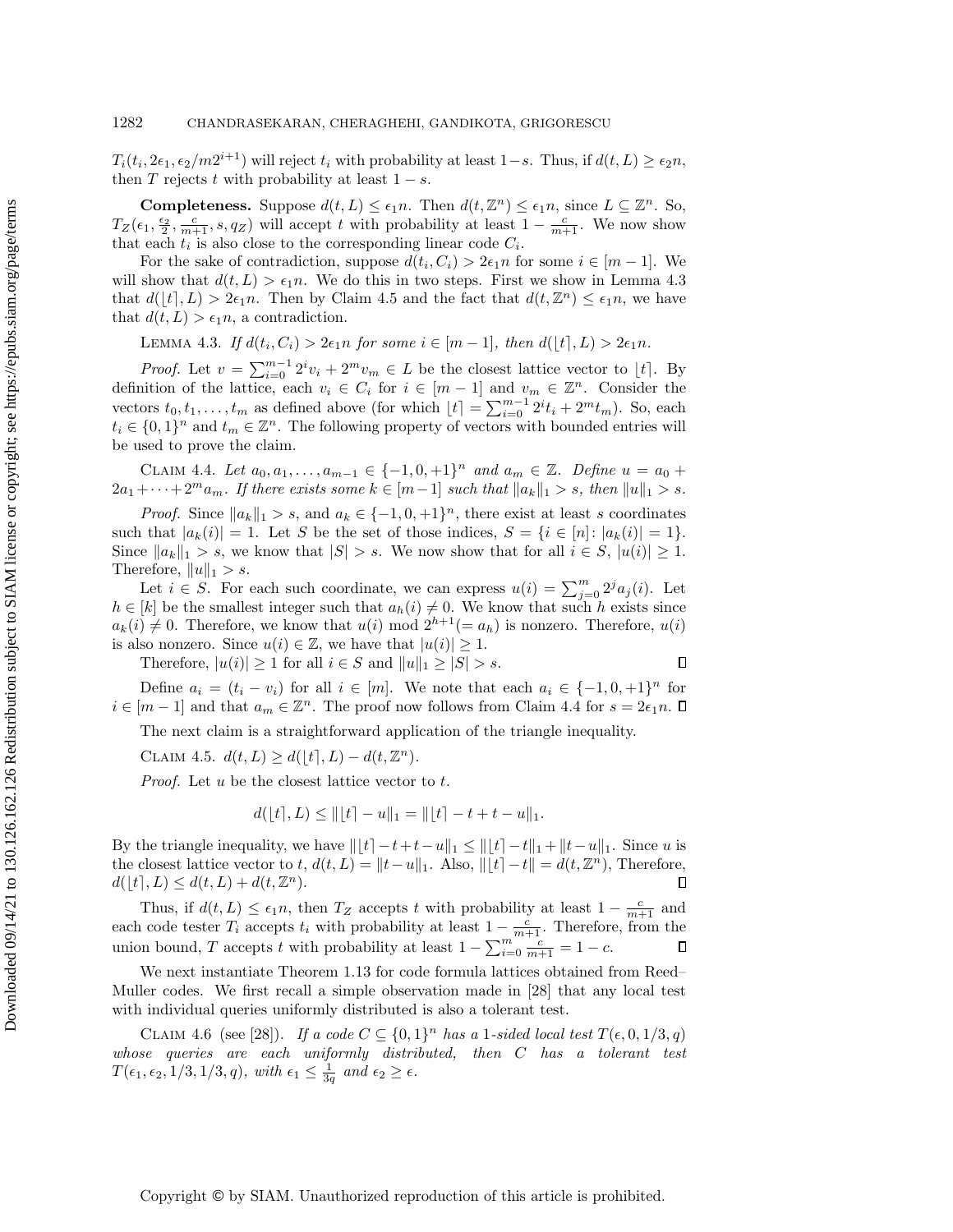<span id="page-18-2"></span>Using Claim [4.6](#page-17-3) and Theorem [3.2,](#page-12-0) and by appropriately amplifying the success probability, we get a tolerant test for Reed–Muller codes.

COROLLARY 4.7. For any  $k, r, c, s > 0$  and  $\gamma = \min\{c, s\}$ , there exists a tolerant test  $T(\epsilon_1, \epsilon_2, c, s, q)$  for  $RM(k, r)$  such that  $\epsilon_1 \leq c_1 \frac{1}{2^k}$ ,  $\epsilon_2 \geq c_2 \frac{1}{2^k}$ , and  $q = O(2^k \log(\frac{1}{\gamma}))$ for some  $c_1, c_2 > 0$ .

*Proof.* By Theorem [3.2](#page-12-0) we know that there is a 1-sided tester  $T(\epsilon, 0, 1/3, q)$  for  $RM(k,r)$  and  $\epsilon = O(1/2^k)$  with query complexity  $q = O(2^k)$ . From Claim [4.6,](#page-17-3) we know that we can obtain a tolerant tester  $T(\epsilon_1, \epsilon_2, 1/3, 1/3, q)$  with  $O(2^k)$  queries for any  $\epsilon_1 \leq c_1/2^k$  and  $\epsilon_2 \geq c_2/2^k$ . By independently repeating the tester multiple times and taking a majority vote to amplify the success probability, for any  $0 < c$ ,  $s \leq 1$ , and  $\gamma = \min\{c, s\}$  we get a tolerant tester  $T(\epsilon_1, \epsilon_2, c, s, q)$  for  $RM(n, k)$  with  $q = O(2^k \log(\frac{1}{\gamma}))$  queries.  $\Box$ 

Using Corollary [4.7](#page-18-2) and Theorem [1.13,](#page-6-1) we obtain the following immediate corollary.

COROLLARY 1.14. Let  $0 \leq k_0 < k_1 < \cdots < k_{m-1} < r$  be integers such that the family of Reed–Muller codes  $RM(k_0, r) \subseteq RM(k_1, r) \subseteq \cdots \subseteq RM(k_{m-1}, r)$  satisfies the Schur product condition. Let L be the lattice obtained from this family of codes using the code formula construction:

$$
L = RM(k_0, r) + 2RM(k_1, r) + \cdots + 2^{m-1}RM(k_{m-1}, r) + 2^m \mathbb{Z}^{2^r}.
$$

Then there exists an  $\ell_1$ -tolerant-tester  $T(\epsilon_1, \epsilon_2, 1/3, 1/3, q)$  for L for all  $\epsilon_1 \leq \frac{c'_1}{2^{k_{m-1}}}$ ,  $\epsilon_2 \geq \frac{c'_2 m}{2^{k_0-1}}$  (for some constants  $c'_1$  and  $c'_2$ ) with query complexity  $q = O(2^{k_{m-1}} \cdot \log m)$ .

*Proof.* From Corollary [4.7,](#page-18-2) every  $RM_{k_i}$  has a tolerant tester  $T_i(2\epsilon_1, \frac{\epsilon_2}{m2^{i+1}}, \frac{1}{3(m+1)},$  $\frac{1}{3}$ ,  $q_i$ ) with query complexity  $q_i = O(2^{k_i} \log(m+1))$  for  $2\epsilon_1 \leq \frac{c_1}{2^{k_i}}$  and  $\frac{\epsilon_2}{m2^{i+1}} \geq \frac{c_2}{2^{k_i}}$ for some constants  $c_1, c_2 > 0$ .

Using Theorem [1.13,](#page-6-1) we therefore conclude that L has a tolerant tester  $T(\epsilon_1, \epsilon_2, \frac{1}{3}, \epsilon_3)$  $\frac{1}{3}$ , q) with query complexity  $q = O(\frac{1}{(\epsilon_2 - 2\epsilon_1)^2} \log(m+1)) + \sum_{i=0}^{m-1} O(2^{k_i} \log(m+1)) =$  $O(2^{k_{m-1}} \log m)$  for  $2\epsilon_1 \leq \min_i \{\frac{c_1}{2^{k_i}}\}$  and  $\frac{\epsilon_2}{m2^{i+1}} \geq \max_i \{\frac{c_2}{2^{k_i}}\}.$  $\Box$ 

<span id="page-18-0"></span>5. Reducing an arbitrary test to a nonadaptive linear test. In this section we sketch the proof of Theorem [1.16.](#page-7-1) Throughout this section, we focus on full-rank integral lattices. Given a 2-sided adaptive  $\ell_p$ -tester  $T(\epsilon, c, s, q)$ , with  $q = q_T (\epsilon, c, s)$ for an integral lattice L, we construct a nonadaptive linear  $\ell_p$ -tester  $T'(\epsilon, 0, c + s, q')$ with query complexity  $q' = q_T(\epsilon/2, c, s) + O((1/\epsilon^p) \log(1/s))$ . We reduce the inputs to a bounded set using the following property of integral lattices.

FACT 5.1 (see [\[25\]](#page-30-21)). Given any full-rank integral lattice L, there exists  $d \in \mathbb{Z}$  such that  $d \cdot \mathbb{Z}^n \subseteq L$ . In particular,  $|\det(L)| \cdot \mathbb{Z}^n \subseteq L$  for any lattice (where  $\det(L)$  denotes the determinant of a lattice, a parameter that can be computed given a basis of the lattice). For instance, we can take  $d = 2^m$  for the lattices of height m obtained using the code formula construction.

Let  $V = L$  mod d embedded in  $\mathbb{Z}^n$  (i.e., we treat V as a set of vectors in  $\mathbb{Z}^n$ , each of which is obtained by taking coordinatewise modulo  $d$  of some lattice vector). Thus,  $V \subseteq \mathcal{Z}_{d}^{n}$ . We will need the following properties of V.

<span id="page-18-1"></span>PROPOSITION 5.2. Let  $L \subseteq \mathbb{Z}^n$  be a full-rank lattice, let  $d \in \mathbb{Z}_+$  such that  $d\mathbb{Z}^n \subseteq$ L, and let  $V = L \mod d \subseteq \mathbb{Z}^n$ . Then V satisfies the following properties:

1.  $v \in L$  if and only if v mod  $d \in V$ .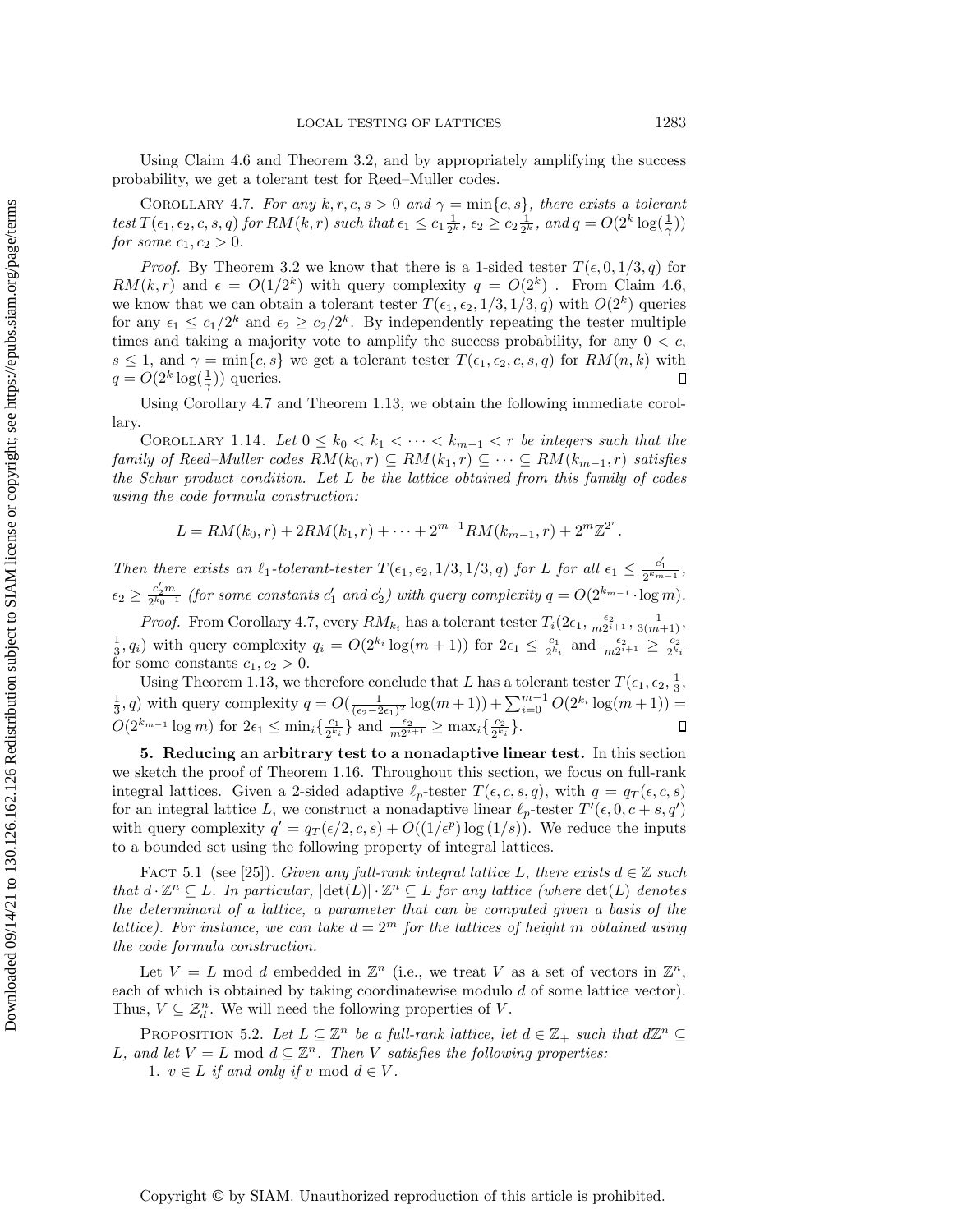- 2.  $V = L \cap \mathcal{Z}_d^n$ .
- 3.  $(v + V) \text{ mod } d \subseteq V$  if and only if  $v \in L$ .
- 4. For any  $v \in \mathbb{Z}^n$ ,  $d_p(v, L) = d_p(v \mod d, L)$ .
- *Proof.* 1. If  $v \in L$ , then v mod  $d \in V$  by definition. For the opposite direction, let  $v \in \mathbb{Z}^n$  be such that  $u = v \mod d \in V$ . Then by the definition of V there exists  $v' \in L$  such that  $v' = u = v \pmod{d}$ . Then  $v - v' \in d\mathbb{Z}^n \subseteq L$ , and so  $v \in L$ .
- 2. By definition  $L \cap \mathcal{Z}_d^n \subseteq V$ . To show that  $V \subseteq L$  note that by (1), if  $v \in V$ , there exists  $v' \in L$  such that  $v' = v \mod d$ . As before, this implies that  $v \in L$ .
- 3. This statement follows by the fact that  $V \subseteq L$  and from the fact that lattices are closed under addition.
- 4. Note that  $d_p(v, L) = \min_{u \in L} d_p(u, v) = \min_{u \in L} ||v u||_p$ . If  $v = dv_1 + v_2$ , since  $dv_1 \in d\mathbb{Z}^n \subseteq L$ , it follows that  $\min_{u \in L} ||v - u||_p = \min_{u \in L} ||v_2 - u||_p$ , since a lattice is closed under addition.

Theorem [1.16](#page-7-1) will immediately follow by combining Lemmas [5.3,](#page-19-0) [5.4,](#page-19-1) [5.5,](#page-19-2) and [5.6.](#page-19-3) We now state the lemmas and prove them in the subsequent subsections.

<span id="page-19-0"></span>LEMMA 5.3. Suppose a full-rank lattice  $L \subseteq \mathbb{Z}^n$  with  $d\mathbb{Z}^n \subseteq L$  for  $d \in \mathbb{Z}_+$  has an adaptive 2-sided  $\ell_p$ -tester  $T(\epsilon, c, s, q)$  for inputs from the domain  $\mathcal{Z}_d^n$ . Then L has an adaptive linear  $\ell_p$ -tester  $T'(\epsilon, 0, c + s, q)$  for inputs from the domain  $\mathcal{Z}_d^n$ .

<span id="page-19-1"></span>LEMMA 5.4. Suppose a full-rank lattice  $L \subseteq \mathbb{Z}^n$  with  $d\mathbb{Z}^n \subseteq L$  for  $d \in \mathbb{Z}_+$  has an adaptive linear  $\ell_p$ -tester  $T(\epsilon, 0, s, q)$  for inputs from the domain  $\mathcal{Z}_d^n$ . Then L has a nonadaptive linear  $\ell_p$ -tester  $T'(\epsilon, 0, s, q)$  for inputs from the domain  $\mathcal{Z}_d^n$ .

<span id="page-19-2"></span>LEMMA 5.5. Let  $L \subseteq \mathbb{Z}^n$  be a full-rank lattice with  $d\mathbb{Z}^n \subseteq L$  for  $d \in \mathbb{Z}_+$ . Then, L has a nonadaptive linear  $\ell_p$ -tester  $T(\epsilon, 0, s, q)$  for inputs from the domain  $\mathcal{Z}_d^n$  if and only if L has a nonadaptive linear  $\ell_p$ -tester  $T'(\epsilon, 0, s, q)$  for inputs from the domain  $\mathbb{Z}^n$  .

<span id="page-19-3"></span>LEMMA 5.6. Suppose a full-rank lattice  $L \subseteq \mathbb{Z}^n$  has a nonadaptive  $\ell_p$ -tester  $T(\epsilon, c, s, q)$  for inputs from the domain  $\mathbb{Z}^n$ . Then there exists a nonadaptive  $\ell_p$ -tester  $T'(\epsilon, c, s, q')$  for inputs in  $\mathbb{R}^n$  with query complexity  $q' = q(\epsilon/2, c, s) + O((1/\epsilon^p) \log(1/s)).$ Moreover, if  $T$  is a linear tester, then so is  $T'$ .

The proof of Lemma [5.6](#page-19-3) uses the following tester for integer lattices, which is based on querying a random collection of coordinates and verifying whether all of them are integral.

<span id="page-19-4"></span>LEMMA 5.7. For every  $0 < \epsilon \leq 1$  and every  $0 < s \leq 1$ , there exists a nonadaptive linear  $\ell_p$ -tester  $T_p(\epsilon, 0, s, q_Z)$  for  $\mathbb{Z}^n$  with query complexity

$$
q_Z = O\left(\frac{1}{\epsilon^p} \log \frac{1}{s}\right).
$$

5.1. 2-sided test to linear test. In this section, we prove Lemma [5.3.](#page-19-0) Given a 2-sided adaptive tester  $T(\epsilon, c, s, q)$  for inputs x from the domain  $\mathcal{Z}_d^n$ , we build an adaptive linear (thus 1-sided) test  $T'(\epsilon, 0, c + s, q)$  for inputs from the same domain  $\mathcal{Z}_d^n$  with the same query complexity as that of  $T$  in this section.

For an index set  $J \subseteq [n]$  and a vector  $w \in \mathcal{Z}_d^n$ , let  $X(w, J) := \{x \in \mathcal{Z}_d^n \mid (\forall i \in$ J)  $x_i = w_i$ . For a subset of coordinates  $J \subseteq [n]$  and a vector  $w \in \mathcal{Z}_d^n$ , we say that there exists a dual witness for  $X(w, J)$  if there exists  $\alpha \in L_J^{\perp}$  such that  $\langle \alpha, w \rangle \notin \mathbb{Z}$ . That is, a dual witness  $\alpha$  is a dual vector entirely supported on J that proves none of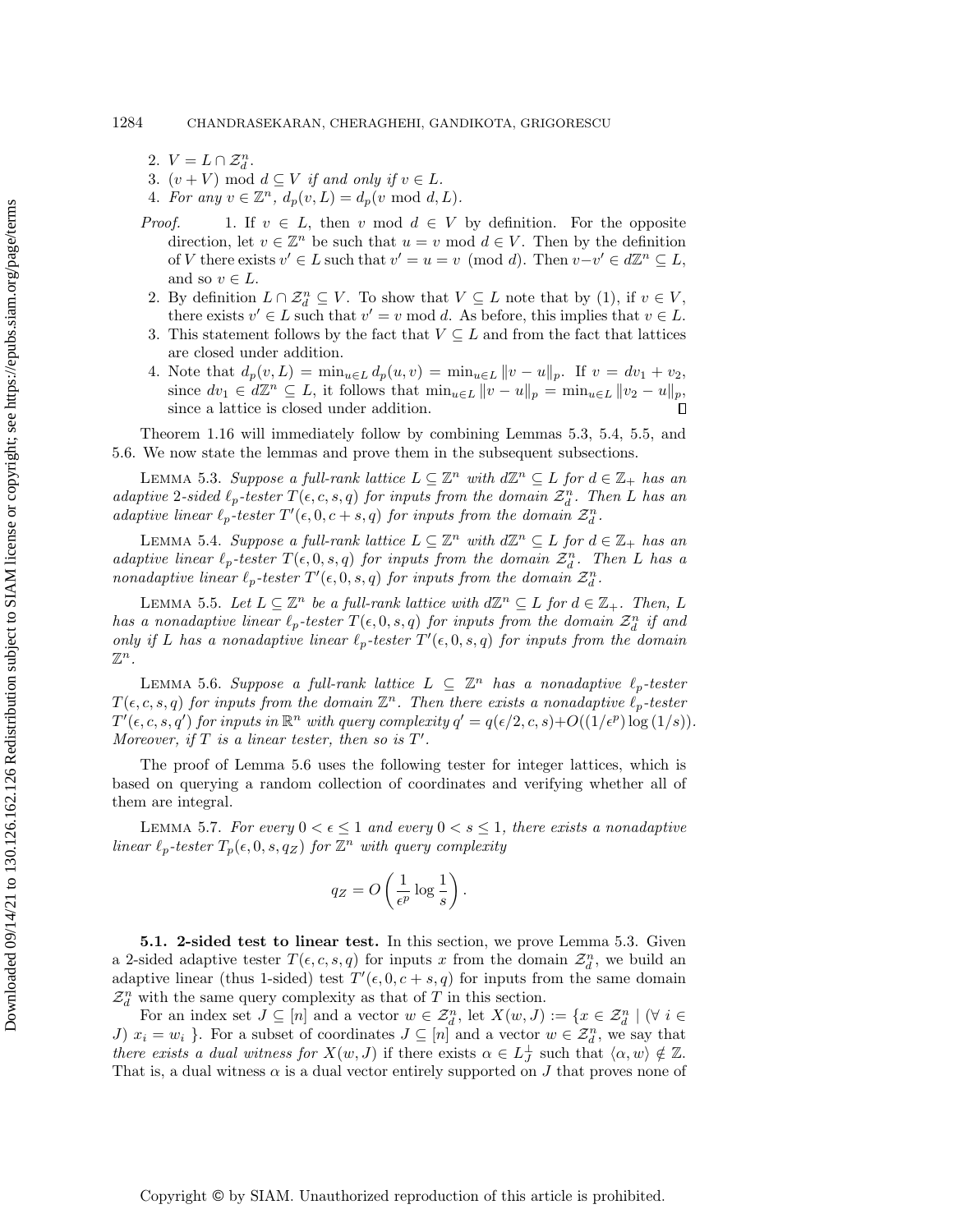the vectors in  $X(w, J)$  (and thus w) can be in the lattice. Recall that  $V := L \text{ mod } d$ where  $d\mathbb{Z}^n \subseteq L$ .

If the input vector x is from the domain  $\mathcal{Z}_d^n$ , then each coordinate of the input has d possible choices. Thus, any 2-sided adaptive tester  $T(\epsilon, c, s, q)$  for inputs from the domain  $\mathbb{Z}_d^n$ , can be viewed as a distribution over deterministic decision trees with each leaf being labeled 1 if accepting and 0 if rejecting. Therefore, we will express the tester as  $T = (\Upsilon_T, D_T)$ , where  $\Upsilon_T$  is the set of all decision trees (with at most q queries) and  $D_T$  is a distribution over  $\Upsilon_T$ .

Let  $l$  be a leaf of a decision tree. We denote the coordinates queried along the path to l by  $var(l)$ . We denote the vector that is consistent with the queried coordinates along the path to  $l$  and that has zeros in the nonqueried coordinates by  $s_l$ . Let us define  $V_l$  to be the set of lattice vectors u which are consistent with the queries along the path to l. Similarly, let  $V_l^x$  be the set of vectors in  $(x + V)$  mod d which are consistent with the queries along the path to l, i.e.,  $V_l = X(s_l, \text{var}(l)) \cap V$  and  $V_l^x = X(s_l, \text{var}(l)) \cap ((x + V) \text{ mod } d)$ . We need the following claim about the sizes of  $V_l$  and  $V_l^x$ .

<span id="page-20-1"></span>CLAIM 5.8. For every leaf l in the decision tree  $\Gamma$ , if both  $V_l$  and  $V_l^x$  are nonempty, then  $|V_l| = |V_l^x|$ .

*Proof.* Let U denote the set of all the lattice vectors in  $\mathcal{Z}_d^n$  which have all zeros in the positions queried along the path to  $l$ . We know that  $U$  is nonempty because the all-zeros vector is in  $U$ .

For every  $v \in V_l$  and  $u \in U$ , we have that  $(v + u) \mod d$  is also in  $V_l$  since we are only adding zeros at the queried coordinates. Similarly, for every vector  $v' \in V_l^x$ and  $u \in U$ , we have that  $(v' + u) \mod d$  is also in  $V_l^x$ . Therefore, we know that  $(U + v) \mod d \subseteq V_l$  for every  $v \in V_l$  and, similarly,  $(U + v') \mod d \subseteq V_l^x$  for every vector  $v' \in V_l^x$ .

Further, for every two vectors  $u, v \in V_l$ , we have that  $(u - v) \mod d$  is in U and since u and v are both consistent along the path to l, the vector  $u - v$  has all zeros at the queried coordinates. So,  $(u - v) \mod d \in U$ . Therefore,  $(V_l - v) \mod d \subseteq U$ for every  $v \in V_l$  and hence  $V_l \subseteq (U + v) \mod d$  for every  $v \in V_l$ . Similarly, for every vector  $v' \in V_l^x$ , we have that  $(V_l^x - v') \mod d \subseteq U$  and hence  $V_l^x \subseteq (U + v') \mod d$ .

Therefore, if  $V_l$  and  $V_l^x$  are nonempty, then  $(U + v)$  mod  $d = V_l$  for every vector  $v \in V_l$  and  $(U + v')$  mod  $d = V_l^x$  for every vector  $v' \in V_l^x$ . Hence,  $|V_l| = |U| = |V_l^x|$ .

We now show that if a linear test accepts, then there exists a lattice vector that is consistent with the queried coordinates. In other words, if there is no dual witness, then there is a lattice vector that is accepted by the test.

In the following, let  $proj_J(u) \in \mathbb{R}^{\tilde{J}}$  denote the projection of vector u to the coordinates in J and  $proj_J(S)$  denote the set of vectors obtained by projecting the vectors in  $S$  to the coordinates in  $J$ . We note that the projection of a rational lattice to a set of coordinates gives a lattice again.

<span id="page-20-2"></span>PROPOSITION 5.9. Let  $J \subseteq [n]$ ,  $w \in \mathcal{Z}_d^n$ . If  $\langle \alpha, proj_j(w) \rangle \in \mathbb{Z}$  for every  $\alpha \in$  $proj_J(L_J^{\perp}), \text{ then } V \cap X(w, J) \neq \emptyset.$ 

<span id="page-20-0"></span>Proof. We recall that the dual of a projection of a lattice is the set of vectors in the projected space which have integral dot products with all points in the projected lattice. The following proposition shows that the dual of a projected lattice is the projection of the set of vectors in the dual lattice whose support is contained in the projection.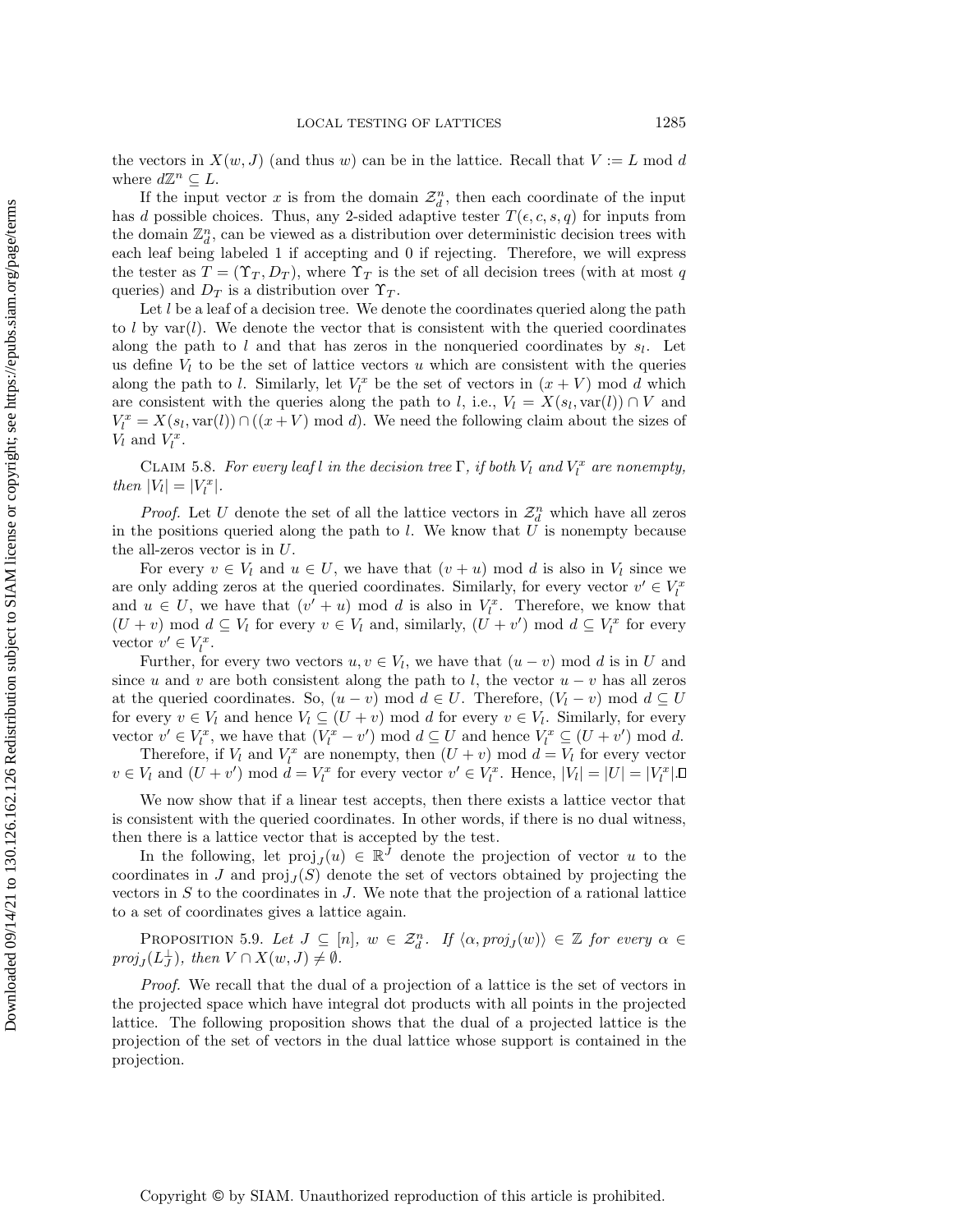PROPOSITION 5.10. Let  $J \subseteq [n]$ . Then

$$
(proj_J(L))^{\perp} = proj_J(L_J^{\perp}).
$$

*Proof.* Let  $\alpha_J \in \text{proj}_J(L_J^{\perp})$ . Let us extend the vector  $\alpha_J$  to  $\alpha \in \mathbb{R}^n$  by setting the coordinates that are not in J to zero. We note that  $\alpha \in L_J^{\perp}$ . Hence  $\langle \alpha, x \rangle \in \mathbb{Z}$  for every  $x \in L$ . Therefore,  $\langle \alpha_J, x_J \rangle \in \mathbb{Z}$  for every  $x_J \in \text{proj}_J(L)$ . Thus,  $\alpha_J \in (\text{proj}_J(L))^{\perp}$ .

Let  $\alpha_J \in (\text{proj}_J(L))^{\perp}$ . Then for every  $v_J \in \text{proj}_J(L)$ , we have  $\langle \alpha_J, v_J \rangle \in \mathbb{Z}$ . Consequently for every  $v \in L$ , we have  $\langle \alpha_J, \text{proj}_J(v) \rangle \in \mathbb{Z}$ . Let us extend the vector  $\alpha_J$  to  $\alpha \in \mathbb{R}^n$  by setting the coordinates that are not in J to zero. Then  $\langle \alpha, v \rangle \in \mathbb{Z}$ for every  $v \in L$ . Therefore,  $\alpha \in L^{\perp}$  and hence  $\alpha_J \in \text{proj}_J(L_J^{\perp})$ .  $\Box$ 

We have that  $\langle \alpha, \text{proj}_J(w) \rangle \in \mathbb{Z}$  for every  $\alpha \in \text{proj}_J(L_J^{\perp})$ . Therefore,  $\text{proj}_J(w) \in$  $(\text{proj}_{J}(L_{J}^{\perp}))^{\perp}$ . By Proposition [5.10,](#page-20-0) we have that  $\text{proj}_{J}(w) \in \text{proj}_{J}(L)$ . Hence, there exists  $x \in X(w, J) \cap L = X(w, J) \cap V$ .  $\Box$ 

Note that it is possible to determine if there exists a dual witness for  $X(w, J)$ and, if so, to find one efficiently as shown in Proposition [5.11.](#page-21-0)

<span id="page-21-0"></span>PROPOSITION 5.11. Given  $w \in \mathcal{Z}_d^n$  and  $J \subseteq [n]$ , we can find a dual witness for  $X(w, J)$  if one exists or confirm that no dual witness for  $X(w, J)$  exists in time  $O(|J|<sup>\omega</sup>)$ , where  $O(m^{\omega})$  is the time to compute the inverse of an  $m \times m$  real matrix.

*Proof.* A basis for  $proj_J(L)$  can be obtained by projecting the basis for L. Now a basis for the dual of the projected lattice, namely  $proj_J(L)^\perp = proj_J(L_J^\perp)$ , can be computed in time  $O(|J|^{\omega})$ . We observe that for every  $\alpha \in L_J^{\perp}$ , we have  $\langle \alpha, w \rangle \in \mathbb{Z}$  if and only if for every basis vector b of  $proj_J(L_J^{\perp})$ , we have  $\langle b, proj_J(w) \rangle \in \mathbb{Z}$ . Hence it is sufficient to only verify the inner product of  $proj_J(w)$  with the basis vectors of  $proj_J(L_J^{\perp}).$  $\Box$ 

We now have the ingredients needed to prove Lemma [5.3.](#page-19-0)

LEMMA 5.3. Suppose a full-rank lattice  $L \subseteq \mathbb{Z}^n$  with  $d\mathbb{Z}^n \subseteq L$  for  $d \in \mathbb{Z}_+$  has an adaptive 2-sided  $\ell_p$ -tester  $T(\epsilon, c, s, q)$  for inputs from the domain  $\mathcal{Z}_d^n$ . Then L has an adaptive linear  $\ell_p$ -tester  $T'(\epsilon, 0, c + s, q)$  for inputs from the domain  $\mathcal{Z}_d^n$ .

Proof. We first relabel the decision tree according to the rule required for a linear test: Given a decision tree  $\Gamma$  for the tester T, we say that it is *optimally labeled* if the label of any leaf l is 0 whenever there exists a dual witness for  $X(s_l, \text{var}(l))$  and 1 otherwise. We denote the tree obtained from  $\Gamma$  by optimally relabeling it to be  $\Gamma_{OPT}$ (the relabeling for a given leaf of a tree  $\Gamma$  can be done efficiently by Proposition [5.11\)](#page-21-0). We build a tester  $T'$  as follows:

1. On input  $x \in \mathcal{Z}_d^n$ , choose a tree  $\Gamma$  according to  $D_T$ .

2. Choose a uniformly random vector v in V (recall that  $V := L \text{ mod } d$ ).

3. Answer according to the relabeled decision tree  $\Gamma_{OPT}$  on input  $(x+v)$  mod d.

It is clear that  $T'$  is a linear test and has the same query complexity as that of T. We now show that the probability of acceptance by  $T'$  of any vector w which is  $\epsilon$ -far from L does not exceed  $c + s$ . Let us define the following for a tester  $\overline{T}$ :

$$
\rho^{\overline{T}} := \underset{y \in V}{\text{avg}} Pr[\overline{T}(y) = 1],
$$
  

$$
\rho_x^{\overline{T}} := \underset{y \in (x+V) \text{ mod } d}{\text{avg}} Pr[\overline{T}(y) = 1].
$$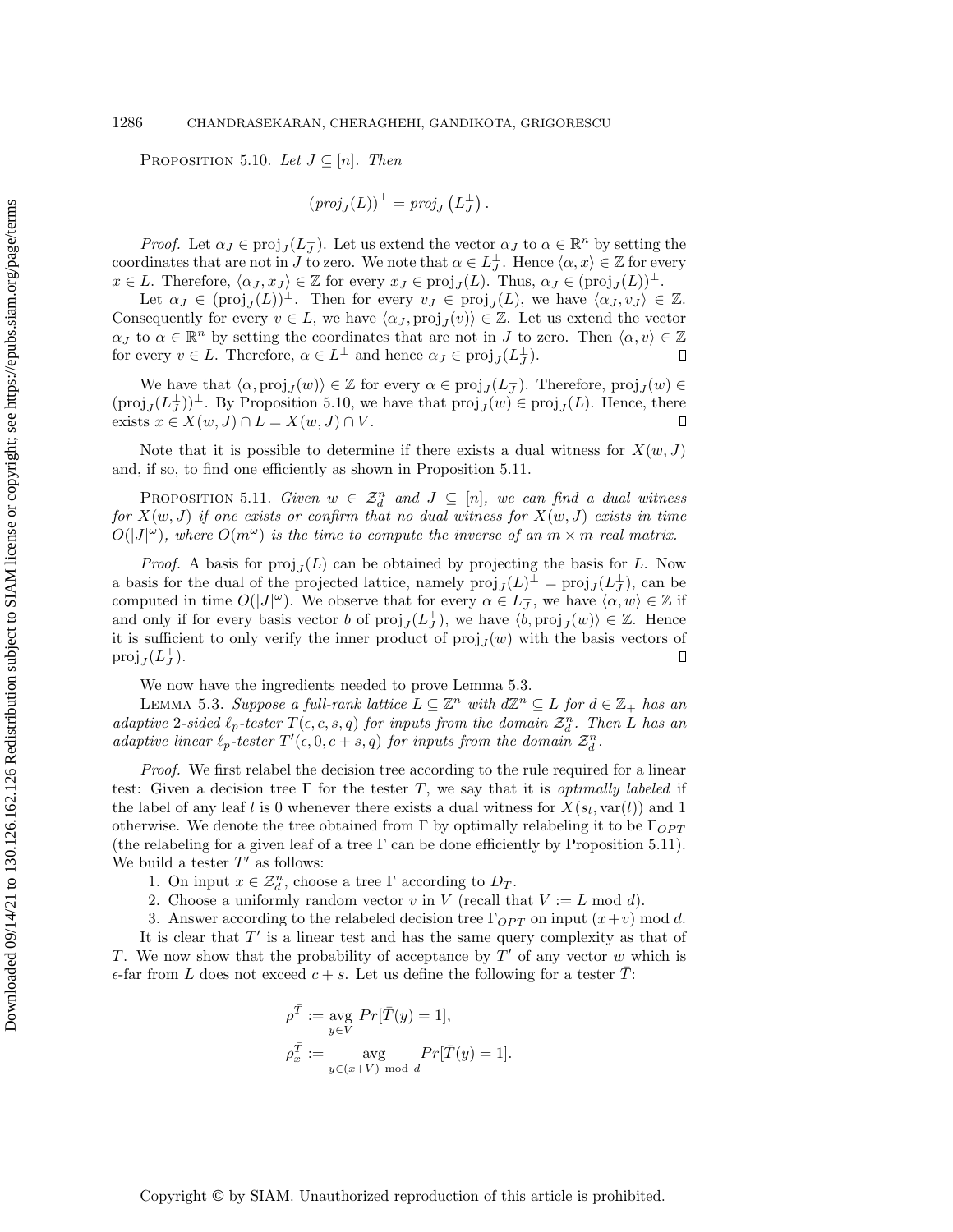Due to the randomness in the choice of the tester  $T'$ , we have

$$
\rho^{T'} = Pr[T'(x) = 1 | x \in V],
$$
  

$$
\rho_x^{T'} = Pr[T'(x) = 1].
$$

Since T' is a 1-sided tester, we have that  $\rho^{T'} = 1$ . Since T accepts lattice vectors with probability at least  $1 - c$ , we have  $\rho^T \geq 1 - c$ . Let  $x \in \mathcal{Z}_d^n$  be  $\epsilon$ -far from L. For every  $v \in V$ , we have that  $(x + v) \mod d$  is also  $\epsilon$ -far from L by Proposition [5.2.](#page-18-1) Therefore,  $\rho_x^T \leq s$ . Using Claim [5.12,](#page-22-0) we have

$$
\rho_x^{T'} \le \rho^{T'} - \rho^T + \rho_x^T \le 1 - (1 - c) + s = c + s.
$$

<span id="page-22-0"></span>CLAIM 5.12. For every  $x \in \mathcal{Z}_d^n$ ,

$$
\rho_x^{T'} \le \rho^{T'} - \rho^T + \rho_x^T.
$$

*Proof.* Let x be a vector in  $\mathcal{Z}_d^n$ . We analyze the effect of relabeling a single leaf l of the decision tree Γ. We show that relabeling  $l$  optimally preserves the claim, and hence by repeated relabeling, we can deduce the claim.

Case (i). There exists a dual witness for  $X(s_l, \text{var}(l))$ . Then the leaf l is relabeled from 1 to 0. If input  $y \in X(s_l, \text{var}(l))$ , then y cannot be a lattice vector (if y is a lattice vector, then there cannot exist a dual witness for  $X(s_l, \text{var}(l))$ . Therefore, the probability of acceptance of lattice vectors is not changed due to relabeling, i.e.,  $\rho^{T'} = \rho^T$ . If the leaf l is reached for input  $y \in \mathcal{Z}_d^n \setminus V$ , then T' rejects. Thus, relabeling does not increase the probability of acceptance of nonlattice vectors, i.e.,  $\rho_y^{T'} \leq \rho_y^T$ . Therefore,  $\rho_x^{T'} \leq \rho^{T'} - \rho^T + \rho_x^T$  holds for this case.

Case (ii). There does not exist a dual witness for  $X(s_l, \text{var}(l))$ . Then the leaf l is relabeled from 0 to 1.

The set of vectors in  $V_l \cup V_l^x$  were rejected by T and, after optimal relabeling of the leaf l, are now accepted by  $T'$ . The rest of the vectors in V and  $(x + V)$  mod d are rejected/accepted equally by both  $T$  and  $T'$ .

Now, if  $y$  were a lattice vector, then the probability of accepting a lattice vector would increase because of the relabeling of  $l$ . Among the vectors in  $V$ , the vectors in  $V_l$  are precisely the ones which were rejected before relabeling and are now accepted after relabeling. Since we average over all possible vectors  $y \in V$  in the definition of  $\rho^T$ , the fractional change in the acceptance probability given that T' and T chose the decision tree  $\Gamma$  is exactly  $|V_l|/|V|$ . Therefore,

$$
\rho^{T'} = \rho^T + D_T(\Gamma) \frac{|V_l|}{|V|}.
$$

Among the vectors in  $(x + V)$  mod d, the vectors in  $V_l^x$  are the only vectors which were rejected before relabeling and are now accepted after relabeling. Thus, the fractional change in the acceptance probability of  $(x + v)$  mod d given that T' and T chose the decision tree  $\Gamma$  is exactly  $|V_l^x|/|V|$ . Therefore,

$$
\rho_x^{T'} = \rho_x^T + D_T(\Gamma) \frac{|V_l^x|}{|V|}.
$$

Combining the two equations, we get

$$
\rho_x^{T'} = \rho^{T'} - \rho^T + \rho_x^T + \frac{D_T(\Gamma)}{|V|} (|V_l^x| - |V_l|).
$$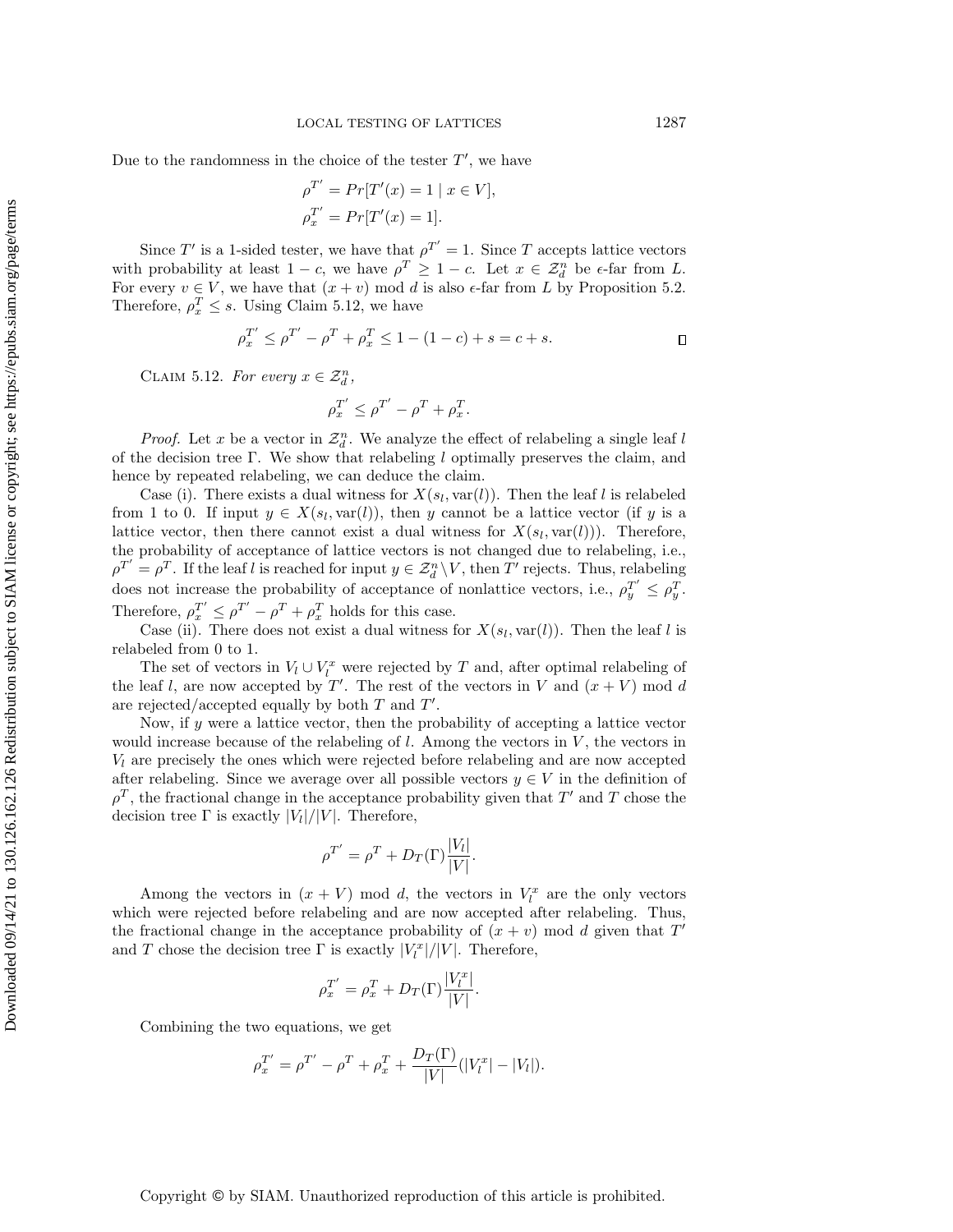Using Claim [5.8,](#page-20-1) we know that  $|V_l^x| \leq |V_l|$  if  $V_l$  is nonempty. Since there does not exist a dual witness for  $l$ , by Proposition [5.9,](#page-20-2) we have that  $V_l$  is nonempty. Hence the claim follows.  $\Box$ 

5.2. Adaptive linear test to nonadaptive linear test. In this section we show that given an adaptive linear tester for a lattice, we can construct a nonadaptive linear tester from it without increasing the query complexity or the acceptance probability of nonlattice vectors.

LEMMA 5.4. Suppose a full-rank lattice  $L \subseteq \mathbb{Z}^n$  with  $d\mathbb{Z}^n \subseteq L$  for  $d \in \mathbb{Z}_+$  has an adaptive linear  $\ell_p$ -tester  $T(\epsilon, 0, s, q)$  for inputs from the domain  $\mathcal{Z}_d^n$ . Then L has a nonadaptive linear  $\ell_p$ -tester  $T'(\epsilon, 0, s, q)$  for inputs from the domain  $\mathcal{Z}_d^n$ .

*Proof.* Let  $T(\epsilon, 0, s, q)$  be an adaptive linear tester for inputs from the domain  $\mathcal{Z}_d^n$ with query complexity q. We construct a nonadaptive linear tester  $T'(\epsilon, 0, s, q)$  for inputs from the domain  $\mathcal{Z}_d^n$  as follows:

1. On input  $x \in \mathcal{Z}_d^n$ , choose a random vector  $v \in V$ .

- 2. Run T on input v. Let J denote the set of coordinates that are queried.
- 3. Query x on all the coordinates in J.
- 4. Reject if and only if there exists a dual witness for  $X(x, J)$ .

We note that  $T'$  is a linear test and the query complexity of  $T'$  is the same as the query complexity of T. Since the queries depend only on a random  $v \in V$  and not on the input  $x$ , the test  $T'$  is nonadaptive. It remains to bound the acceptance probability of nonlattice vectors by  $T'$ . We will show that there is no dual witness for  $X(x, J)$  if and only if there exists a vector  $y \in (x + V)$  mod d that is consistent with the queried coordinates of  $v$ . As a consequence, we will show that the probability that  $T'$  accepts x is identical to the average acceptance probability of  $x + v$  for random vectors  $v \in V$  by T. Before analyzing the acceptance probability, we introduce a few notations and observations.

For a decision tree  $\Gamma \in \Upsilon_T$ , we denote the set of leaves of  $\Gamma$  which are labeled 1 by  $l_1(\Gamma)$ . For a leaf l of  $\Gamma$  and a vector  $x \in \mathcal{Z}_d^n$ , let  $I_l^x$  be a boolean (indicator) variable which takes a value of 1 if and only if  $\langle \alpha, x \rangle \in \mathbb{Z}$  for every  $\alpha \in L^{\perp}_{var(l)}$ .

Let  $\bar{\Gamma}$  be the decision tree chosen by the tester  $T'$  on input x. The random vector  $v \in V$  chosen by T' corresponds to a leaf labeled 1 in  $\overline{\Gamma}$ . This is because T is a linear test and hence a lattice vector v cannot have any dual witness. Therefore,  $v \in V_{\bar{l}}$  for some  $\bar{l} \in l_1(\bar{\Gamma})$ . Since T' is a linear test, it is clear that T' accepts x if and only if  $I_{\bar{l}}^x=1.$ 

<span id="page-23-0"></span>CLAIM 5.13. Let l be a leaf of a decision tree  $\Gamma \in \Upsilon_T$ ,  $x \in \mathcal{Z}_d^n$ , and let  $y \in$  $(x + V) \text{ mod } d$ . We have that  $I_l^x = 1$  if and only if  $I_l^y = 1$ .

*Proof.* If  $y \in (x + V) \text{ mod } d$ , then  $x - y \in L$ . If  $x, y \in \mathbb{Z}^n$  belong to the same coset of L, then for every  $a \in L^{\perp}$ , we have that  $\langle x, a \rangle \in \mathbb{Z}$  if and only if  $\langle y, a \rangle \in \mathbb{Z}$ . Therefore, there exists  $\alpha \in L^{\perp}_{var(l)}$  such that  $\langle \alpha, x \rangle \notin \mathbb{Z}$  if and only if there exists  $\alpha \in L^{\perp}_{var(l)}$  such that  $\langle \alpha, y \rangle \notin \mathbb{Z}$ . Hence  $I_l^x = 1$  if and only if  $I_l^y = 1$  for every  $y \in (x + V) \text{ mod } d.$  $\Box$ 

<span id="page-23-1"></span>CLAIM 5.14. Let  $x \in \mathcal{Z}_d^n$  and l be a leaf of a decision tree  $\Gamma \in \Upsilon_T$  such that  $l \in l_1(\Gamma)$ . Then  $|V_l^x| = I_l^x |V_l|$ .

*Proof.* We know that for every leaf l which is labeled 1, the set  $V_l$  is nonempty since T is a linear tester (using Proposition [5.9\)](#page-20-2). By Claim [5.8](#page-20-1) we know that  $|V_l^x|$  = | $V_l$ | if  $V_l^x$  is also nonempty. Therefore, it is sufficient to show that  $I_l^x = 1$  if and only if  $V_l^x$  is nonempty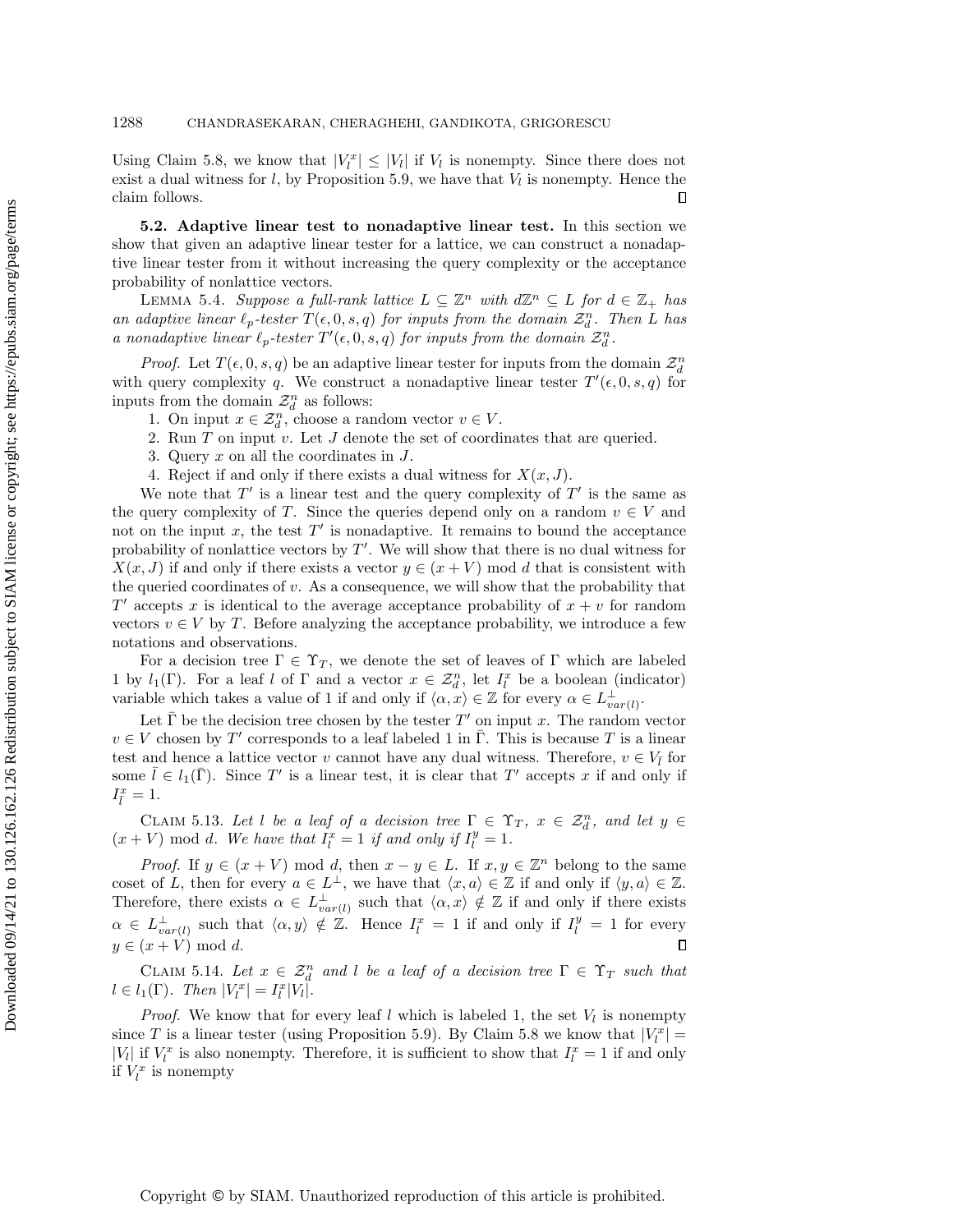If  $V_l^x$  is nonempty, then by definition, there is a vector  $y \in (x + V)$  mod d which is consistent with all the queries along the path to  $l$ . Since  $l$  is labeled 1, we know that  $T$  accepts  $y$ . Since  $T$  is a linear tester, this implies that there does not exist an  $\alpha \in L_{\text{var}(l)}^{\perp}$  such that  $\langle \alpha, x \rangle \notin \mathbb{Z}$ . Hence  $I_l^y = 1$ . By Claim [5.13,](#page-23-0) we know that  $I_l^x$  is also 1.

If  $I_l^x = 1$ , then for every  $\alpha \in L_{var(l)}^{\perp}$ , we have  $\langle \alpha, x \rangle \in \mathbb{Z}$ . By Proposition [5.9,](#page-20-2) there exists a vector  $v \in V \cap X(x, \text{var}(l))$ . Hence, we have a vector  $v \in V$  whose entries are identical to that of x at the coordinates in  $var(l)$ . We observe that the vector  $(x - v)$  mod d has all 0 entries at the coordinates in var(l). Further,  $V<sub>l</sub>$  is nonempty since l is labeled 1. Let  $u \in V_l$ . Then  $((x-v)+u) \mod d$  is consistent with all queries along the path to l and is in  $(x + V)$  mod d. Therefore,  $V_l^x$  is nonempty.  $\Box$ 

We now show that the acceptance probability of  $T'$  is equal to the average acceptance probability of T. Let

$$
\rho_x := \operatorname*{avg}_{v \in V} \Pr[T((x+v) \mod d) = 1].
$$

We note that this quantity is 1 if  $x \in V$  and is at most s if x is  $\epsilon$ -far from the lattice L. The following claim shows that  $T'$  accepts an input vector  $x$  with probability 1 if  $x \in V$  and with probability at most s if x is  $\epsilon$ -far from the lattice L.  $\Box$ 

CLAIM 5.15. Let  $x \in \mathcal{Z}_d^n$ . Then  $\Pr[T'(x) = 1] = \rho_x$ .

*Proof.* The average acceptance probability of  $T$  can be viewed as follows: we pick a decision tree  $\Gamma$  according to  $D_T$ . Then we pick a leaf l labeled 1 with probability proportional to the fraction of vectors in  $x + V$  mod d that are consistent with the queries along the path to l. Therefore,

$$
\rho_x = \sum_{\Gamma \in \Upsilon_T} D_T(\Gamma) \left( \sum_{l \in l_1(\Gamma)} \frac{|V_l^x|}{|V|} \right).
$$

We have seen that  $T'(x) = 1$  if and only if for the random vector  $v \in V$  chosen by T', and a leaf  $\bar{l} \in l_1(\bar{\Gamma})$  such that  $v \in V_{\bar{l}}$ , we have  $I_{\bar{l}}^x = 1$ . Thus the execution of T' can be treated as follows: First, pick a decision tree  $\Gamma \in \Upsilon_T$  according to  $D_T(\Gamma)$ ; then choose a leaf l labeled 1 in  $\Gamma$  with probability proportional to the fraction of vectors in V that are consistent with the queries to the coordinates in  $l$ . Finally, query x on the variables in  $var(l)$  and accept if and only if  $I_l^x = 1$ . Therefore, the acceptance probability of  $T$  is given by

$$
\Pr[T(x) = 1] = \sum_{\Gamma \in \Upsilon_T} D_T(\Gamma) \left( \sum_{l \in l_1(\Gamma)} \frac{|V_l|}{|V|} \cdot I_l^x \right).
$$

By Claim [5.14,](#page-23-1) we see that  $\rho_x = \Pr[T'(x) = 1].$ 

5.3. Handling real-valued inputs. In this section, we build a tester for realvalued inputs using a tester for bounded integral inputs. We first show how to handle all integral inputs using a tester for integral inputs from a bounded domain.

LEMMA 5.5. Let  $L \subseteq \mathbb{Z}^n$  be a full-rank lattice with  $d\mathbb{Z}^n \subseteq L$  for  $d \in \mathbb{Z}_+$ . Then, L has a nonadaptive linear  $\ell_p$ -tester  $T(\epsilon, 0, s, q)$  for inputs from the domain  $\mathcal{Z}_d^n$  if and only if L has a nonadaptive linear  $\ell_p$ -tester  $T'(\epsilon, 0, s, q)$  for inputs from the domain  $\mathbb{Z}^n$  .

 $\Box$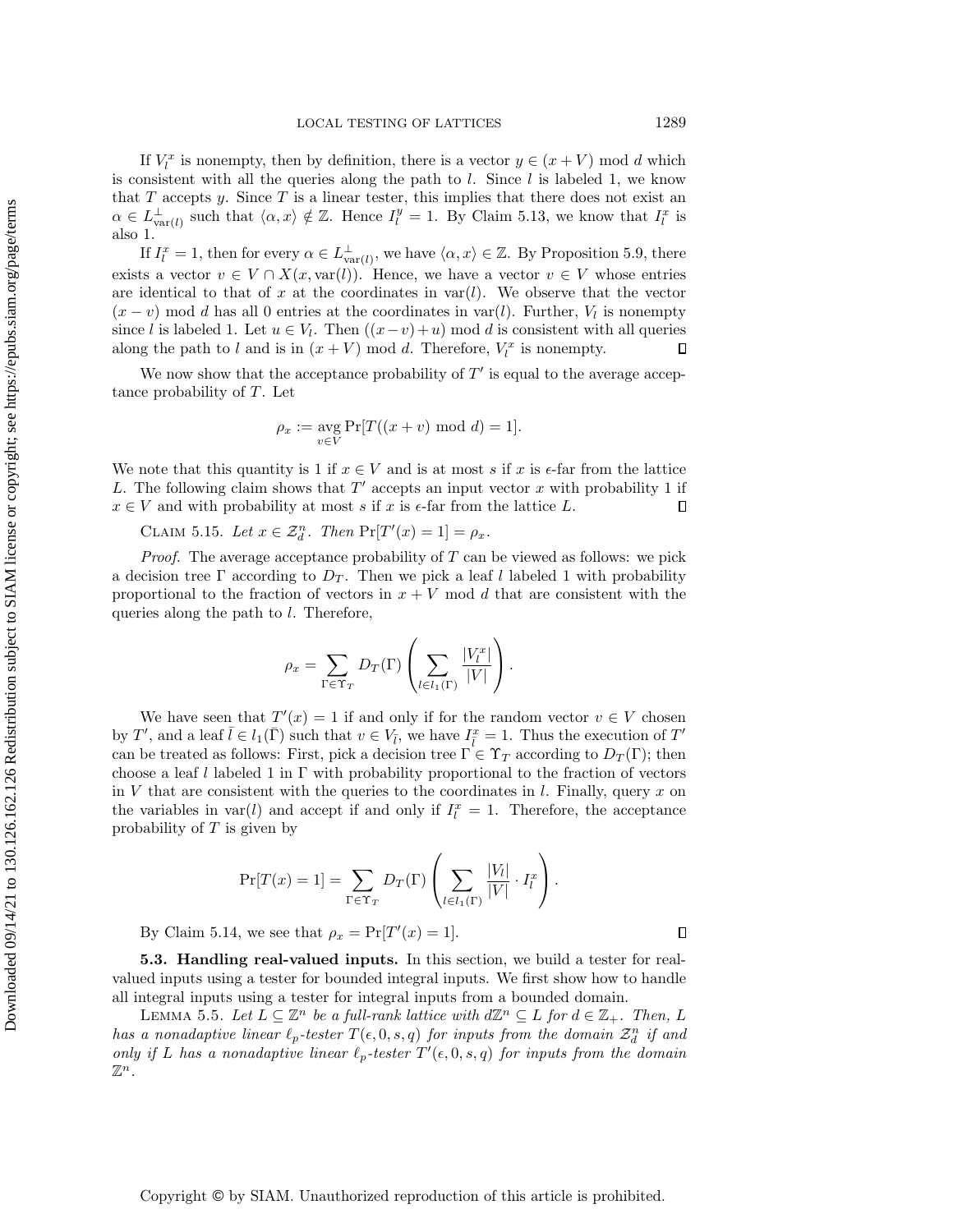### 1290 CHANDRASEKARAN, CHERAGHEHI, GANDIKOTA, GRIGORESCU

*Proof.* If we have a tester  $T'(\epsilon, c, s, q)$  for integral inputs, then the same tester can be applied to inputs in  $\mathcal{Z}_d^n$  with the same completeness and soundness parameters and the same query complexity. Given a tester  $T(\epsilon, c, s, q)$  for inputs from the domain  $\mathcal{Z}_d^n$ , we construct the tester  $T'(\epsilon, c, s, q)$  for arbitrary integral inputs as follows: On input  $x \in \mathbb{Z}^n$  run  $T(\epsilon, c, s, q)$  on  $w := x \mod d$ , and output the result.

If x is a lattice vector, then from Proposition [5.2,](#page-18-1) we know that  $w$  is also a lattice vector, and therefore T' accepts x with probability at least  $1-c$ . If x is  $\epsilon$ -far from the lattice, then again from Proposition [5.2,](#page-18-1) we know that w is also  $\epsilon$ -far from the lattice and  $T'$  will accept x with probability at most s. We note that the query complexity of  $T'$  is identical to that of  $T$ .  $\Box$ 

To address the case of real inputs, we will design a tester for the integer lattice.

LEMMA 5.7. For every  $0 < \epsilon \leq 1$  and every  $0 < s \leq 1$ , there exists a nonadaptive linear  $\ell_p$ -tester  $T_p(\epsilon, 0, s, q_Z)$  for  $\mathbb{Z}^n$  with query complexity

$$
q_Z = O\left(\frac{1}{\epsilon^p} \log \frac{1}{s}\right).
$$

*Proof.* The test queries  $O((1/\epsilon^p) \log(1/s))$  coordinates of the input uniformly at random and accepts if and only if all the queried coordinates are integral.

If the input is in the lattice, then all the queried coordinates will be integral, and hence the tester will accept. If the input w is at  $\ell_p$  distance at least  $\epsilon \cdot ||1^n||_p$ , then at least  $\epsilon^p n$  coordinates of the input are nonintegral. Thus the tester will reject with probability at least  $1 - s$ .

We note that the tester is a linear test: the test described can be viewed as picking independent uniform random standard basis vectors  $e_i \in \mathbb{Z}^n \subseteq L^{\perp}$  (where  $e_i$ ) is the indicator vector of the index i), for  $i \in [n]$ , and testing if the input w satisfies  $\langle w, e_i \rangle \in \mathbb{Z}$ .  $\Box$ 

LEMMA 5.6. Suppose a full-rank lattice  $L \subseteq \mathbb{Z}^n$  has a nonadaptive  $\ell_p$ -tester  $T(\epsilon, c, s, q)$  for inputs from the domain  $\mathbb{Z}^n$ . Then there exists a nonadaptive  $\ell_p$ -tester  $T'(\epsilon, c, s, q')$  for inputs in  $\mathbb{R}^n$  with query complexity  $q' = q(\epsilon/2, c, s) + O((1/\epsilon^p) \log(1/s)).$ Moreover, if  $T$  is a linear tester, then so is  $T'$ .

*Proof.* Suppose we have an  $\ell_p$ -tester  $T(\epsilon, c, s, q)$  for integer inputs. We can build a tester  $T'$  for real-valued inputs as follows:

- 1. On input  $x \in \mathbb{R}^n$ , run the  $\ell_p$ -tester  $\overline{T}(\epsilon/2, 0, s, q_Z)$  for  $\mathbb{Z}^n$  from Lemma [5.7](#page-19-4) on input x. If the tester  $\overline{T}$  rejects, then reject.
- 2. Else, run  $T(\epsilon/2, c, s, q')$  on x where  $q' = q(\epsilon/2, c, s)$  and reject immediately if any of the coordinates queried are not integers; otherwise output the result of T.

If x is a lattice vector, then the acceptance probability of  $T'$  is the same as that of T since the tester used in step 1 is a linear tester. If  $d_p(x, L) \ge \epsilon \cdot ||1^n||_p$ , then  $d_p(x, \lfloor x \rfloor)$ +  $d_p(x, L) \geq d_p(x, L) \geq \epsilon \cdot ||1^n||_p$ , and therefore either  $d_p(x, [x])$  or  $d_p(x, L)$  is at least  $\frac{1}{2}\epsilon \cdot ||1^n||_p$ . If  $d_p(x, \lfloor x \rceil) \geq \frac{1}{2}\epsilon \cdot ||1^n||_p$ , then  $d_p(x, \mathbb{Z}^n) = d_p(x, \lfloor x \rceil) \geq \frac{1}{2}\epsilon \cdot ||1^n||_p$ , and therefore step 1 rejects with probability at least  $1-s$ . If  $d_p([x], L) \geq \frac{1}{2} \epsilon \cdot ||1^n||_p$ , then step 2 rejects with probability at least  $1 - s$ .

<span id="page-25-0"></span>The number of queries made by the tester T' is  $q(\epsilon/2, c, s) + O((1/\epsilon^p) \log(1/s)).$ We note that since the tester used in step 1 is a nonadaptive linear tester,  $T'$  would be a nonadaptive linear tester if  $T$  is a nonadaptive linear tester.  $\Box$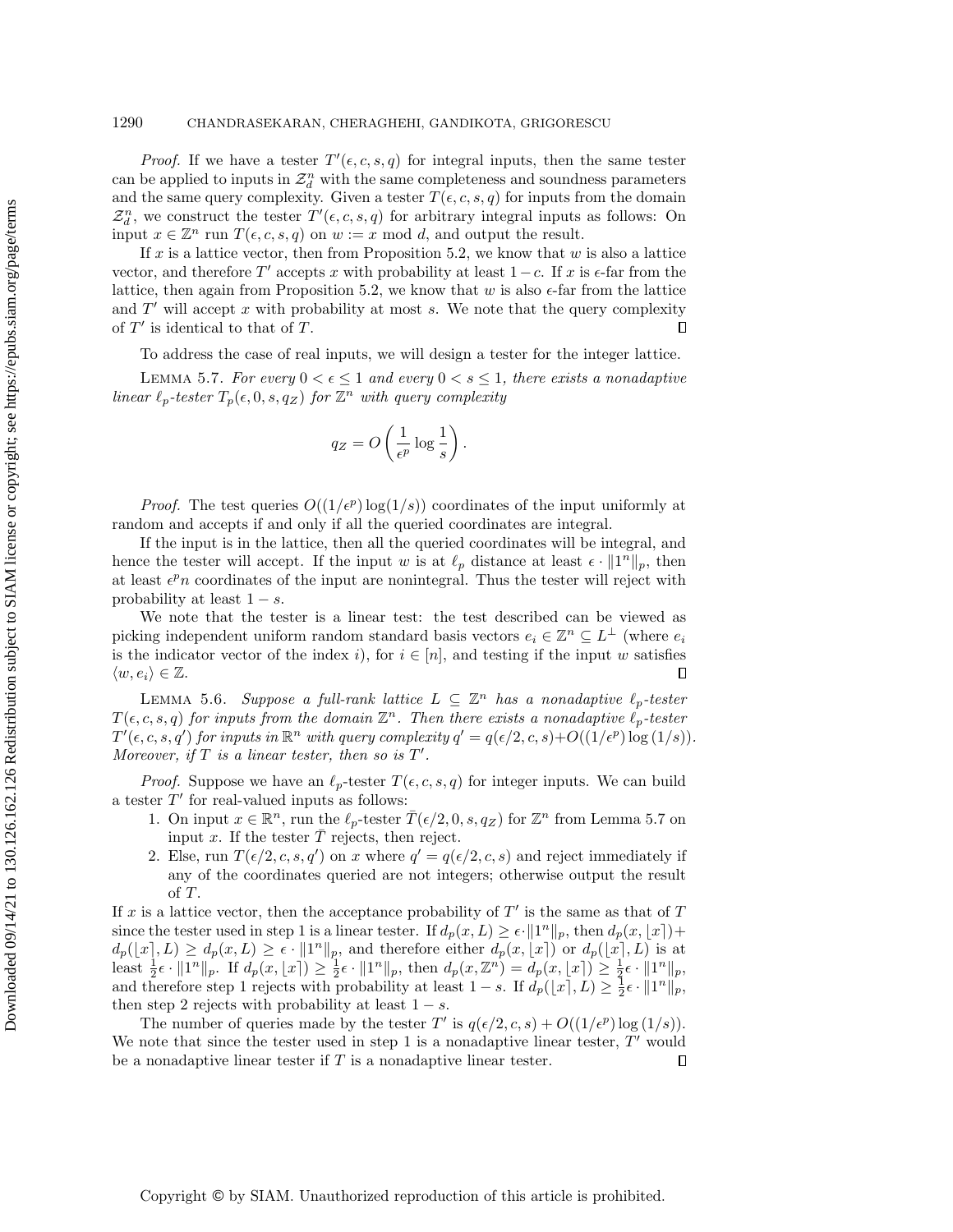Remark 5.16. We note that the test described in the proof of Theorem [1.7](#page-5-2) is not a linear test by definition. We now describe a linear test for the code formula lattice which is equivalent to the test described in section [3.1.](#page-10-1)

Let  $T_p$  denote the tester for  $\mathbb{Z}^n$ . We assume that each code tester  $T_i$  for the code  $C_i$ is linear [\[4\]](#page-29-8) (i.e.,  $T_i$  queries the input  $t_i \in \{0,1\}^n$  at  $I_i = \{i_1, \ldots, i_q\} \subseteq [n]$  coordinates according to some distribution and accepts it if and only if  $\langle t_i, v \rangle \equiv 0 \mod 2$  for every  $v \in C_{I_i}^{\perp}$ ). Consider the following variant of the test, that we call  $T_{linear}$ , which by definition is a linear test:

1. Let each  $T_i$  query  $I_i \subseteq [n]$  coordinates, and let  $T_p$  query  $I_p$  coordinates.

2. Let  $I = \cup_i I_i \cup I_p$ .

3. Accept t if  $\langle t, x \rangle \in \mathbb{Z}$  for all  $x \in (L^{\perp})_I$ .

4. Reject otherwise.

Note that the query complexity of  $T_{linear}$  is upper-bounded by the query complexity of T.

If the input is a lattice vector, i.e.,  $t \in L$ , then by definition, the inner product of t with every dual lattice vector would be an integer. Therefore, the test is 1-sided.

We now show that  $T_{linear}$  rejects all inputs t which are rejected by T, and hence,  $T_{linear}$  performs at least as well as T. If T rejects t, then there is some  $i \in \{0, 1, \ldots, m-1\}$  such that  $t_i$  is rejected by  $T_i$  or t is rejected by  $T_p$ . We note that each code tester  $T_i$  and also  $T_p$  are linear. Therefore, if  $T_i$  rejects  $t_i$ , then there are no codewords of  $C_i$  which agree with  $t_i$  on the coordinates  $I_i$  queried by  $T_i$ . So, for the set I which contains  $I_i$ , there are no codewords of  $C_i$  which agree with  $t_i$  on the coordinates in I. If  $T_p$  rejects t, then there is some nonintegral coordinate in  $I_p$ and hence in  $I$ . By definition of the code formula construction,  $t$  is a lattice vector if and only if for each  $i = 0, ..., m - 1, t_i$  is a codeword in  $C_i$  and  $t \in \mathbb{Z}^n$ . Hence, no lattice vector of  $L$  agrees with  $t$  on those sets of coordinates. Therefore, there exists a dual lattice vector supported on I which does not have an integral inner product with  $t$ . Therefore,  $T_{linear}$  also rejects  $t$  (and thus, has at least as good a soundness as the original test  $T$ ).

<span id="page-26-0"></span>6. Testing membership of inputs outside the span of the lattice. In this section we prove Theorems [1.17](#page-8-1) and [1.18,](#page-8-0) Corollary [1.19,](#page-9-2) and Theorem [1.20.](#page-9-1) We first recall the definitions. Let L be a rank k lattice in  $\mathbb{Z}^n$ . Let S denote the span(L), and let  $S^{\perp}$  be the subspace orthogonal to S. Let  $U = [u_1, \ldots, u_{n-k}]^T \in \mathbb{R}^{(n-k)\times n}$  be an orthonormal basis for  $S^{\perp}$ . Let  $P \subseteq [n]$  be the set of coordinates which support the vectors in  $S^{\perp}$ , i.e.,

$$
P := \bigcup_{i \in [n-k]} supp(u_i).
$$

THEOREM 1.17. Let  $L \subseteq \mathbb{Z}^n$  be a lattice of rank k. Let  $P \subseteq [n]$  be the support of the vectors in span $(L)^{\perp}$ . Let  $0 < \epsilon, c, s < 1$ . Every nonadaptive  $\ell_p$ -tester  $T(\epsilon, c, s, q)$ for L for inputs in  $\mathbb{R}^n$  has query complexity

 $q = \Omega(|P|).$ 

*Proof.* To show the  $\Omega(|P|)$  lower bound, we use Yao's principle: we set up a distribution D on far inputs such that every deterministic algorithm requires  $\Omega(|P|)$ queries to distinguish whether the input is  $0 \in L$  or is far from L. We define  $D$ as follows: pick j uniformly at random from P, and set  $t^{(j)} := De_j$ , where  $D \geq$  $\frac{\epsilon \cdot \|1^n\|_p}{\min\limits_{i,j:u_{i,j}\neq 0} |u_{i,j}|}$ . The following claim shows that the distance of each such  $t^{(j)}$  from L is at least  $\epsilon \cdot ||1^n||_p$ .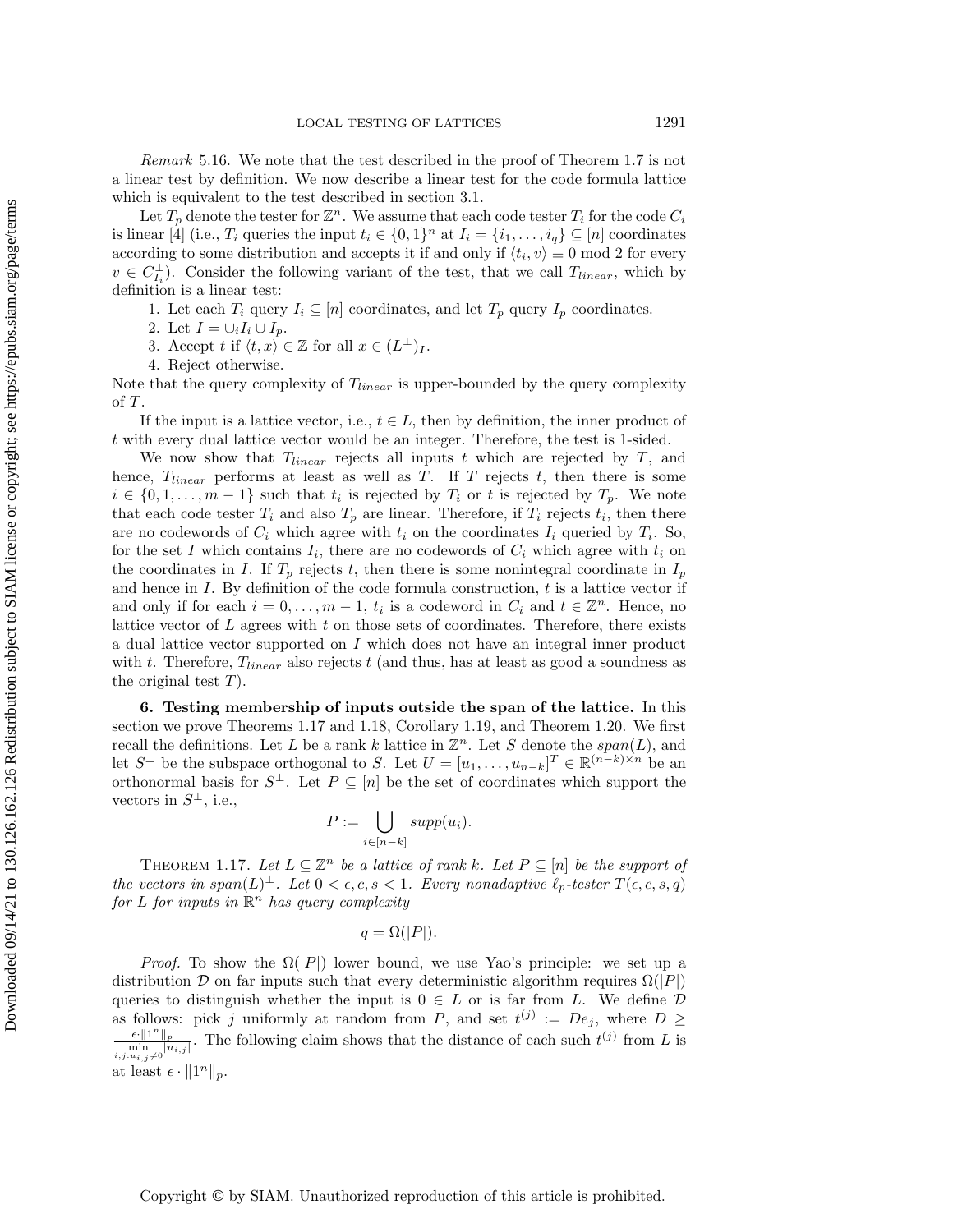CLAIM 6.1.  $d_p(t^{(j)}, L) \geq \epsilon \cdot ||1^n||_p$  for every  $j \in P$ .

*Proof.* It is sufficient to show that  $t^{(j)}$  is far from S, since  $L \subseteq S$ . Let  $t^{(j)} =$  $t^{(j)} \|$  +  $t^{(j)} \perp$ , where  $t^{(j)} \|$  is the component of  $t^{(j)}$  in S and  $t^{(j)} \perp$  is the component of t in  $S^{\perp}$ . By definition,

$$
t^{(j)\perp} = proj_{S^{\perp}}(t^{(j)}) = \sum_{\ell \in [n-k]} \langle t^{(j)}, u_{\ell} \rangle u_{\ell}.
$$

Since U is an orthonormal basis of  $S^{\perp}$ ,

$$
||t^{(j)\perp}||_p^p = \sum_{\ell \in [n-k]} |\langle t^{(j)}, u_\ell \rangle|^p = \sum_{\ell \in [n-k]} (Du_{\ell,j})^p \ge (\epsilon \cdot ||1^n||_p)^p.
$$

The last inequality follows from the choice of  $D$  and the fact that there exists at least one  $u_{\ell,j} \neq 0$  since  $j \in P$ . Therefore, the distance of  $t^{(j)}$  from S and hence from L is at least  $\epsilon \cdot ||1^n||_p$ .  $\Box$ 

By the choice of the distribution, every deterministic test fails on inputs drawn from D with probability  $1/|P|$ . Thus any randomized test requires  $\Omega(|P|)$  queries in order to succeed with constant probability.  $\Box$ 

THEOREM 1.18. Let  $L \subseteq \mathbb{Z}^n$  be a lattice of rank k. Let  $P \subseteq [n]$  be the support of the vectors in span $(L)^{\perp}$ . Let  $0 < \epsilon, c, s < 1$ , and suppose L has an  $\ell_p$ -tester  $T(\epsilon, c, s, q)$ for inputs  $t \in span(L)$ . Then L has a tester  $T'(2\epsilon, c, s, q')$  for inputs in  $\mathbb{R}^n$  with query complexity

$$
q' \le q + |P|.
$$

*Proof.* Let  $T(\epsilon, c, s, q)$  be an  $\ell_p$ -tester for L for inputs in span(L) with query complexity  $q = q(\epsilon)$ . We now design a tester  $T'(\epsilon', \epsilon', s', q')$  for L for inputs  $t =$  $(t_1, t_2, \ldots, t_n) \in \mathbb{R}^n$ . By making an additional  $|P|$  queries, T' can compute the coordinates of the projection of t onto S. If t is far from L, then either (i) t is far from S or (ii) t is close to S but far from L. The coordinates in P would identify if t is far from  $S$  and enable rejection. If t is close to  $S$  but far from  $L$ , the tester  $T$  would reject the projection of  $t$  onto  $S$ , thus enabling rejection. We now formalize this intuition.

Let  $t = (t_1, t_2, \ldots, t_n) \in \mathbb{R}^n$  be the input to the tester T'. We compute the projection of t on span(L) by querying all the coordinates in P. Let  $t^{\perp}$  be the projection of t onto  $S^{\perp}$ . Since U is an orthonormal basis for  $S^{\perp}$ , we have

$$
t^{\perp} = \sum_{\ell \in [n-k]} \langle t, u_{\ell} \rangle u_{\ell}.
$$

Each inner product in this expression can be computed using only the coordinates in P, and therefore,  $t^{\perp}$  can be computed from t by querying just |P| coordinates. If  $||t^{\perp}||_p \geq \epsilon'/2 \cdot ||1^n||_p$ , then T' rejects t immediately. So we now assume  $||t^{\perp}||_p$  $\epsilon'/2 \cdot ||1^n||_p$ . The projection of t onto S is

$$
t_j^{\parallel} = \begin{cases} t_j & \text{if } j \notin P, \\ t_j - t_j^{\perp} & \text{if } j \in P. \end{cases}
$$

Now we run the tester for T on input  $t^{\parallel}$  for distance parameter  $\epsilon = \epsilon'/2$  and accept t if and only if T accepts.

Copyright © by SIAM. Unauthorized reproduction of this article is prohibited.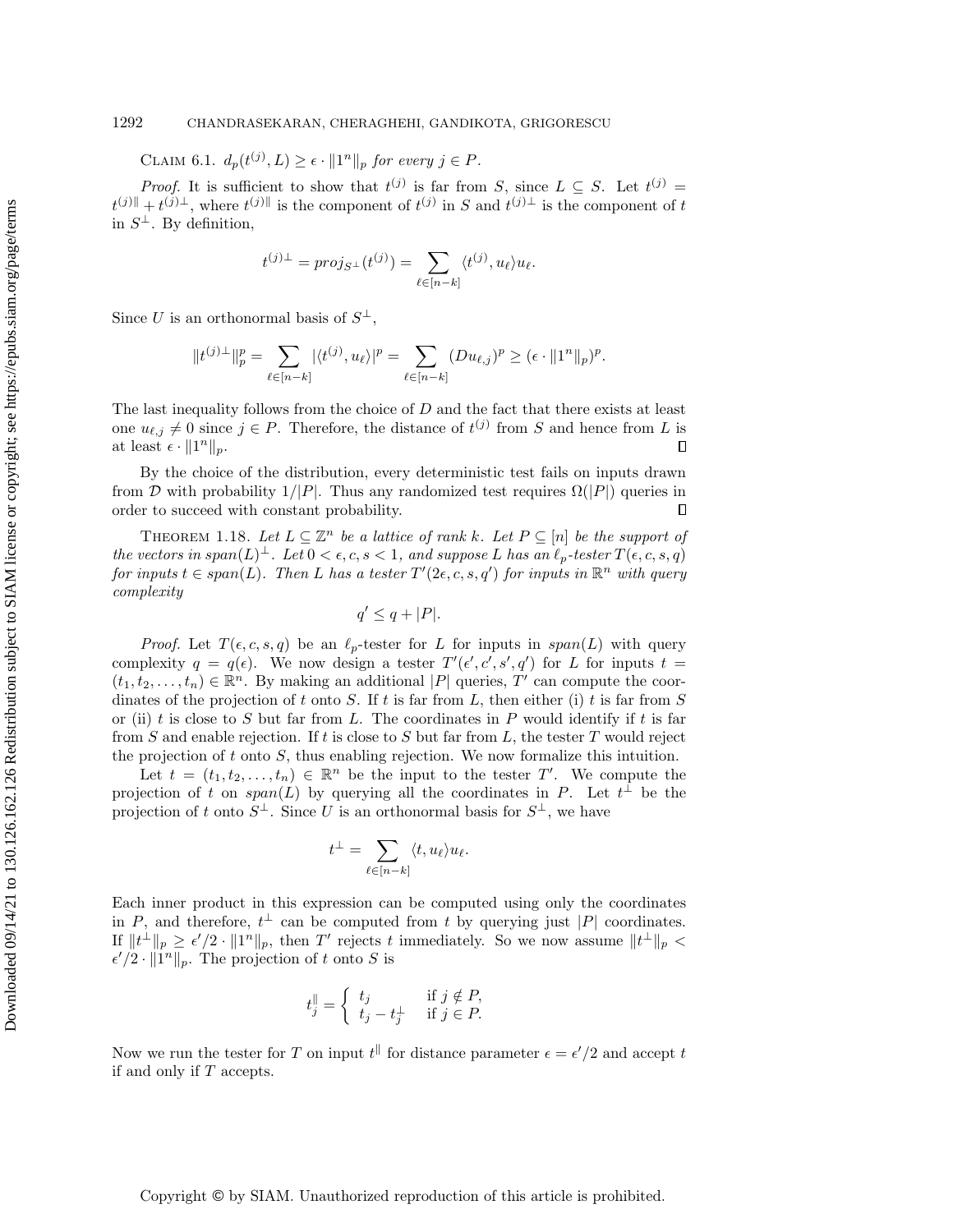If  $t \in L$ , then  $t^{\perp} = 0$  and T would accept with probability at least  $1 - c$ . If  $d_p(t, L) \geq \epsilon' \cdot ||1^n||_p$ , then

$$
d_p(t^{\parallel}, L) \ge \epsilon' \cdot \|1^n\|_p - d_p(t^{\perp}, S) \ge \epsilon'/2 \cdot \|1^n\|_p = \epsilon \cdot \|1^n\|_p.
$$

Therefore, T would reject with probability at least  $1 - s$ . Finally, note that  $q'(\epsilon') \leq q(\epsilon'/2) + |P|.$  $\Box$ 

## 6.1. Testing knapsack lattices.

COROLLARY 1.19. Let  $a_1, \ldots, a_n$  be integers and  $0 < \epsilon, c, s < 1$ . Every nonadaptive  $\ell_p\text{-}tester$   $T(\epsilon, c, s, q)$  for  $L_{a_1,...,a_{n-1}}$  has query complexity

$$
q = \Omega(n).
$$

*Proof.* We note that L has rank  $n-1$  and the vector  $(a_1, a_2, \ldots, a_{n-1}, -1)$  generates the subspace orthogonal to  $span(L)$ ; hence the set P of elements in the support of this space has size  $|P| = n$ , and the lower bound follows from Theorem [1.17.](#page-8-1)  $\Box$ 

We now prove Theorem [1.20,](#page-9-1) namely that knapsack lattices can be tested with a constant number of queries if the inputs come from the span of the lattice. In fact, we will show that testing such lattices simply reduces to testing membership in  $\mathbb{Z}^n$ .

THEOREM 1.20. Let  $a_1, \ldots, a_{n-1}$  be integers with  $M = \max_{i \in [n]} |a_i|^p$  and  $0 <$  $\epsilon, s < 1$ . There exists a nonadaptive  $\ell_p$ -tester  $T(\epsilon, 0, s, q)$  for  $L_{a_1,...,a_{n-1}}$  with query complexity  $q = O\left(\frac{M}{\epsilon^p} \cdot \log \frac{1}{s}\right)$  if the inputs are guaranteed to lie in span(L).

*Proof.* Let  $L = L_{a_1,...,a_{n-1}}$ . Let  $w \in \text{span}(L)$  denote the input. Any vector  $w \in span(L)$  is of the form

$$
w = \left(\alpha_1, \dots, \alpha_{n-1}, \sum_{i=1}^{n-1} a_i \alpha_i\right)
$$

for some real values  $\alpha_1, \ldots, \alpha_{n-1}$ . Let  $w' \in \mathbb{R}^{n-1}$  denote the projection of w on the first  $n-1$  coordinates. Let  $T_p(\epsilon', 0, s', q')$  denote the  $\ell_p$ -tester for  $\mathbb{Z}^{n-1}$ , where  $q' = O\left(\left(\frac{1}{\epsilon'^p}\right) \log \frac{1}{s'}\right).$ 

The tester proceeds as follows: Run the tester  $T_p(\epsilon' = \epsilon/(M+1)^{1/p}, 0, s, q =$  $O\left(\left(\frac{M}{\epsilon^p}\right) \log \frac{1}{s}\right)$  on input w'. Accept if and only if the tester  $T_p$  accepts.

The query complexity of the tester is immediate. If  $w \in L$ , then each coordinate is integral. Therefore, the test accepts  $w$  with probability 1. We use the following claim to analyze the soundness of the test.

<span id="page-28-0"></span>CLAIM 6.2. Let  $w \in span(L)$ , and  $w' = (w_1, ..., w_{n-1}) \in \mathbb{R}^{n-1}$ . Then,

$$
d(w, L)^p \le (M+1) \cdot d(w', \mathbb{Z}^{n-1})^p.
$$

*Proof.* Consider the following vector  $v \in L$ :

$$
v = \left( \lfloor w_1 \rceil, \ldots, \lfloor w_{n-1} \rceil, \sum_{i=1}^{n-1} a_i \lfloor w_i \rceil \right),
$$

where  $|w_i|$  denotes the rounding of  $w_i$  the nearest integer. We now upper bound the

### Copyright © by SIAM. Unauthorized reproduction of this article is prohibited.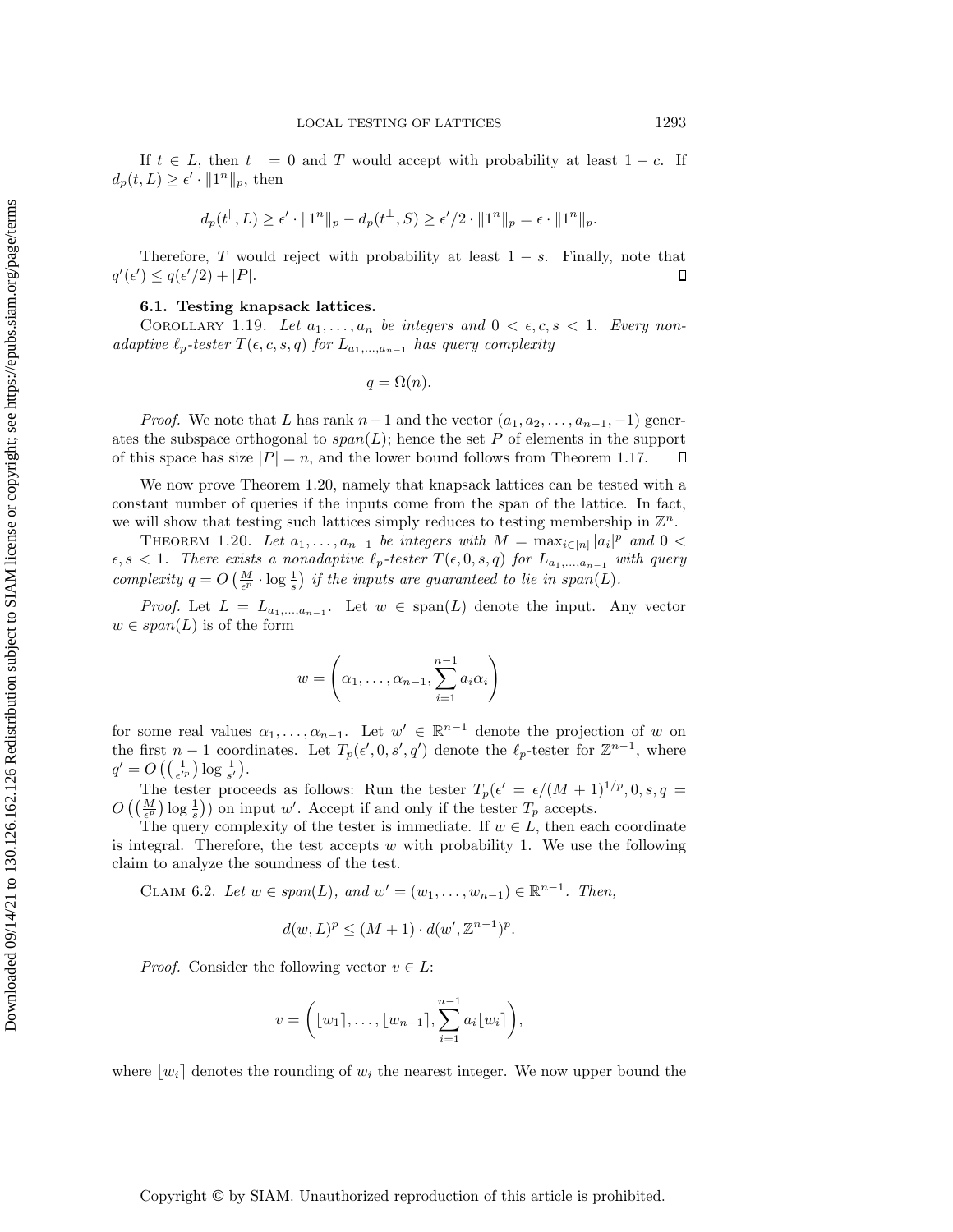distance of  $w$  from  $L$  using this lattice vector  $v$ :

$$
d(w, L)^p \le d(w, v)^p = ||w - v||_p^p
$$
  
\n
$$
= \sum_{i=1}^{n-1} |w_i - [w_i]|^p + |w_n - \sum_{i=1}^{n-1} a_i |w_i| \Big|^p
$$
  
\n
$$
= \sum_{i=1}^{n-1} |w_i - [w_i]|^p + \Big| \sum_{i=1}^{n-1} a_i w_i - \sum_{i=1}^{n-1} a_i |w_i| \Big|^p
$$
  
\n
$$
\le \sum_{i=1}^{n-1} |w_i - [w_i]|^p + \sum_{i=1}^{n-1} |a_i (w_i - [w_i])|^p
$$
  
\n
$$
\le \sum_{i=1}^{n-1} |w_i - [w_i]|^p + M \sum_{i=1}^{n-1} |w_i - [w_i]|^p
$$
  
\n
$$
= (M + 1) \cdot \sum_{i=1}^{n-1} |w_i - [w_i]|^p
$$
  
\n
$$
= (M + 1) \cdot d(w', \mathbb{Z}^{n-1})^p.
$$

 $\Box$ 

It remains to bound the soundness error probability. If  $d(w, L) \geq \epsilon ||1^n||_p$ , then from Claim [6.2,](#page-28-0) we get that  $d(w', \mathbb{Z}^{n-1}) \geq (\epsilon/(M+1)^{1/p}) ||1^n||_p$ . Therefore, the tester  $T_p$  rejects w with probability at least  $1 - s$ .  $\Box$ 

Acknowledgments. We thank Chris Peikert for mentioning the potential application to cryptanalysis, and anonymous reviewers for helpful comments and pointers.

#### REFERENCES

- <span id="page-29-10"></span>[1] N. ALON, T. KAUFMAN, M. KRIVELEVICH, S. LITSYN, AND D. RON, Testing Reed-Muller codes, IEEE Trans. Inform. Theory, 51 (2005), pp. 4032–4039, [https://doi.org/10.1109/TIT.2005.](https://doi.org/10.1109/TIT.2005.856958) [856958.](https://doi.org/10.1109/TIT.2005.856958)
- <span id="page-29-1"></span>[2] S. ARORA, C. LUND, R. MOTWANI, M. SUDAN, AND M. SZEGEDY, Proof verification and the hardness of approximation problems, J. ACM, 45 (1998), pp. 501–555, [https://doi.org/10.](https://doi.org/10.1145/278298.278306) [1145/278298.278306.](https://doi.org/10.1145/278298.278306)
- <span id="page-29-2"></span>[3] S. Arora and S. Safra, Probabilistic checking of proofs: A new characterization of NP, J. ACM, 45 (1998), pp. 70–122, [https://doi.org/10.1145/273865.273901.](https://doi.org/10.1145/273865.273901)
- <span id="page-29-8"></span>[4] E. BEN-SASSON, P. HARSHA, AND S. RASKHODNIKOVA, Some 3CNF properties are hard to test, SIAM J. Comput., 35 (2005), pp. 1–21, [https://doi.org/10.1137/S0097539704445445.](https://doi.org/10.1137/S0097539704445445)
- <span id="page-29-6"></span>[5] P. Berman, S. Raskhodnikova, and G. Yaroslavtsev, Lp-testing, in Proceedings of the 46th ACM Symposium on Theory of Computing, STOC 2014, ACM, New York, 2014, pp. 164–173, [https://doi.org/10.1145/2591796.2591887.](https://doi.org/10.1145/2591796.2591887)
- <span id="page-29-9"></span>[6] A. BHATTACHARYYA, S. KOPPARTY, G. SCHOENEBECK, M. SUDAN, AND D. ZUCKERMAN, Optimal testing of Reed-Muller codes, in Proceedings of the 51st Annual IEEE Symposium on Foundations of Computer Science, FOCS 2010, Las Vegas, NV, 2010, pp. 488–497, [https:](https://doi.org/10.1109/FOCS.2010.54) [//doi.org/10.1109/FOCS.2010.54.](https://doi.org/10.1109/FOCS.2010.54)
- <span id="page-29-0"></span>[7] M. BLUM, M. LUBY, AND R. RUBINFELD, Self-testing/correcting with applications to numerical problems, J. Comput. System Sci., 47 (1993), pp. 549–595.
- <span id="page-29-3"></span>J. CONWAY AND N. SLOANE, Sphere Packings, Lattices and Groups, 3rd ed., Grundlehren Math. Wiss. 290, Springer, New York, 1999, [https://doi.org/10.1007/978-1-4757-6568-7.](https://doi.org/10.1007/978-1-4757-6568-7)
- <span id="page-29-4"></span>[9] F. EISENBRAND, Fast integer programming in fixed dimension, in Proceedings of the 11th Annual European Symposium on Algorithms, ESA 2003, Budapest, Hungary, 2003, pp. 196– 207, [https://doi.org/10.1007/978-3-540-39658-1](https://doi.org/10.1007/978-3-540-39658-1_20) 20.
- <span id="page-29-7"></span>[10] U. EREZ, S. LITSYN, AND R. ZAMIR, Lattices which are good for (almost) everything, IEEE Trans. Inform. Theory, 51 (2005), pp. 3401–3416.
- <span id="page-29-5"></span>[11] G. D. Forney, Coset codes. I. Introduction and geometrical classification, IEEE Trans. Inform. Theory, 34 (1988), pp. 1123–1151, [https://doi.org/10.1109/18.21245.](https://doi.org/10.1109/18.21245)